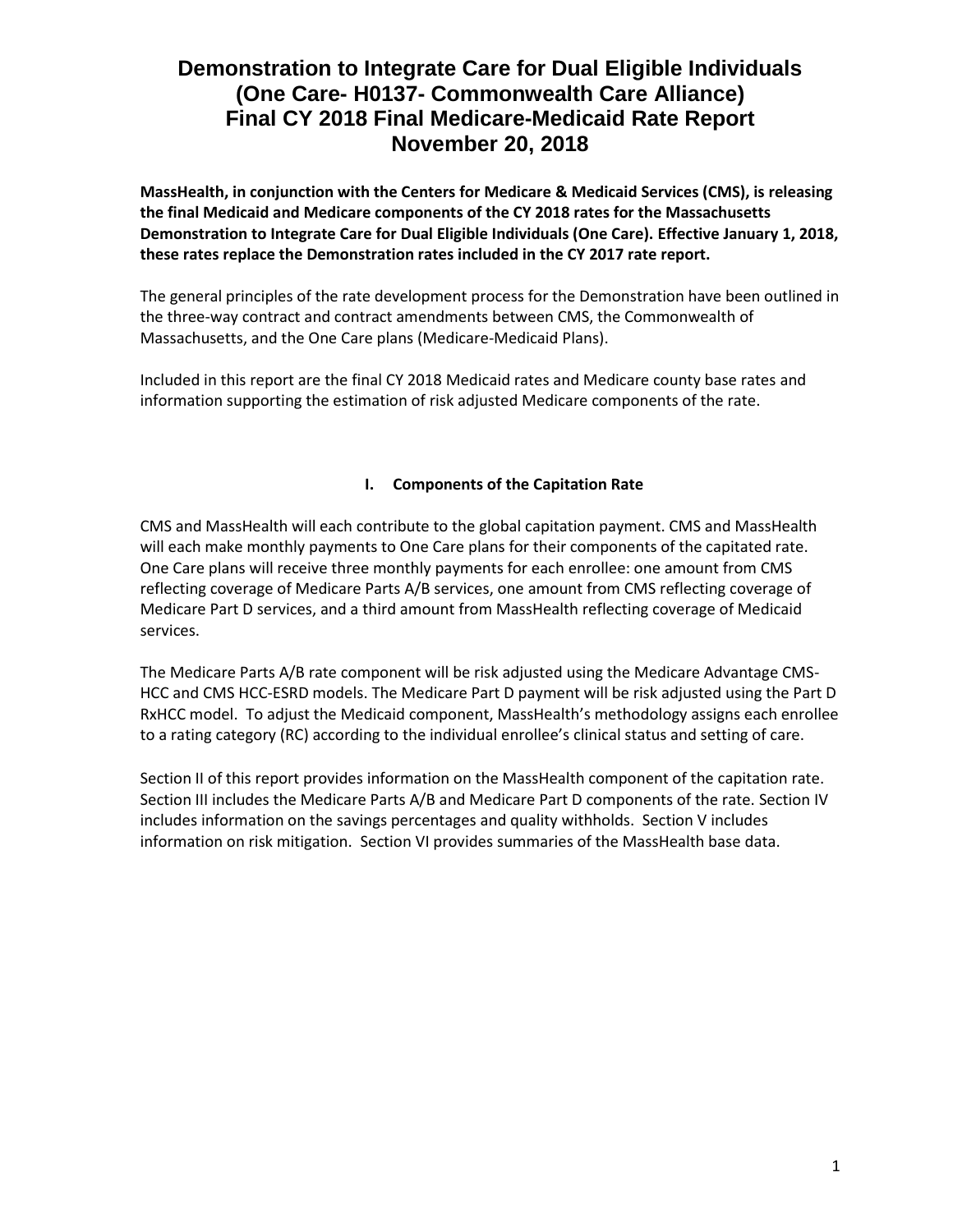# **II. MassHealth Component of the Rate – CY 2018**

MassHealth county rates are included below, accompanied by supporting information pertinent to their development. This content includes historical base data production details, adjustments applied to the historical base data, and trend factors used to project historical base data forward to the contract period.

# **MassHealth Component of Rate:**

MassHealth rates for CY 2018 effective January 1, 2018 through December 31, 2018 are listed below, by Massachusetts county and MassHealth rating category for the Demonstration. The rates below do not include application of the 1.5% quality withhold (see Section IV). The rates below do include the savings percentage of 0.5% (see Section IV) for Demonstration Year 5.

|                | <b>MassHealth Component of County Rate</b>          |                                                                                  |                                                                                       |                                                 |                                                                |                                                            |                                          |
|----------------|-----------------------------------------------------|----------------------------------------------------------------------------------|---------------------------------------------------------------------------------------|-------------------------------------------------|----------------------------------------------------------------|------------------------------------------------------------|------------------------------------------|
|                | Effective January 1, 2018 through December 31, 2018 |                                                                                  |                                                                                       |                                                 |                                                                |                                                            |                                          |
| County         | $C1 -$<br><b>Community</b><br><b>Other</b>          | $C2A -$<br><b>Community</b><br><b>High</b><br><b>Behavioral</b><br><b>Health</b> | $C2B -$<br><b>Community</b><br><b>Very High</b><br><b>Behavioral</b><br><b>Health</b> | $C3A - High$<br><b>Community</b><br><b>Need</b> | $C3B - Very$<br><b>High</b><br><b>Community</b><br><b>Need</b> | $C3C -$<br><b>Transitional</b><br><b>Living</b><br>Program | $F1 -$<br>Facility-<br><b>based Care</b> |
| Essex          | \$160.48                                            | \$566.63                                                                         | \$793.34                                                                              | \$2,872.32                                      | \$6,088.34                                                     | \$8,385.38                                                 | \$9,703.81                               |
| Franklin       | \$152.74                                            | \$517.60                                                                         | \$723.80                                                                              | \$2,806.91                                      | \$5,956.83                                                     | \$8,320.25                                                 | \$8,569.38                               |
| Hampden        | \$152.74                                            | \$517.60                                                                         | \$723.80                                                                              | \$2,806.91                                      | \$5,956.83                                                     | \$8,320.25                                                 | \$8,569.38                               |
| Hampshire      | \$152.74                                            | \$517.60                                                                         | \$723.80                                                                              | \$2,806.91                                      | \$5,956.83                                                     | \$8,320.25                                                 | \$8,569.38                               |
| Middlesex      | \$160.48                                            | \$566.63                                                                         | \$793.34                                                                              | \$2,872.32                                      | \$6,088.34                                                     | \$8,385.38                                                 | \$9,703.81                               |
| <b>Norfolk</b> | \$160.48                                            | \$566.63                                                                         | \$793.34                                                                              | \$2,872.32                                      | \$6,088.34                                                     | \$8,385.38                                                 | \$9,703.81                               |
| Plymouth       | \$173.82                                            | \$613.33                                                                         | \$859.51                                                                              | \$3,153.42                                      | \$6,685.21                                                     | \$7,534.88                                                 | \$8,182.39                               |
| Suffolk        | \$160.48                                            | \$566.63                                                                         | \$793.34                                                                              | \$2,872.32                                      | \$6,088.34                                                     | \$8,385.38                                                 | \$9,703.81                               |
| Worcester      | \$152.74                                            | \$517.60                                                                         | \$723.80                                                                              | \$2,806.91                                      | \$5,956.83                                                     | \$8,320.25                                                 | \$8,569.38                               |
| Statewide*     | \$158.08                                            | \$545.96                                                                         | \$761.88                                                                              | \$2,850.31                                      | \$6.069.64                                                     | \$8,320.49                                                 | \$9,241.58                               |

\* Rate applies to eligible One Care members living in one of the five counties excluded from the One Care service area (Barnstable, Berkshire, Bristol, Dukes, and Nantucket).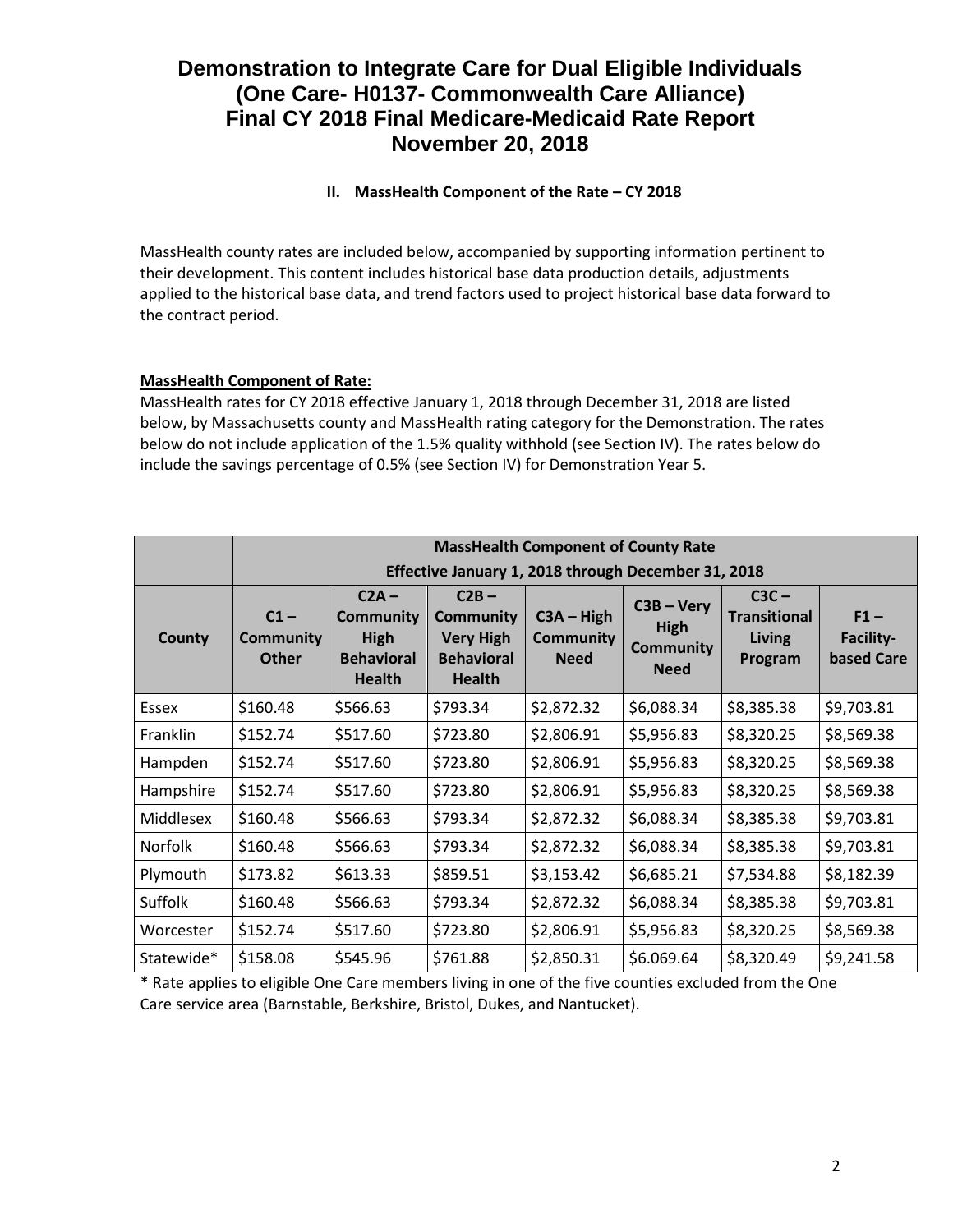# **Historical Base Data Development:**

The historical Medicaid and Medicare-Medicaid crossover expenditures for CY 2015 and CY 2016, with incurred but not reported (IBNR) completion adjustments applied, formed the historical base data used to develop the MassHealth component of the rates.

The historical base data can be created by taking Medicaid and crossover expenditures reported in the MassHealth Information Sharing Package shared with One Care plans, using the mapping provided below to map detailed base data categories of service to rate development categories of service, mapping One Care counties to geographic regions (see *Counties and Regions* subsection), and applying the completion factors included below. For convenience, per member per month (PMPM) expenditures with IBNR are provided at the end of this report in Section VI for Medicaid and crossover claims by calendar year, region, rating category and category of service.

### *Rating Categories*:

MassHealth assigns members to a rating category based on institutional status (long-term facility versus community), diagnosis information, and the minimum data set — home care (MDS–HC) assessment tool. Because rates are set based on historical FFS claims data, for rate-setting purposes, MassHealth stratifies members into rating categories using a proxy method, which is summarized in the table below.

| <b>Rating Category</b>  | <b>Description</b>                                                                                                                                                                                                                                 |
|-------------------------|----------------------------------------------------------------------------------------------------------------------------------------------------------------------------------------------------------------------------------------------------|
| F1: Facility-Based Care | <b>Demonstration Process</b><br>Includes individuals identified by MassHealth as having a long-term                                                                                                                                                |
|                         | facility stay of more than 90 days. Applicable facilities include nursing<br>facilities, chronic rehabilitation, and psychiatric hospitals.                                                                                                        |
|                         | Proxy Method                                                                                                                                                                                                                                       |
|                         | The base data for this rating category was developed based on<br>member months and expenditures in a facility beyond the first 90<br>days. Applicable facilities include nursing facilities, chronic<br>rehabilitation, and psychiatric hospitals. |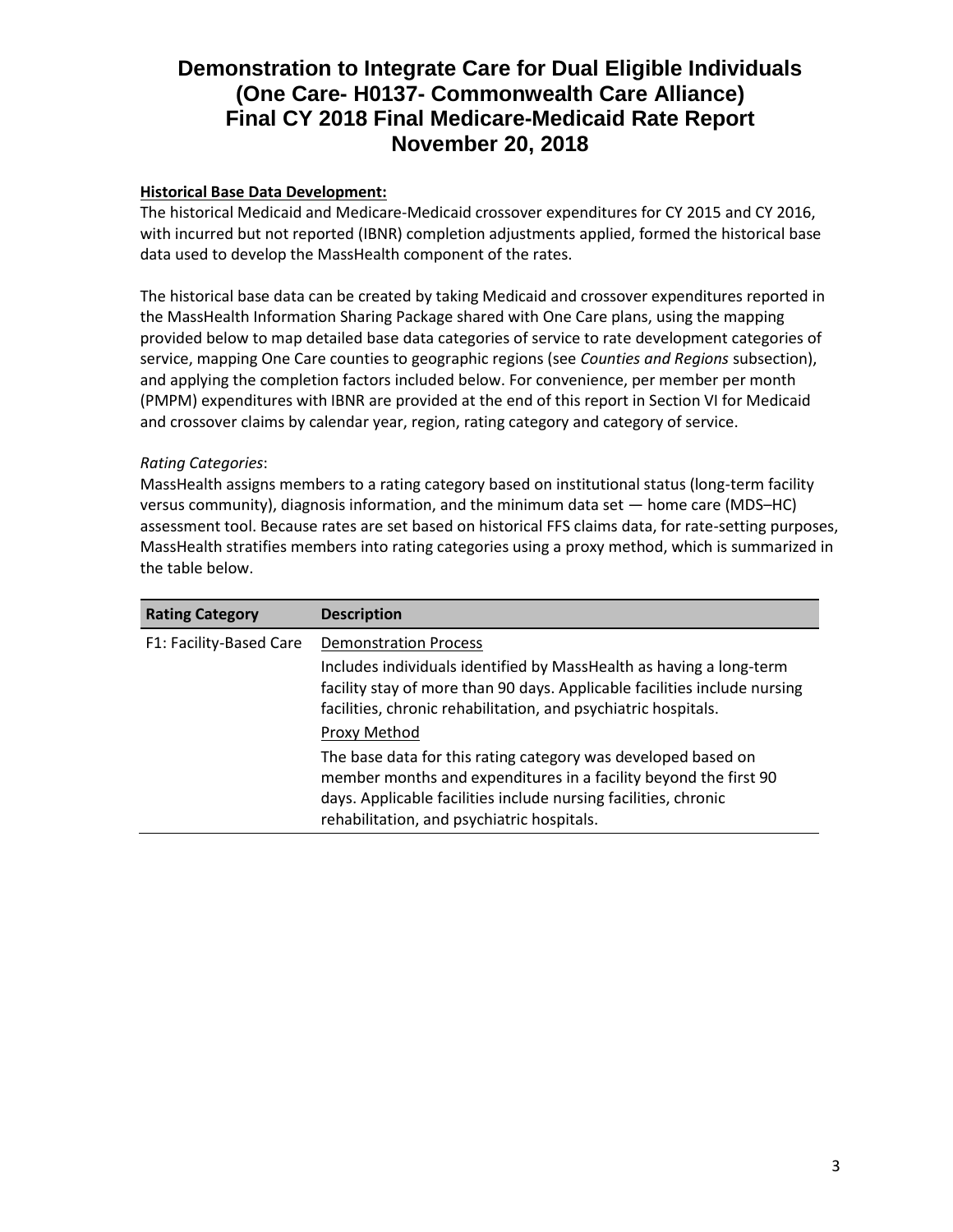| <b>Description</b>                                                                                                                                                                                                                                                                                        |  |  |  |
|-----------------------------------------------------------------------------------------------------------------------------------------------------------------------------------------------------------------------------------------------------------------------------------------------------------|--|--|--|
| <b>Demonstration Process</b>                                                                                                                                                                                                                                                                              |  |  |  |
| Includes individuals who do not meet F1 criteria, have a type of<br>residence equal to a board and care/assisted living/group home, and<br>for whom a MDS-HC assessment indicates:                                                                                                                        |  |  |  |
| Have a daily skilled need, or daily chronic and stable routine need,<br>$\bullet$<br>for which the individual requires assistance.                                                                                                                                                                        |  |  |  |
| Have two or more activities of daily living (ADL) limitations<br>$\bullet$<br>requiring limited asisstance to total dependence.                                                                                                                                                                           |  |  |  |
| Have one or more of the traumatic brain injury diagnoses as<br>$\bullet$<br>defined by the following diagnosis codes:                                                                                                                                                                                     |  |  |  |
| $S06.1x$ .                                                                                                                                                                                                                                                                                                |  |  |  |
| $-$ S06.2x.                                                                                                                                                                                                                                                                                               |  |  |  |
| $-$ S06.3x.                                                                                                                                                                                                                                                                                               |  |  |  |
| $-$ S06.4x.                                                                                                                                                                                                                                                                                               |  |  |  |
| S06.5x.<br>$\overline{\phantom{0}}$                                                                                                                                                                                                                                                                       |  |  |  |
| S06.6x.                                                                                                                                                                                                                                                                                                   |  |  |  |
| S06.8x.                                                                                                                                                                                                                                                                                                   |  |  |  |
| <b>Proxy Method</b>                                                                                                                                                                                                                                                                                       |  |  |  |
| The base data for this rating category included claim and eligibility<br>data for members not in F1 for months in which the member has<br>claims indicating residence in a Transition Living Program (TLP) facility<br>as of the first of that month.                                                     |  |  |  |
| <b>Demonstration Process</b>                                                                                                                                                                                                                                                                              |  |  |  |
| Includes individuals who do not meet F1 criteria and for whom a<br><b>MDS-HC</b> assessment indicates:                                                                                                                                                                                                    |  |  |  |
| Have a skilled nursing need to be met by the One Care plan seven<br>$\bullet$<br>days a week.                                                                                                                                                                                                             |  |  |  |
| Have two or more activities of daily living (ADL) limitations, and<br>$\bullet$<br>three or more days a week of skilled nursing needs to be met by<br>the One Care plan.                                                                                                                                  |  |  |  |
| Have four or more ADL limitations.                                                                                                                                                                                                                                                                        |  |  |  |
| <b>Proxy Method</b>                                                                                                                                                                                                                                                                                       |  |  |  |
| The base data for this rating category included claim and eligibility<br>data for members not in F1 or C3C that are within episodes of three-<br>plus consecutive months in which a member is in a facility and/or<br>using more than \$700 in community-based long-term services and<br>supports (LTSS). |  |  |  |
|                                                                                                                                                                                                                                                                                                           |  |  |  |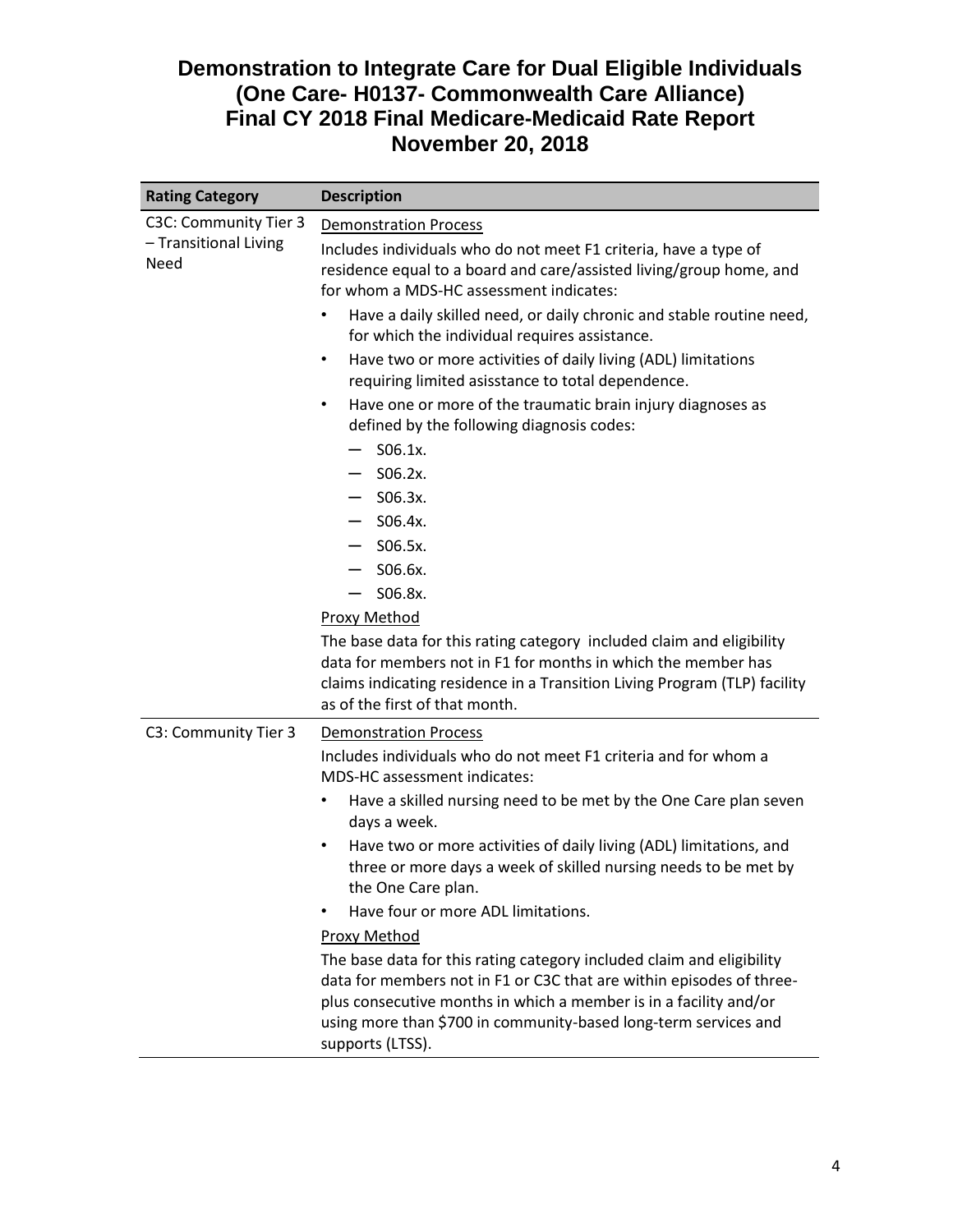| <b>Rating Category</b> | <b>Description</b>                                                                                                                                                                                                                                                                                                                                                                       |  |  |  |
|------------------------|------------------------------------------------------------------------------------------------------------------------------------------------------------------------------------------------------------------------------------------------------------------------------------------------------------------------------------------------------------------------------------------|--|--|--|
| C2: Community Tier 2   | <b>Demonstration Process</b><br>Includes individuals who do not meet F1, C3C, or C3 criteria, and who<br>have one or more of the following behavioral health diagnoses listed<br>by ICD-10 code, validated by medical records, reflecting an ongoing,<br>chronic condition such as schizophrenia or episodic mood disorders,<br>psychosis, or alcohol/drug dependence, not in remission: |  |  |  |
|                        | F10.20-F10.29, excluding F10.21.<br>٠                                                                                                                                                                                                                                                                                                                                                    |  |  |  |
|                        | F11.20-F11.29, excluding F11.21.                                                                                                                                                                                                                                                                                                                                                         |  |  |  |
|                        | F12.20-F12.29, excluding F12.21.<br>٠                                                                                                                                                                                                                                                                                                                                                    |  |  |  |
|                        | F13.20-F13.29, excluding F13.21.<br>٠                                                                                                                                                                                                                                                                                                                                                    |  |  |  |
|                        | F14.20-F14.29, excluding F14.21.                                                                                                                                                                                                                                                                                                                                                         |  |  |  |
|                        | F15.20-F15.29, excluding F15.21.<br>٠                                                                                                                                                                                                                                                                                                                                                    |  |  |  |
|                        | F16.20-F16.29, excluding F16.21.<br>٠                                                                                                                                                                                                                                                                                                                                                    |  |  |  |
|                        | F18.20-F18.29, excluding F18.21.<br>٠                                                                                                                                                                                                                                                                                                                                                    |  |  |  |
|                        | F19.20-F19.29, excluding F19.21.<br>٠                                                                                                                                                                                                                                                                                                                                                    |  |  |  |
|                        | F20.0-F20.9, F25.0-F25.9 (schizophrenia).<br>٠                                                                                                                                                                                                                                                                                                                                           |  |  |  |
|                        | F28, F9 (other psychosis).                                                                                                                                                                                                                                                                                                                                                               |  |  |  |
|                        | F30.0-F30.9 (bipolar).<br>٠                                                                                                                                                                                                                                                                                                                                                              |  |  |  |
|                        | F31.0-F31.9 (bipolar).                                                                                                                                                                                                                                                                                                                                                                   |  |  |  |
|                        | F32.0-F32.9 (major depression).                                                                                                                                                                                                                                                                                                                                                          |  |  |  |
|                        | F33.0-F33.9 (major depression).                                                                                                                                                                                                                                                                                                                                                          |  |  |  |
|                        | F34.8, F34.9, F39 (mood disorders).                                                                                                                                                                                                                                                                                                                                                      |  |  |  |
|                        | <b>Proxy Method</b><br>The base data for this rating category was developed based on<br>member months and expenditures not in F1, C3C, or C3 who had any<br>claims in the Medicaid FFS data with a qualifying diagnosis (listed<br>above) and/or non-outpatient claims in the Medicare-Medicaid<br>crossover or Medicare FFS data with a qualifying diagnosis (listed<br>above).         |  |  |  |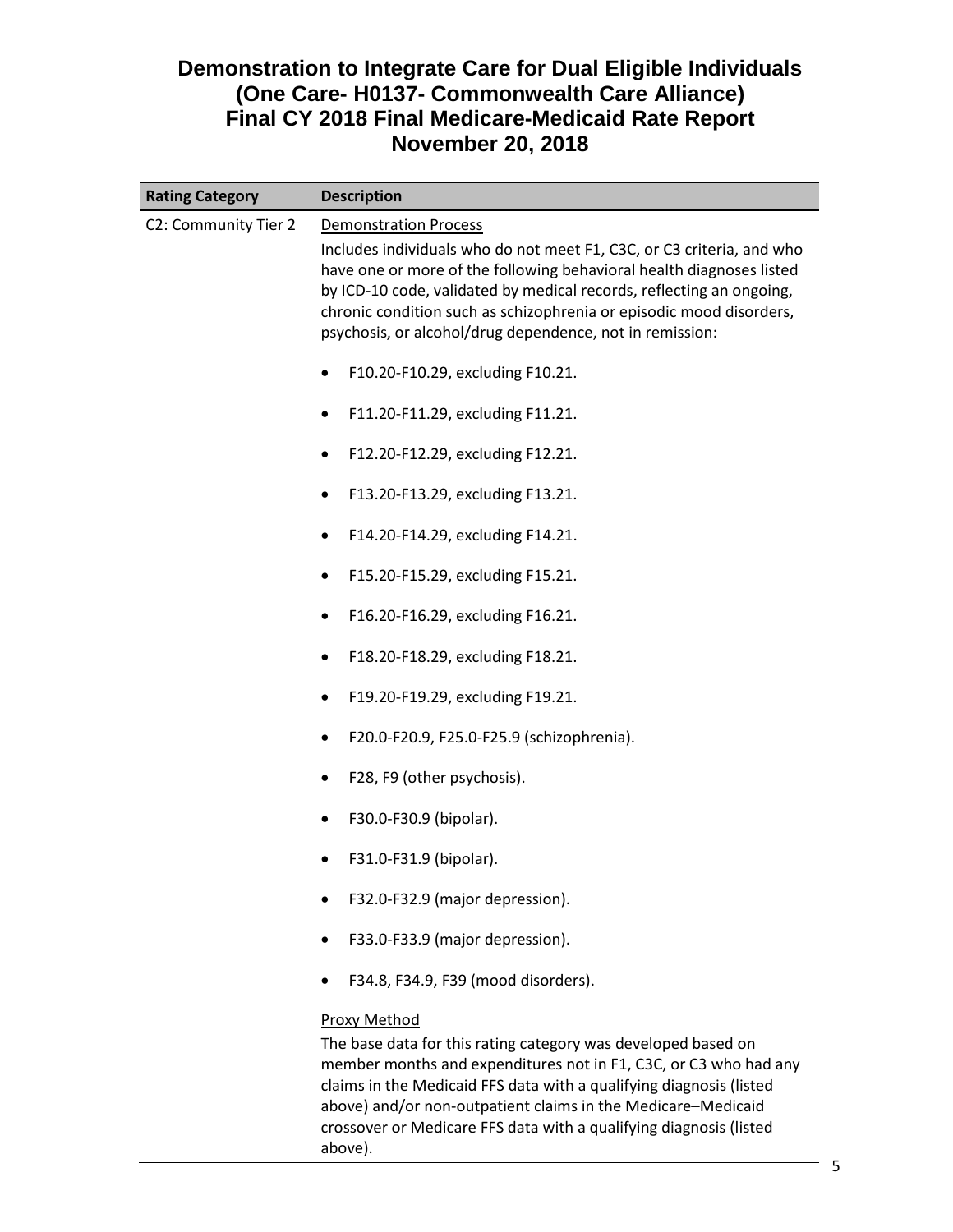| <b>Rating Category</b>                    | <b>Description</b>                                                                                                        |
|-------------------------------------------|---------------------------------------------------------------------------------------------------------------------------|
| C1: Community Tier 1<br>- Community Other | <b>Demonstration Process</b><br>Includes individuals in the community who do not meet the F1, C3C,<br>C3, or C2 criteria. |
|                                           | Proxy Method                                                                                                              |
|                                           | The base data for this rating category included claim an eligibility data<br>for members not in F1, C3, or C2.            |

After an enrollee is assessed, the MDS-HC assessed rating category may differ from the rating category into which he or she was proxied at enrollment. To address this issue, MassHealth began making retroactive rating category adjustments to plans' monthly capitation payments in October 2014, compensating plans for up to 3 months of difference between assessed and proxied rating categories.

# **C2 Rating Category Split**

MassHealth further classifies C2 enrollees into:

- C2A: Community Tier 2 Community High Behavioral Health
- C2B: Community Tier 2 Community Very High Behavioral Health

The C2B rating category includes all the requirements of the C2-Community High Behavioral Health rating category, but also includes criteria related to specific co-morbid behavioral health and substance abuse conditions. The C2B rating category includes individuals with at least one mental health diagnosis (ICD-10 F20.0-F20.9, F25.0-F25.9, F28, F9, F30.0-F30.9, F31.0-F31.9, F32.0-F32.9, F33.0-F33.9, F34.8, F34.9, or F39), *and* at least one substance abuse diagnosis (ICD-10 F10.20-F10.29 excluding F10.21, F11.20-F11.29 excluding F11.21, F12.20-F12.29 excluding F12.21, F13.20-F13.29 excluding F13.21, F14.20-F14.29 excluding F14.21, F15.20-F15.29 excluding F15.21, F16.20-F16.29 excluding F16.21, F18.20-F18.29 excluding F18.21, or F19.20-F19.29 excluding F19.21). Any individual that meets the overall C2 criteria, but does not meet the C2B criteria, would be classified as C2A.

# **C3 Rating Category Split**

In order to further mitigate risk of adverse risk selection to One Care plans, MassHealth further classifies C3 enrollees into:

- C3A: Community Tier 3 High Community Need
- C3B: Community Tier 3 Very High Community Need

The C3B rating category includes all the requirements of the C3-High Community Needs rating category, but also includes criteria related to specific diagnoses. The C3B rating category includes individuals with a diagnosis of Quadriplegia (ICD-10 G80.0 or G82.50-G82.54), ALS (ICD-10 G12.21), Muscular Dystrophy (ICD-10 G71.0 or G71.2), and/or Respirator Dependence (ICD-10 Z99.11 or Z99.12). Any individual that meets the overall C3 criteria, but does not meet the C3B criteria, would be classified as C3A.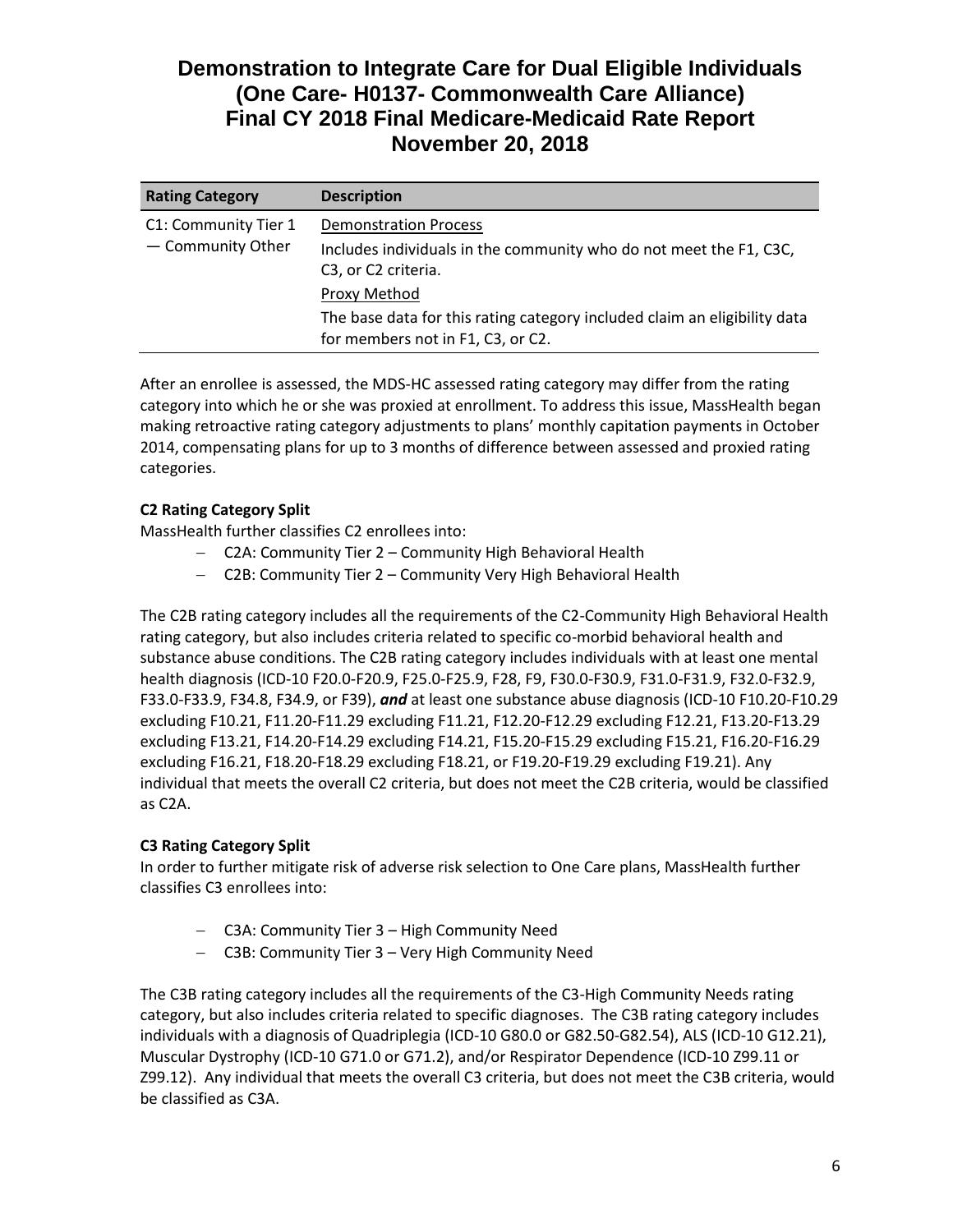## **Rate Relativity Factors**

The rate relativity process used to develop the capitation rates for the C2A/C2B and C3A/C3B rating categories can be described at a high level as:

- Relative total costs of C2A/C2B and C3A/C3B to the overall C2 and C3 rating categories, respectively, were developed using the base data.
- Projected costs for the C2 and C3 rating categories were developed by region
- The C2A/C2B and the C3A/C3B relativity factors were applied to the total projected medical PMPM for the C2 and C3 rating categories, respectively, to develop projected costs for the C2A/C2B and C3A/C3B rating categories.
- Adjustments for administration, seasonality, savings and enrollee contribution to care were applied to produce the final capitation rates.

The C2A and C2B rate relativity factors applied to the C2 projected expenditures are:

|     | Eastern | Western | The Cape |
|-----|---------|---------|----------|
| C2A | $-5.7%$ | $-6.6%$ | $-8.7\%$ |
| C2B | 33.8%   | 32.4%   | 29.5%    |

The C3A and C3B rate relativity factors applied to the C3 projected expenditures are:

|                  | Eastern | Western | The Cape |
|------------------|---------|---------|----------|
| C <sub>3</sub> A | $-4.1%$ | $-1.4%$ | $-1.7%$  |
| C3B              | 104.2%  | 109.9%  | 109.2%   |

### **C3C Rating Category**

MassHealth is adding an additional RC  $-$  C3C  $-$  for members with a traumatic brain injury (TBI) (ICD-10 S06.1, S06.2, S06.3, S06.4, S06.5, S06.6, and S06.8) in the Transitional Living Program (TLP). Unlike C3A and C3B, C3C is treated as a standalone RC and is not developed through the relativity process. Members are identified as C3C through their use of TLP services and an assessment indicating a TBI diagnosis. Due to the small nature of this population, an additional year of data (CY 2014) was included in the rate development process. Rates were developed at the statewide level, with region-specific adjustments applied for the unit cost of TLP services, which vary by TLP site.

### *Category of Service Mapping:*

The following is a category of service mapping between the services reflected in the MassHealth base data and the service categories used in the rate development process. Descriptions of the MassHealth detailed categories of service can be found in Section 3 of the MassHealth Information Sharing Package, "Base Data Detail."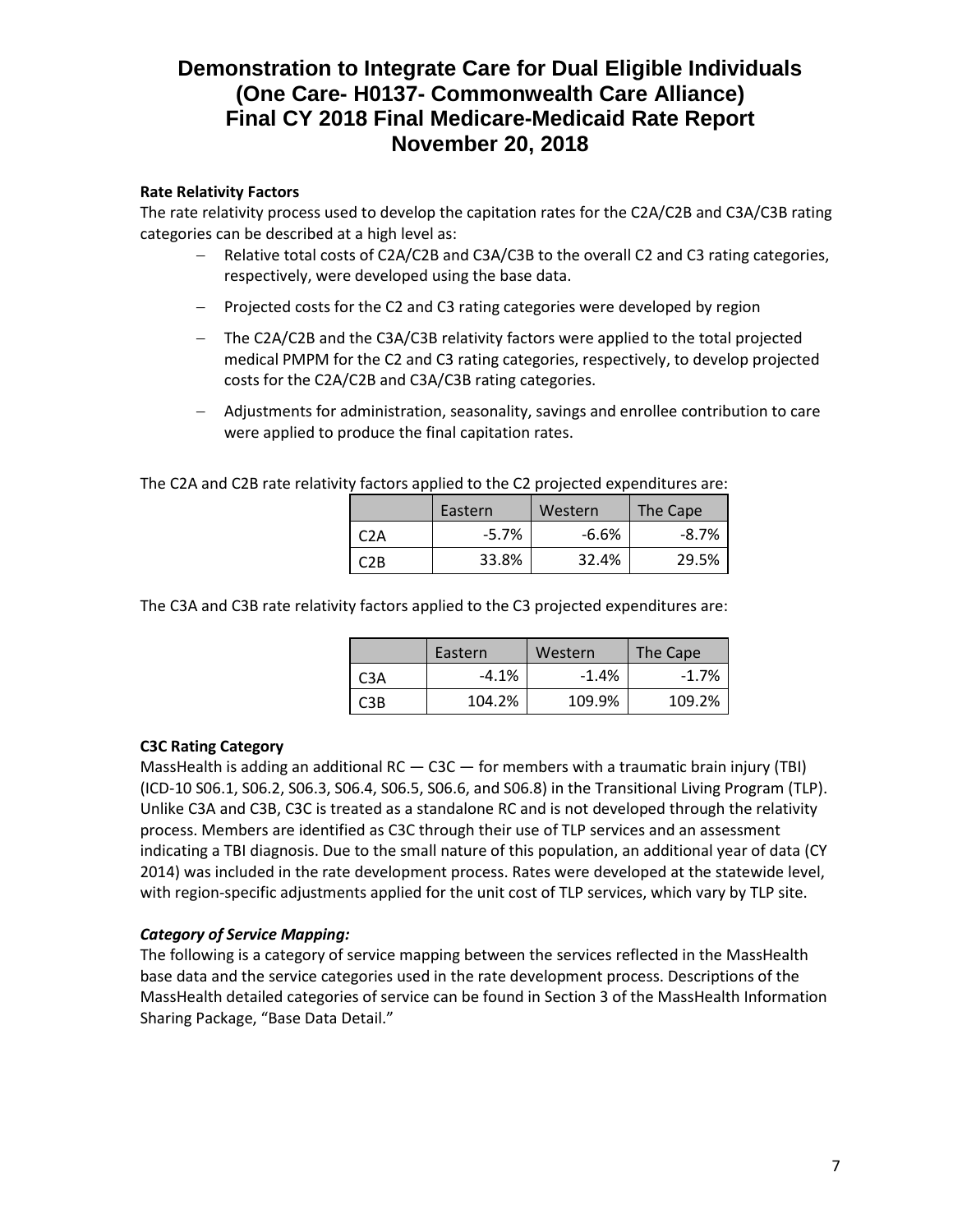# Medicaid Claims:

| <b>Rate Development</b><br><b>Category of Service</b> | <b>MassHealth Base Data</b><br><b>Detailed Category of Service</b> |
|-------------------------------------------------------|--------------------------------------------------------------------|
| Inpatient - Non-MH/SA                                 | IP - Non-Behavioral Health                                         |
| Inpatient MH/SA                                       | IP - Behavioral Health                                             |
| <b>Hospital Outpatient</b>                            | <b>Hospital Outpatient</b>                                         |
| <b>Outpatient MH/SA</b>                               | <b>Outpatient BH</b>                                               |
| Professional                                          | Professional                                                       |
| <b>HCBS/Home Health</b>                               | <b>Community LTSS</b>                                              |
| <b>LTC Facility</b>                                   | <b>LTC</b>                                                         |
| Pharmacy (Non-Part D)                                 | Non-Part D Pharmacy                                                |
| <b>DME</b> and Supplies                               | <b>DME</b> and Supplies                                            |
| Transportation                                        | Transportation                                                     |
| All Other                                             | <b>Other Services</b>                                              |

### Crossover Claims:

| <b>Rate Development</b>    | <b>MassHealth Base Data</b>         |  |  |
|----------------------------|-------------------------------------|--|--|
| <b>Category of Service</b> | <b>Detailed Category of Service</b> |  |  |
| Inpatient - Non-MH/SA      | IP - Non-Behavioral Health          |  |  |
| Inpatient MH/SA            | IP - Mental Health                  |  |  |
|                            | IP - Substance Abuse                |  |  |
| Hospital Outpatient        | HOP - ER / Urgent Care              |  |  |
|                            | HOP - Lab / Rad                     |  |  |
|                            | $HOP - Other$                       |  |  |
|                            | HOP-Pharmacy                        |  |  |
|                            | HOP-PT/OT/ST                        |  |  |
| <b>Outpatient MH/SA</b>    | <b>HOP - Behavioral Health</b>      |  |  |
|                            | Prof – Behavioral Health            |  |  |
| Professional               | Prof - HIP Visits                   |  |  |
|                            | Prof - Lab / Rad                    |  |  |
|                            | Prof - OP Visits                    |  |  |
|                            | Prof-Other                          |  |  |
| <b>HCBS/Home Health</b>    | Home Health                         |  |  |
|                            | <b>SNF</b>                          |  |  |
| <b>LTC Facility</b>        | Hospice                             |  |  |
| <b>DME</b> and Supplies    | <b>DME</b> and Supplies             |  |  |
| Transportation             | Transportation                      |  |  |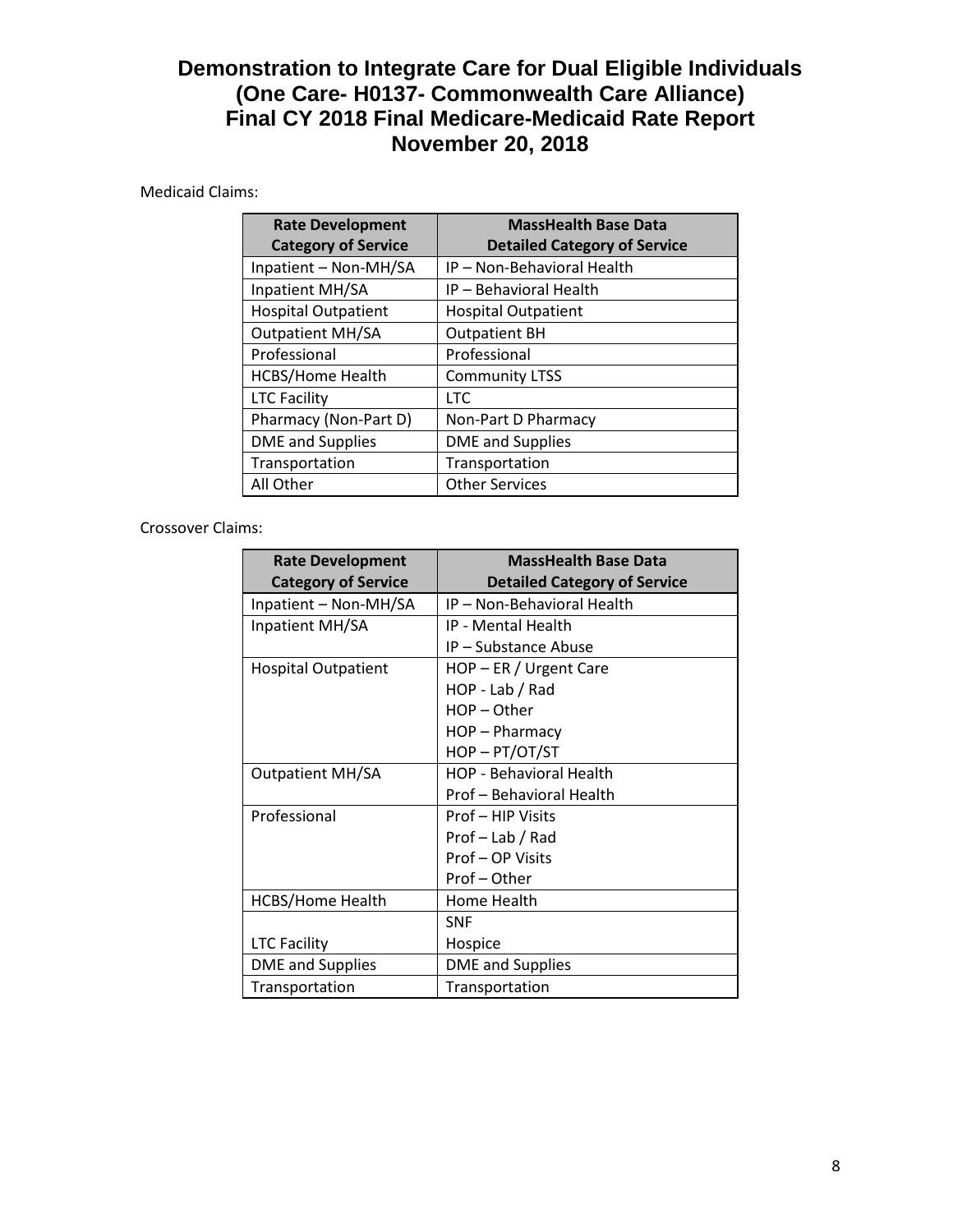## *Counties and Regions*:

Rates will be paid on a Massachusetts county and MassHealth rating category basis. Rates, however, have been developed regionally. Five counties are not included in any of the One Care plan service areas:

- Barnstable.
- Berkshire.
- Bristol.
- Dukes.
- Nantucket.

As the Demonstration does not currently operate in these counties, any applicable claims and eligibility data for these counties has been removed from the base data. The resulting geographic classifications are as follows:

| Eastern:  | Essex, Middlesex, Norfolk and Suffolk counties      |
|-----------|-----------------------------------------------------|
| Western:  | Franklin, Hampden, Hampshire and Worcester counties |
| The Cape: | <b>Plymouth County</b>                              |

It is possible for a One Care member to move to one of the five counties excluded from the One Care service area and maintain One Care eligibility. For Demonstration Year 5, a "statewide" rate was developed. Because there is a high likelihood that these members are using the same service providers that they were when they were in the One Care service area, this rate is a statewide, weighted average rate based on the counties that are part of the One Care service area.

Adjustment information below is provided by geographic region.

### **Adjustments to Historical Base Data:**

As detailed in Section 4 of the three-way contract, rates have been developed based on expected costs for this population had the Demonstration not existed. The adjustments included below have been made to the historical base data to reflect the benefits and costs that will apply in CY 2018 to fee-for-service dual eligible individuals. As described above, most adjustments specific to the C2 and C3 rating categories are made prior to the application of C2A/C2B and C3A/C3B relativity factors to the projected rates.

### *Historical Base Data Completion Factors*:

The MassHealth base data do not reflect an estimate for IBNR expenditures. Medicaid and crossover claims processed by MassHealth through April 14, 2017 are reported in the MassHealth base data. To construct the historical base data, the following completion factors have been applied to both the Medicaid data and the crossover data reported in the Data Book.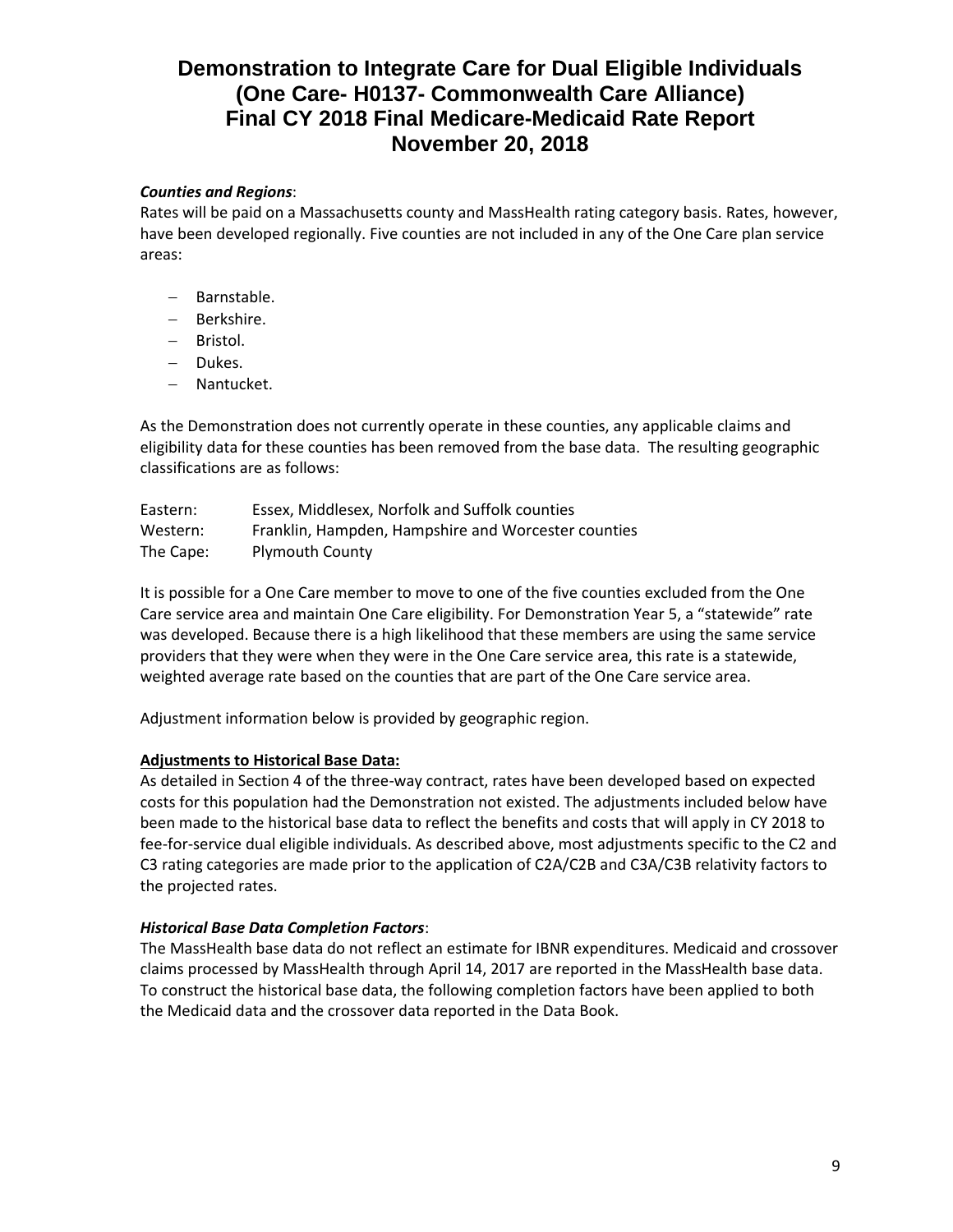|                            | <b>Medicaid Claims</b>    |                | <b>Crossover Claims</b>   |                |
|----------------------------|---------------------------|----------------|---------------------------|----------------|
|                            | <b>Completion Factors</b> |                | <b>Completion Factors</b> |                |
| <b>Category of Service</b> | <b>CY 2015</b>            | <b>CY 2016</b> | <b>CY 2015</b>            | <b>CY 2016</b> |
| Inpatient-Non-MH/SA        | 1.030                     | 1.089          | 0.999                     | 1.062          |
| Inpatient MH/SA            | 1.030                     | 1.094          | 0.999                     | 1.055          |
| <b>Hospital Outpatient</b> | 1.000                     | 1.007          | 1.000                     | 1.009          |
| <b>Outpatient MH/SA</b>    | 1.000                     | 1.008          | 1.000                     | 1.009          |
| Professional               | 1.000                     | 1.008          | 1.000                     | 1.006          |
| <b>HCBS/Home Health</b>    | 1.000                     | 1.002          | 1.000                     | 1.000          |
| <b>LTC Facility</b>        | 1.000                     | 1.008          | 1.000                     | 1.011          |
| Pharmacy (Non-Part D)      | 1.000                     | 1.009          | 1.000                     | 1.000          |
| <b>DME</b> and Supplies    | 1.000                     | 1.009          | 1.000                     | 1.026          |
| Transportation             | 1.000                     | 1.010          | 1.000                     | 1.013          |
| All Other                  | 1.000                     | 1.010          | 1.000                     | 1.000          |
| <b>All Services</b>        | 1.003                     | 1.012          | 1.000                     | 1.022          |

The HCBS/Home Health factors were applied to TLP services included in the development of the C3C rates. All claims occurring in CY 2014 were considered complete.

## *Pharmacy Rebates:*

The historical base data does not reflect potential Federal Omnibus Budget Reconciliation Act (OBRA) rebates. Potential OBRA rebates on non-Part D drugs comprise an estimated 18.4% of total pharmacy spending for the entire state. This rebate percentage is based on forecasts developed by MassHealth for all dual eligible members (including partial duals and waiver participants) in the state under the age of 65 during CY 2015 and CY 2016. This percentage was then applied to the base data reflecting the excluded counties. In addition, MassHealth has an agreement in place for supplemental rebates on diabetic test strips. MassHealth estimated that there is approximately \$0.3M in potential rebates in CY 2015 and CY 2016 on diabetic test strips for the entire dual eligible population. This number was adjusted to reflect the target duals population and is expected to produce an extra 3.4% in pharmacy rebates for this population.

# *Acuity Adjustment*

The base FFS data represents both members who eventually enrolled in One Care and those that did not. MassHealth evaluated historical data from multiple years that separately identified members who enrolled in One Care, and compared those PMPMs to the overall base. Through this analysis, it was determined that there were several RCs where the acuity of the eventual enrollees differed materially from the overall base. An adjustment was created at the aggregate to reflect this differential, and then converted to be applied at the COS level. In aggregate, the adjustments below have been applied to reflect differences in the acuity level of the One Care enrollees.

| <b>Region</b> | C1   | C2    | C3      | C <sub>3</sub> C | F1      |
|---------------|------|-------|---------|------------------|---------|
| Eastern       | 7.8% | 16.0% | $-3.7%$ | $0.0\%$          | $0.0\%$ |
| Western       | 0.0% | 4.4%  | $-2.4%$ | $0.0\%$          | $0.0\%$ |
| The Cape      | 0.0% | 4.6%  | $-5.0%$ | $0.0\%$          | $0.0\%$ |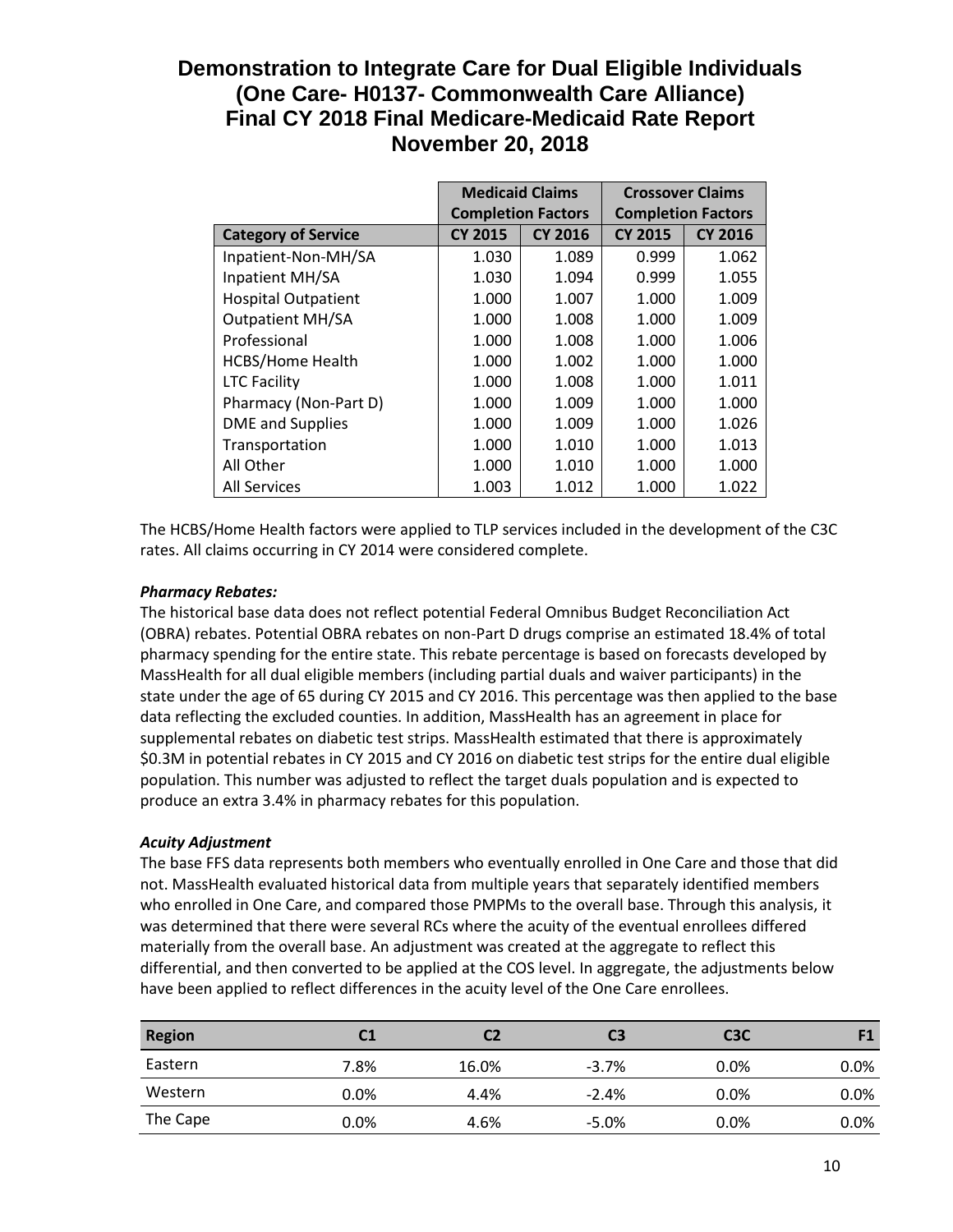## **Other Rate Adjustments:**

### *Dental Benefit Changes and HSN Dental Wrap:*

The MassHealth dental benefit for adults was reduced effective July 2010; coverage was restored for fillings prior to the base data period. Effective May 15, 2015, MassHealth restored its denture benefits to include:

| D5110 - COMPLETE DENTURES (INCLUDING ROUTINE POST-DELIVERY CARE)               |
|--------------------------------------------------------------------------------|
| D5120 - COMPLETE DENTURES (INCLUDING ROUTINE POST-DELIVERY CARE)               |
| D5211 - PARTIAL DENTURES (INCLUDING ANY CONVENTIONAL CLASPS, RESTS, AND TEETH) |
| D5212 - PARTIAL DENTURES (INCLUDING ANY CONVENTIONAL CLASPS, RESTS, AND TEETH) |

The adjustments below have been applied to the All Other COS historical base data to reflect this benefit change:

| <b>Region</b> | C1   |      | C <sub>3</sub> |      |
|---------------|------|------|----------------|------|
| Eastern       | 2.9% | 2.4% | 0.6%           | 2.2% |
| Western       | 2.8% | 3.0% | 2.0%           | 4.3% |
| The Cape      | 3.2% | 3.6% | 2.7%           | 5.0% |

In addition, adult MassHealth members can receive coverage for the full scope of dental services prior to July 2010 benefit reductions through hospitals and Community Health Centers (CHCs) through the Commonwealth's Health Safety Net. These costs are not included in the FFS base data and therefore must be added into the rates. A 0.9% adjustment was made to the All Other COS for most RCs to account for these added services. Due to the inclusion of CY 2014 in the base data, this analysis was replicated for the C3C RC, and the result is a 0.8% adjustment to the All Other COS.

# *Elder Affairs Home Care Program:*

The Home Care Program is a state-funded benefit for individuals ages 60+ that includes limited care coordination, and a package of community support services beyond what members can access through the State plan, including homemaker, personal care, respite services, and non-medical transportation. These services overlap with the expanded community supports benefit list in the One Care three-way contract. When MassHealth members who are eligible for these services and who have been receiving them from Elder Affairs enroll in One Care, they are disenrolled from the Home Care program. The CY 2018 One Care capitation rates include the costs of providing the Elder Affairs Home Care Program, including the Basic and Enhanced Community Options Program levels.

| <b>Region</b> | C1   | C2   | C <sub>3</sub> | C <sub>3</sub> C | F1   |
|---------------|------|------|----------------|------------------|------|
| Eastern       | 1.5% | 1.5% | 1.8%           | 0.0%             | 1.5% |
| Western       | 1.5% | 1.5% | 1.7%           | 0.0%             | 1.5% |
| The Cape      | 1.5% | 1.5% | 1.6%           | $0.0\%$          | 1.5% |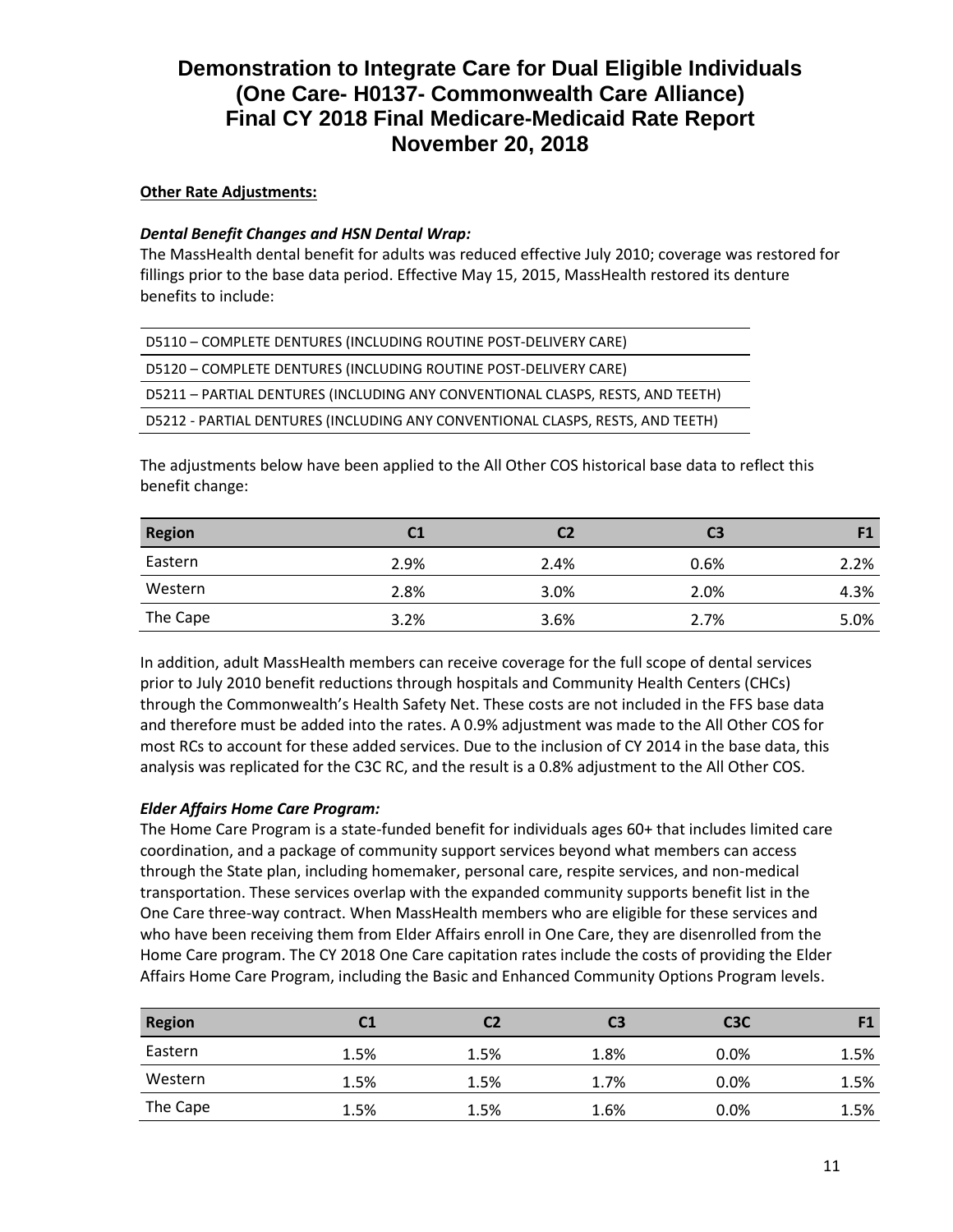# *Department of Mental Health Psychiatric Claims:*

The One Care program covers inpatient and outpatient psychiatric claims costs from Department of Mental Health facilities, but not all costs are reflected in the historical base data. To account for these costs, the following adjustments were applied for Inpatient MH/SA and Outpatient MH/SA COS:

## DMH Psychiatric Claims (Inpatient MH/SA)

| <b>Region</b> | C1     | C2     | C3     | C <sub>3</sub> C |        |
|---------------|--------|--------|--------|------------------|--------|
| Eastern       | 72.4%  | 65.8%  | 79.0%  | $0.0\%$          | 11.9%  |
| Western       | 337.9% | 123.0% | 215.9% | 0.0%             | 213.6% |
| The Cape      | 0.0%   | 127.8% | 105.5% | 0.0%             | 464.6% |

# DMH Psychiatric Claims (Outpatient MH/SA)

| <b>Region</b> | C1   | C2   | C3   | C <sub>3</sub> C | F1      |
|---------------|------|------|------|------------------|---------|
| Eastern       | 0.1% | 0.4% | 0.7% | 0.0%             | $0.0\%$ |
| Western       | 0.0% | 0.0% | 0.0% | 0.0%             | $0.0\%$ |
| The Cape      | 0.3% | 1.3% | 4.5% | 0.0%             | $0.0\%$ |
|               |      |      |      |                  |         |

# *Diversionary Behavioral Health:*

Costs for certain diversionary behavioral health services that are covered under the One Care program for non-institutionalized members are not included in the FFS base data. The CY 2018 rates include adjustments to the Outpatient MH/SA COS for the costs of covering these services. These diversionary behavioral health services include the following:

- Acute Treatment Services for Substance Use Disorders (Level III.7).
- Community Support Program.
- Psychiatric Day Treatment.
- Recovery Support Navigator.
- Structured Outpatient Addiction Program.

| <b>Region</b> |       | C2    | C3    | C <sub>3</sub> C | F1   |
|---------------|-------|-------|-------|------------------|------|
| Eastern       | 18.4% | 18.7% | 18.7% | 19.9%            | 0.0% |
| Western       | 19.6% | 19.8% | 19.8% | 19.9%            | 0.0% |
| The Cape      | 18.6% | 18.6% | 18.6% | 19.9%            | 0.0% |

# *Home Health Policy Changes:*

MassHealth made several home health policy changes in CY 2016, including using Prior Authorization to review requests for home health services after a specific number of services are provided (effective March 1, 2016) to ensure all services provided by Home Health Agencies are medically necessary. Additionally, the state requested a moratorium on new applications for home health agencies. This request was approved by CMS in February 2016 and again in August 2016. The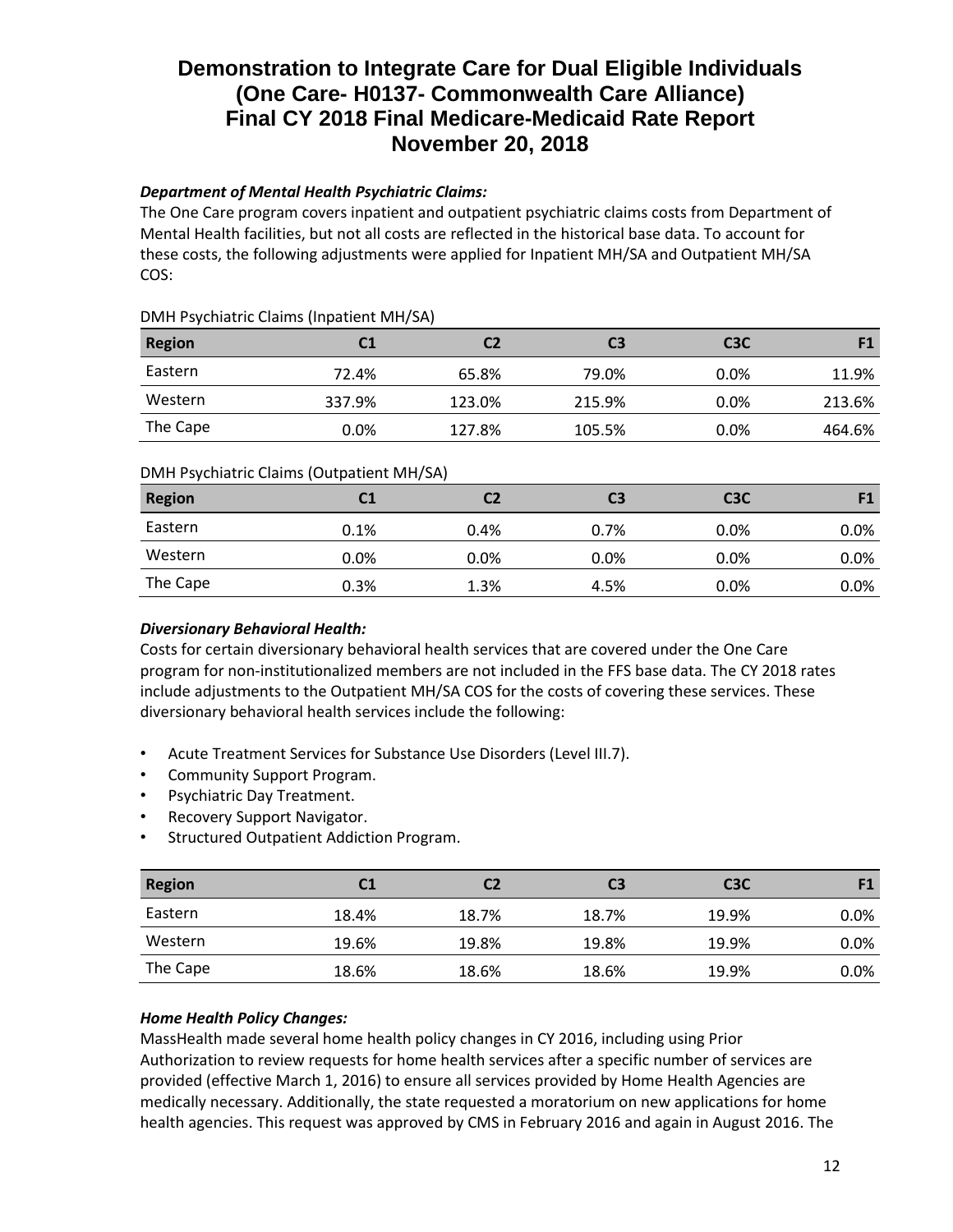current moratorium is still in effect and MassHealth will continue to request extensions. The overall result of these changes to the HCBS/Home Health expense line is demonstrated below:

| <b>Region</b> | C1      |         | C3       | C <sub>3</sub> C |         |
|---------------|---------|---------|----------|------------------|---------|
| Eastern       | $0.0\%$ | $0.0\%$ | $-14.0%$ | 0.0%             | $0.0\%$ |
| Western       | $0.0\%$ | $0.0\%$ | $-9.6%$  | 0.0%             | $0.0\%$ |
| The Cape      | $0.0\%$ | $0.0\%$ | $-7.7\%$ | 0.0%             | $0.0\%$ |

*Personal Care Attendant Sick Time and Fiscal Intermediary (FI) Administration*

Effective July 1, 2015, the Massachusetts Earned Sick Time Law allows PCAs to accrue paid sick time. Additionally, effective January 1, 2016, MassHealth is considered a joint employer of Personal Care Attendants (PCAs) for the purposes of the Fair Labor Standards Act (FLSA). Consistent with the FLSA, MassHealth is required to provide PCAs with travel pay and overtime. MassHealth is paying for any overtime and travel costs outside the One Care capitation rates; however, the additional fiscal intermediary (FI) administration expenses associated with reporting and tracking costs associated with PCA overtime and travel costs is included in the capitation rates.

The PCA earned sick leave and FI administrative expense adjustments reflect the PCA mix of services, resulting in the following changes to the HCBS/Home Health COS:

| <b>Region</b> | C1      | С2      | C3      | C <sub>3</sub> C | <b>E1</b> |
|---------------|---------|---------|---------|------------------|-----------|
| Eastern       | $-0.1%$ | 0.0%    | $-0.6%$ | $0.0\%$          | $-0.1%$   |
| Western       | $-0.1%$ | 0.0%    | $-1.1%$ | $0.0\%$          | $-0.6%$   |
| The Cape      | $-0.1%$ | $-0.2%$ | $-0.9%$ | 0.0%             | 0.0%      |

### *Community Support Program (CSP) Services for Chronically Homeless Individuals*

Effective in 2018, new services for the chronically homeless will be provided to One Care members. An adjustment was made to the rates based on a financial analysis provided by MassHealth, which included projected enrollment and costs per member for the new program. The new services resulted in the following increases to the Outpatient MH/SA COS:

| <b>Region</b> |         | C2   | C3      | C <sub>3</sub> C |      |
|---------------|---------|------|---------|------------------|------|
| Eastern       | 6.3%    | 6.4% | 6.4%    | $0.0\%$          | 0.0% |
| Western       | $0.8\%$ | 0.8% | 0.8%    | $0.0\%$          | 0.0% |
| The Cape      | 7.4%    | 7.5% | $-7.5%$ | $0.0\%$          | 0.0% |

# *Transitional Living Program Unit Cost*

Due to the small population and relative stability of non-TLP services across regions, the C3C rates were developed at the statewide level. However, TLP payment rates vary by facility. Three providers are located in the Eastern region, while one is located in The Cape region. Utilization in each region was aggregated and used to develop an average expected unit cost in CY 2018.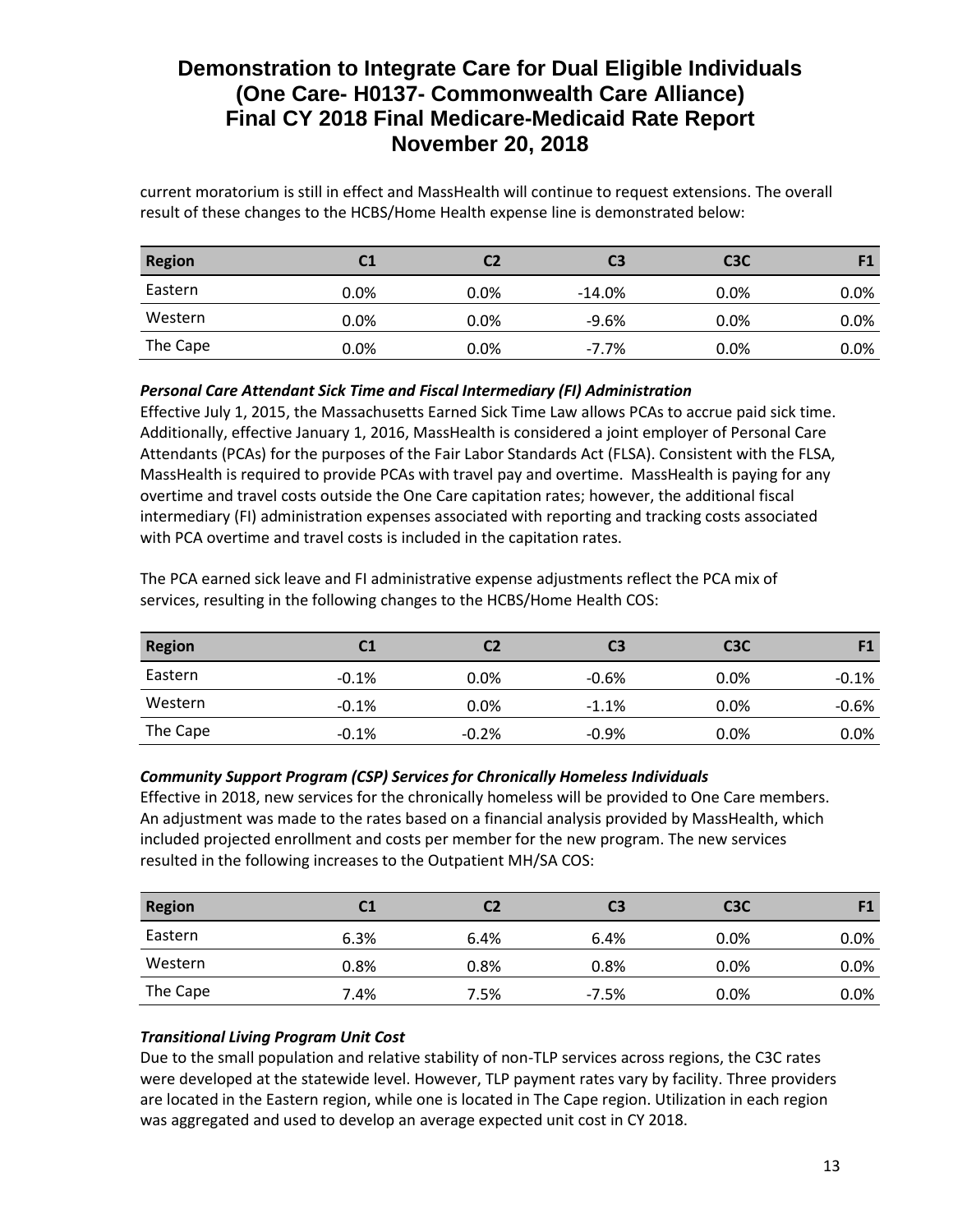MassHealth applied an adjustment to project the aggregate statewide TLP base data to a CY 2018 region-specific figure. No additional trend was applied to the TLP COS. The Western region unit cost was assumed equal to the statewide average. While there are no TLP providers in the Western region, a rate was developed in the event that a member in the Western region uses TLP services and MassHealth must pay a rate. The impact to the base TLP COS is shown in the table below:

| <b>Region</b> | <b>TLP Services</b> |
|---------------|---------------------|
| Eastern       | 1.4%                |
| Western       | 0.5%                |
| The Cape      | $-10.8%$            |
| Statewide     | 0.5%                |

### *Provider Payment Changes:*

MassHealth made several changes to FFS fee schedules that were not fully reflected or not reflected at all in the base data:

## **Nursing Facility Rebase**

MassHealth made several changes to nursing facility reimbursements from the start of the FFS base data to the end of CY 2018, including the following:

- Nursing facility rates rebase (effective October 2014)
- Nursing facility rates decrease (effective November 2014)
- Nursing facility rates increase (effective November 2015)
- Nursing facility rates increase (effective October 2016)

The estimated combined impact of these changes to nursing facility reimbursements is a 0.7% increase to the long term care (LTC) facility COS for each most RCs. Due to the inclusion of CY 2014 in the base data, the C3C RC is impacted by the adjustments in CY 2014 and the C3C LTC facility COS is increased by 1.3%.

### **Durable Medical Equipment Rate Change**

Effective March 1, 2018, MassHealth changed its fee schedule for durable medical equipment (DME), oxygen and respiratory therapy equipment. These changes resulted in the following decreases to the DME and Supplies COS as displayed below:

| <b>Region</b> |         | C2      | C3       | C <sub>3</sub> C | F1      |
|---------------|---------|---------|----------|------------------|---------|
| Eastern       | $-2.4%$ | $-2.4%$ | $-2.7\%$ | $-2.8\%$         | $-2.4%$ |
| Western       | $-2.4%$ | $-2.4%$ | $-2.8%$  | $-2.8\%$         | $-2.6%$ |
| The Cape      | $-2.1%$ | $-2.0%$ | $-2.8%$  | $-2.8%$          | $-2.6%$ |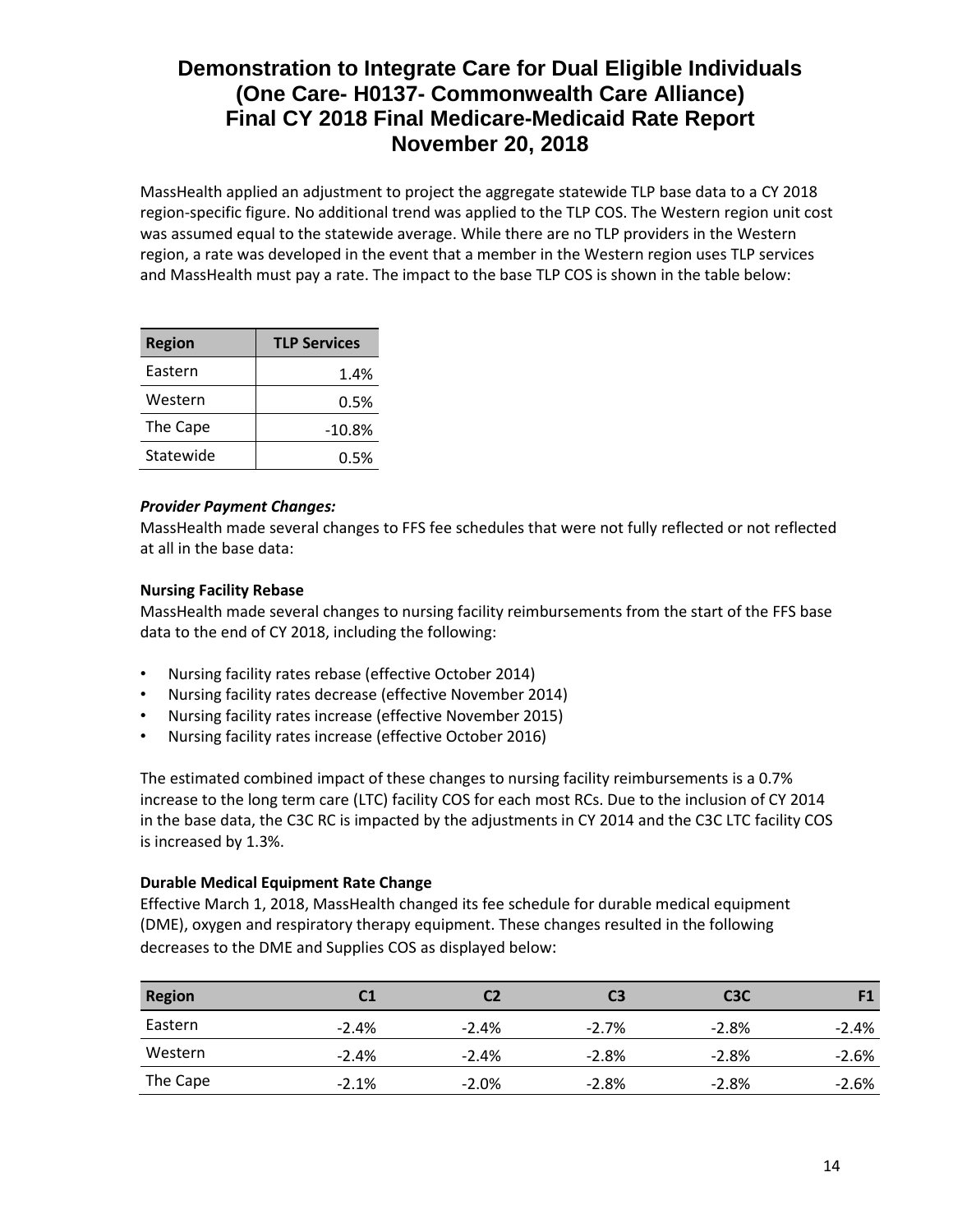# **Home- and Community Based-Services Fee Changes**

These changes were found specifically within the adult foster care, personal care/fiscal intermediary services, and continuous skilled nursing rate increases. Taking into account the multiple effective dates for these fee changes across the various services, the following adjustments were made to the HCBS line:

| <b>Region</b> |      |      | C3   | C <sub>3</sub> C |      |
|---------------|------|------|------|------------------|------|
| Eastern       | 1.1% | 0.3% | 1.9% | $0.0\%$          | 0.8% |
| Western       | 1.8% | 0.6% | 3.3% | $0.0\%$          | 2.1% |
| The Cape      | 1.1% | 0.2% | 2.1% | $0.0\%$          | 0.8% |

### **Acute Hospital Inpatient Fee Change**

Effective March 1, 2018, MassHealth implemented a fee schedule increase for acute inpatient hospital services. Acute inpatient claims were adjusted for the 2.6% increase. Crossover claims were analyzed for the impact of the fee schedule change after Medicare Part A deductibles and cost sharing. The total impact to the inpatient expense lines are provided in the tables below:

### Acute Hospital Inpatient Fee Change (MH/SA)

| <b>Region</b> | C1   |      | C3   | C <sub>3</sub> C |      |
|---------------|------|------|------|------------------|------|
| Eastern       | 1.9% | 2.9% | 1.3% | $0.0\%$          | 0.1% |
| Western       | 2.9% | 2.7% | 1.6% | $0.0\%$          | 0.2% |
| The Cape      | 7.1% | 2.0% | 1.0% | 0.0%             | 0.3% |

### Acute Hospital Inpatient Fee Change (Non-MH/SA)

| <b>Region</b> | C1   | С2   | C3   | C <sub>3</sub> C |      |
|---------------|------|------|------|------------------|------|
| Eastern       | 6.0% | 4.8% | 2.5% | 3.7%             | 0.2% |
| Western       | 7.8% | 6.2% | 4.5% | 3.7%             | 0.2% |
| The Cape      | 6.8% | 8.1% | 2.9% | 3.7%             | 0.7% |

### **Inpatient Chronic Rehabilitation Hospital Fee Change**

Effective October 1, 2017, in conjunction with a new assessment for these hospitals, MassHealth implemented a fee schedule increase for inpatient services provided at chronic and rehabilitation hospitals. The change primarily impacts the Inpatient-Non-MH/SA COS as demonstrated in the following table. Additionally, the adjustment impacted the Inpatient MH/SA and All Other COS for F1 in the Eastern region by 0.1% and 0.5% respectively.

Inpatient Chronic Rehabilitation Hospital Fee Change (Non-MH/SA)

| <b>Region</b> | ∼∸   | ∽    | CЗ   | СЗС  | <b>PA</b> |
|---------------|------|------|------|------|-----------|
| Eastern       | 0.4% | 0.0% | 3.1% | 0.0% | 6.8%      |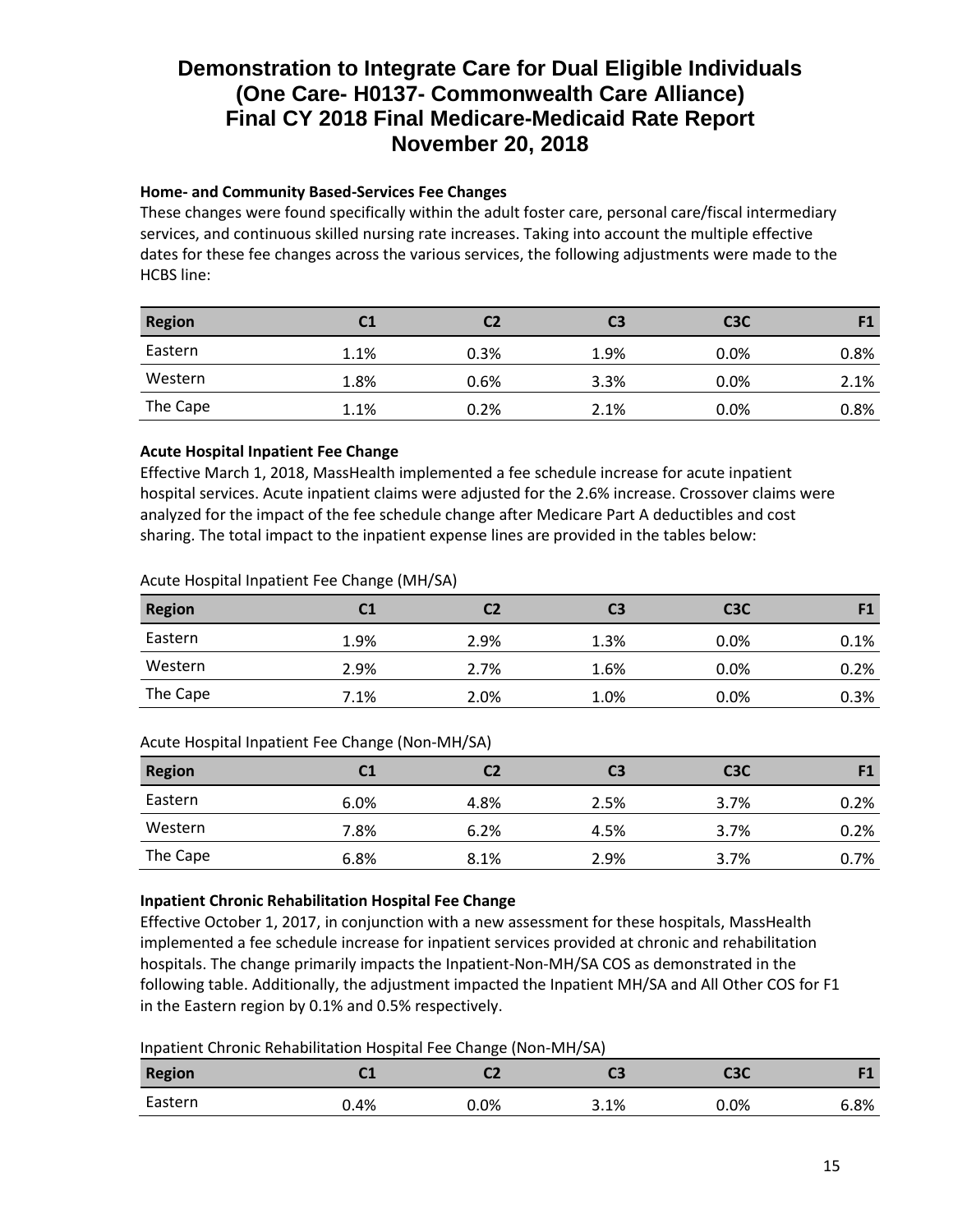| Western  | 0.0%    | 0.0%    | 0.2%  | $0.0\%$ | $0.0\%$ |
|----------|---------|---------|-------|---------|---------|
| The Cape | $0.0\%$ | $0.0\%$ | 13.7% | $0.0\%$ | 17.9%   |

## **Acute Hospital Outpatient Fee Change**

Effective December 31, 2016, MassHealth transitioned its acute outpatient hospital payment method from Payment Amount per Episode Adjudicated Payment per Episode of Care (APEC). The APEC payment will vary based on the weight assigned to the claim, utilizing the Enhanced Ambulatory Patient Grouping System. The payment method change is expected to have a modest impact to the Medicaid Only RCs as well as the Institutional Dual RC.

In addition, effective March 1, 2018, MassHealth implemented a fee schedule increase for acute outpatient hospital services. Acute outpatient claims were adjusted for the 2.6% increase. Crossover claims were analyzed for the impact of the fee schedule change after Medicare cost sharing. The total impact to the outpatient expense lines are provided in the tables below:

## Acute Hospital Outpatient Fee Change (MH/SA)

| <b>Region</b> | C1   | C2   | C3   | C <sub>3</sub> C |      |
|---------------|------|------|------|------------------|------|
| Eastern       | 2.4% | 0.2% | 0.3% | 0.3%             | 0.1% |
| Western       | 1.2% | 0.2% | 0.3% | 0.3%             | 0.2% |
| The Cape      | 0.2% | 0.1% | 0.1% | 0.3%             | 0.0% |

### Acute Hospital Outpatient Fee Change (Non-MH/SA)

| <b>Region</b> | C1    | C2    | C3    | C <sub>3</sub> C |      |
|---------------|-------|-------|-------|------------------|------|
| Eastern       | 10.5% | 10.5% | 8.7%  | 10.9%            | 2.2% |
| Western       | 11.0% | 11.1% | 10.0% | 10.9%            | 2.3% |
| The Cape      | 11.1% | 10.4% | 8.3%  | 10.9%            | 1.9% |

### **Professional Fee Change**

Effective October 20, 2017, MassHealth implemented a fee schedule increase for CHCs of 14.5%. Effective March 1, 2018, MassHealth implemented fee schedule increases of 5.5% for professional services; including, medicine, radiology, surgery, and anesthesia. Professional claims were adjusted for the rate increases. Crossover claims were analyzed for the impact of the fee schedule changes after Medicare cost sharing. The total impact to the professional COS is provided below:

| <b>Region</b> | C1    | С2    | C3    | C <sub>3</sub> C | F1    |
|---------------|-------|-------|-------|------------------|-------|
| Eastern       | 22.9% | 18.9% | 21.5% | 26.0%            | 22.0% |
| Western       | 23.4% | 20.3% | 22.9% | 26.0%            | 22.1% |
| The Cape      | 24.6% | 21.1% | 23.6% | 26.0%            | 26.1% |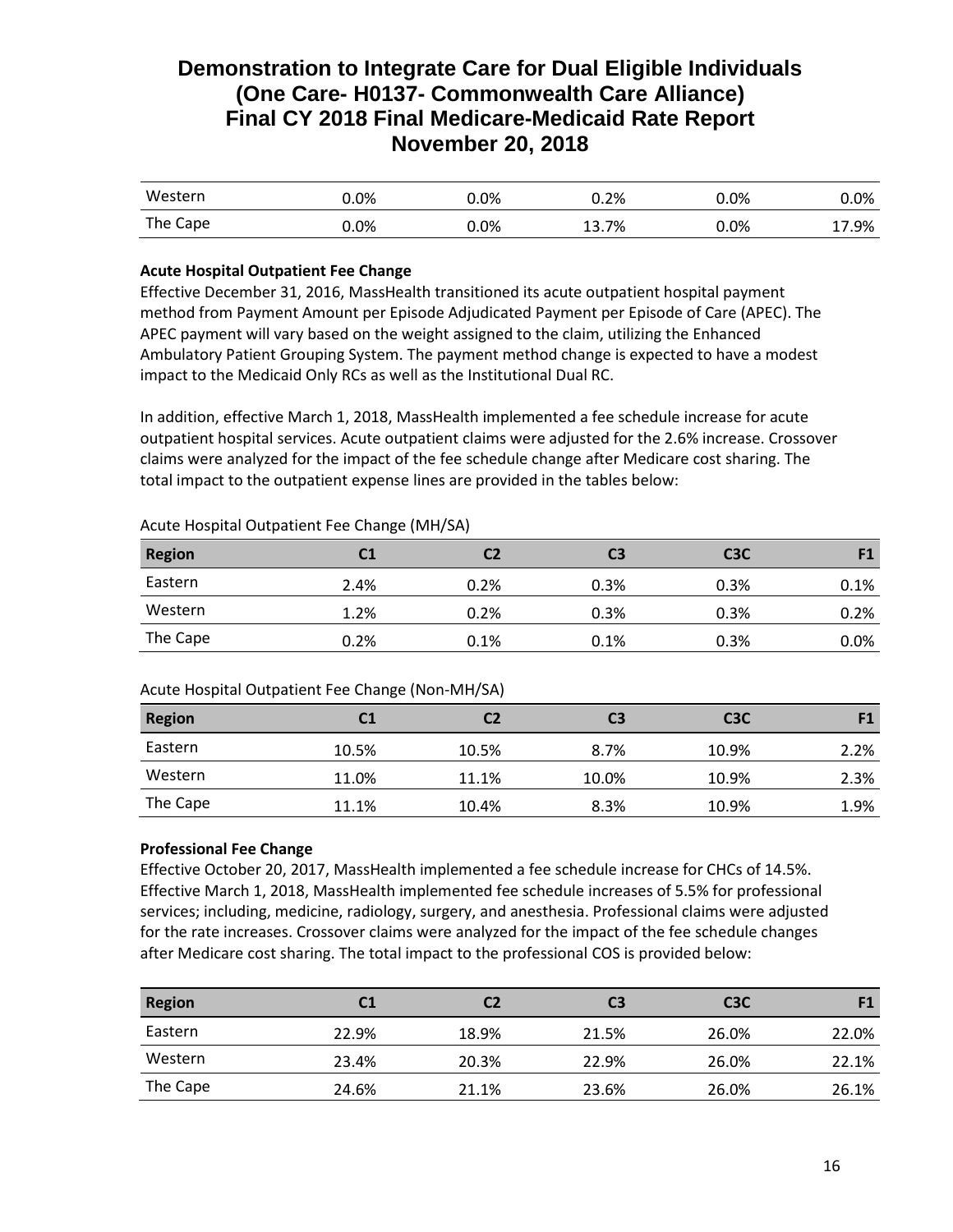## *Enrollee Contributions to Care:*

The MassHealth historical base data reflect costs net of contributions to care or patient-paid amounts (PPA) paid by individuals in facilities. These costs have been included in rates through the adjustments displayed below, and enrollee contributions to care will be deducted from capitation payments on an individual enrollee basis. These adjustments are based on, and have been applied to, both Medicaid only and crossover claims.

| <b>Region</b> | C1   | C2A     | C2B     | C <sub>3</sub> A | C3B  | C <sub>3</sub> C | F1    |
|---------------|------|---------|---------|------------------|------|------------------|-------|
| Eastern       | 0.0% | $0.0\%$ | $0.0\%$ | 0.1%             | 0.1% | $0.0\%$          | 8.0%  |
| Western       | 0.0% | $0.0\%$ | 0.0%    | 0.1%             | 0.2% | $0.0\%$          | 9.8%  |
| The Cape      | 0.0% | $0.0\%$ | 0.0%    | 0.1%             | 0.1% | $0.0\%$          | 12.0% |

### *Trend Factors Applied to Adjusted Historical Base Data:*

The following trend factors have been applied for 30 months from the midpoint of the base period (January 1, 2016) to the midpoint of the contract period (July 1, 2018) for most RCs. However, for C3C rates, trend was applied for 37.5 months from the midpoint of the base period (July 1, 2015) to the midpoint of the contract period (August 16, 2018).

Annual trend factors were developed separately for each major COS. Minor programmatic changes were considered in the development of trend factors.

| <b>Category of Service</b> | C <sub>1</sub> | C <sub>2</sub> | C <sub>3</sub> | C <sub>3</sub> C | F <sub>1</sub> |
|----------------------------|----------------|----------------|----------------|------------------|----------------|
| Inpatient-Non-MH/SA        | 1.0%           | 2.0%           | 2.0%           | 2.0%             | 2.0%           |
| Inpatient MH/SA            | 1.0%           | 2.0%           | 2.0%           | 2.0%             | 2.0%           |
| <b>Hospital Outpatient</b> | 3.0%           | 3.0%           | 2.5%           | 2.5%             | 2.5%           |
| <b>Outpatient MH/SA</b>    | 3.0%           | 3.0%           | 2.5%           | 2.5%             | 2.5%           |
| Professional               | 3.0%           | 3.0%           | 2.5%           | 2.5%             | 2.5%           |
| <b>HCBS/Home Health</b>    | 3.0%           | 3.0%           | 3.0%           | 3.0%             | 3.0%           |
| <b>LTC Facility</b>        | 1.8%           | 1.8%           | 1.8%           | 1.8%             | 1.8%           |
| Pharmacy (Non-Part D)      | 5.4%           | 2.4%           | 1.9%           | 1.9%             | 1.9%           |
| <b>DME</b> and Supplies    | 5.0%           | 4.8%           | 2.0%           | 2.0%             | 2.5%           |
| Transportation             | 5.0%           | 4.8%           | 2.0%           | 2.0%             | 2.5%           |
| All Other                  | 5.0%           | 4.8%           | 2.0%           | 2.0%             | 2.5%           |

# *Data Rebalancing*

Prior to finalizing the medical component of the capitation rates, the PMPM values and relationships among and between RCs were compared with the prior year's rates as well as One Care plan-reported experience data. To better reflect the relationships that exist in the experience data, adjustments were made to rebalance funds among RCs without impacting the aggregate base data. This rebalancing adjustment was used for all community RCs as shown below: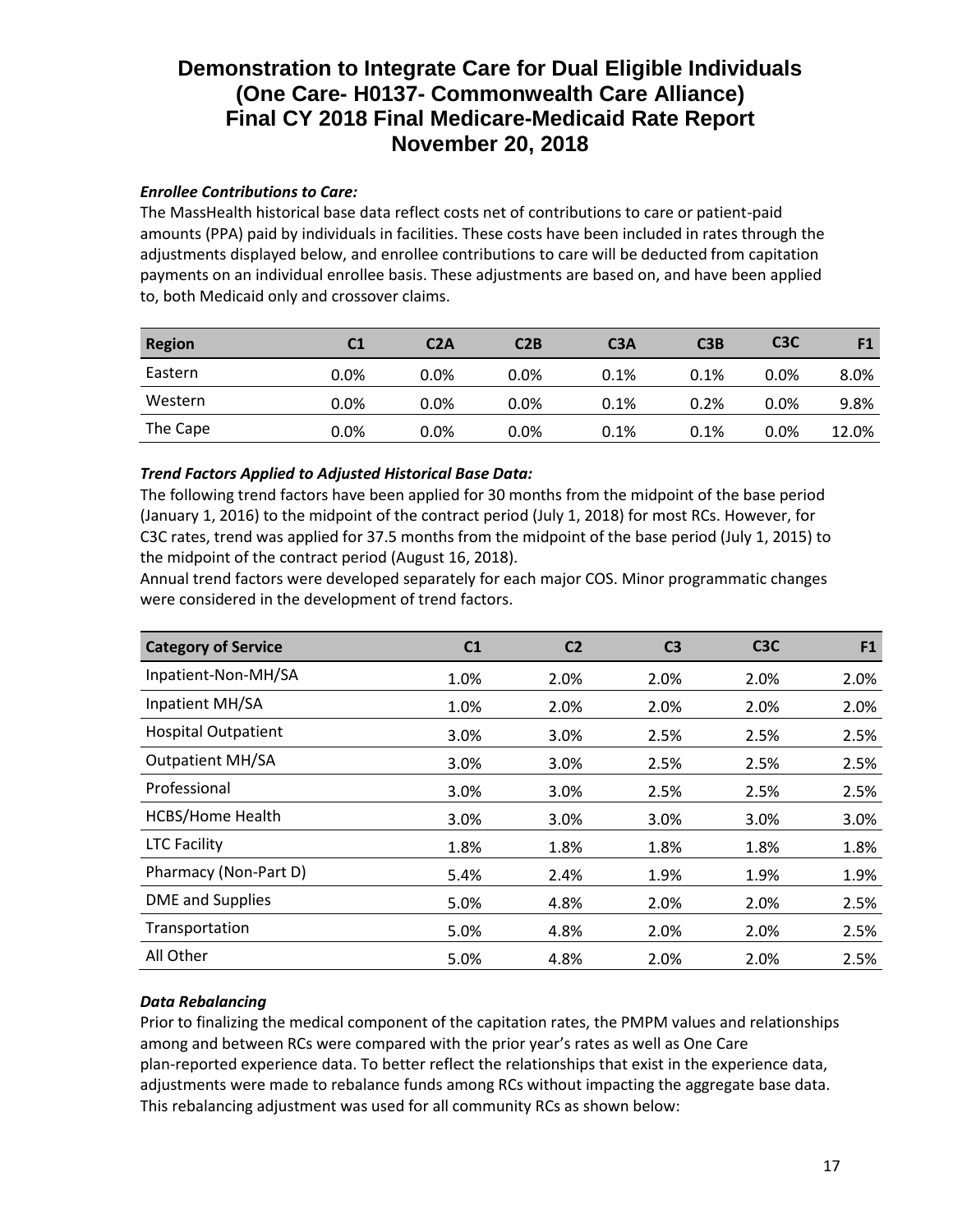| <b>Region</b> | C1    | C2    | C3      | C <sub>3</sub> C |         |
|---------------|-------|-------|---------|------------------|---------|
| Eastern       | 15.0% | 2.5%  | $-4.4%$ | $0.0\%$          | $0.0\%$ |
| Western       | 25.0% | 15.0% | $-5.0%$ | $0.0\%$          | 0.0%    |
| The Cape      | 27.5% | 25.0% | 2.5%    | 0.0%             | 0.0%    |

# *Administrative Expenses:*

An adjustment has been applied to the MassHealth component of the rate for CY 2018 to reflect the estimated transfer of administrative costs from MassHealth to the One Care plans. These amounts were developed by MassHealth based on a review of their administrative costs, dividing the costs into three components: administrative, behavioral health care management, and complex care management. The following PMPMs have been added to each county rate by RC:

| <b>Adjustment</b>                 | C <sub>1</sub> | C2A     | C2B     | C <sub>3</sub> A | C3B     | C <sub>3</sub> C | F <sub>1</sub> |
|-----------------------------------|----------------|---------|---------|------------------|---------|------------------|----------------|
| Admin                             | \$17.67        | \$22.00 | \$24.41 | \$47.93          | \$84.10 | \$84.10          | \$113.21       |
| <b>BH Care</b><br>Management      | \$1.19         | \$5.17  | \$6.97  | \$2.84           | \$5.28  | \$5.28           | \$0.00         |
| <b>Complex Care</b><br>Management | \$9.09         | \$14.89 | \$18.12 | \$49.69          | \$98.22 | \$98.22          | \$0.00         |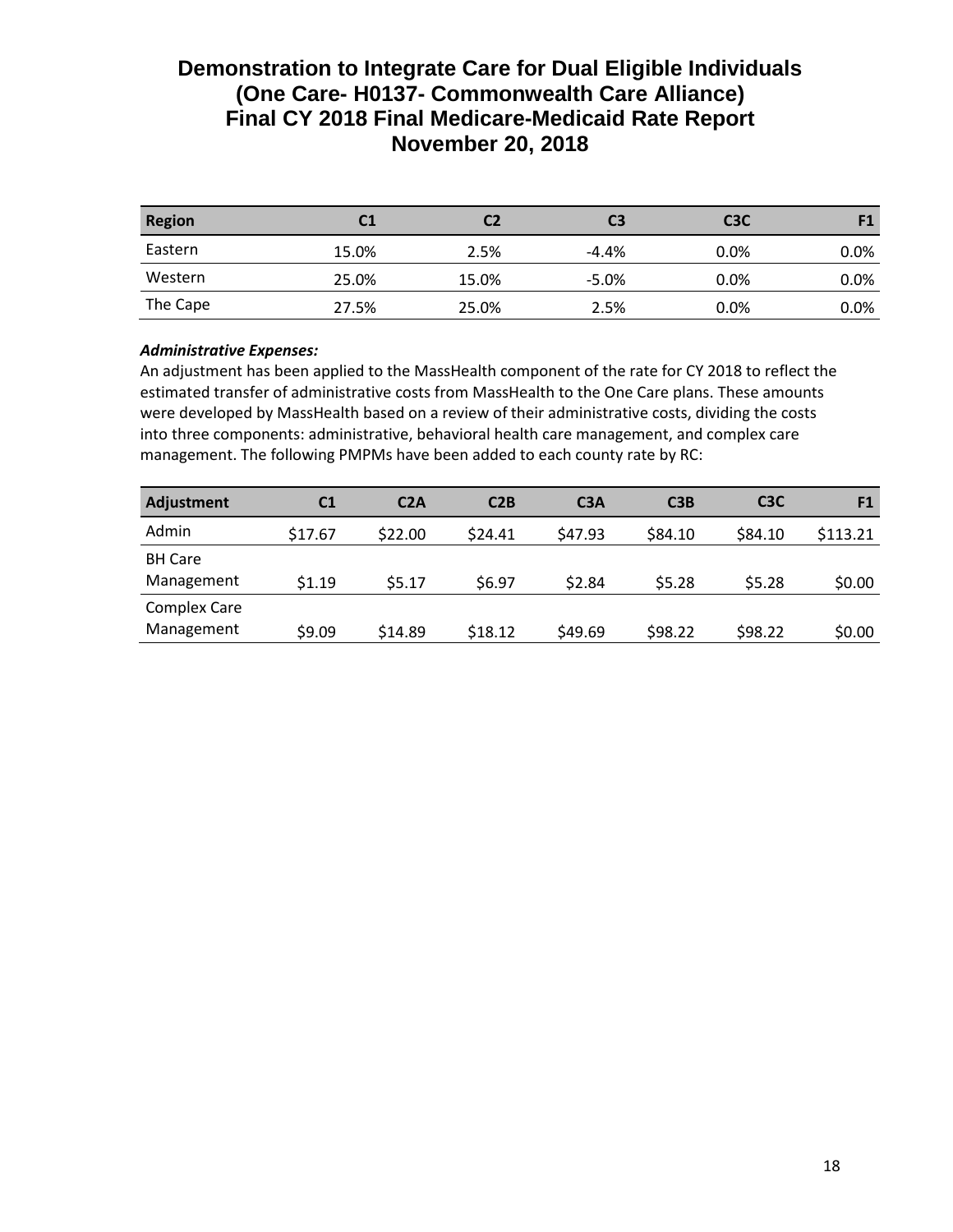# **III.** Medicare Components of the Rate – CY 2018

### *Medicare A/B Services*

CMS has developed baseline spending (costs absent the Demonstration) for Medicare Parts A and B services using estimates of what Medicare would have spent on behalf of the enrollees absent the Demonstration. With the exception of specific subsets of enrollees as noted below, the Medicare baseline for A/B services is a blend of the Medicare Fee-for-Service (FFS) Standardized County Rates, as adjusted below, and the Medicare Advantage projected payment rates for each year, weighted by the proportion of the target population that would otherwise be enrolled in each program in the absence of the Demonstration. The Medicare Advantage baseline spending includes costs that would have occurred absent the Demonstration, such as quality bonus payments for applicable Medicare Advantage plans.

Both baseline spending and payment rates under the Demonstration for Medicare A/B services are calculated as PMPM standardized amounts for each Demonstration county. Except as otherwise noted, the Medicare A/B portion of the baseline is updated annually based on the annual FFS estimates and benchmarks released each year with the annual Medicare Advantage and Part D rate announcement, and Medicare Advantage bids (for prior years trended forward to the applicable year) for products in which potential Demonstration enrollees would be enrolled absent the Demonstration.

## *Medicare A/B Component Payments*: The CY 2018 Medicare A/B Baseline County rates are provided below.

The rates represent the weighted average of the CY 2018 FFS Standardized County Rates, updated to incorporate the adjustments noted below, and the Medicare Advantage projected payment rates for CY 2018, based on the expected enrollment of beneficiaries from Medicare FFS and Medicare Advantage prior to the demonstration at the county level.

*Bad Debt Adjustment:* The FFS component of the CY 2018 Medicare A/B baseline rate has been updated to reflect a 1.77% upward adjustment to account for the disproportionate share of bad debt attributable to Medicare-Medicaid enrollees in Medicare FFS (in the absence of the Demonstration).

*Coding Intensity Adjustment:* CMS annually applies a coding intensity factor to Medicare Advantage risk scores to account for differences in diagnosis coding patterns between the Medicare Advantage and the Original Fee-for-Service Medicare programs. The adjustment for CY 2018 in Medicare Advantage is 5.91%. For 2018, CMS will apply the full prevailing Medicare Advantage coding intensity adjustment and there will be no upward adjustment to the Medicare A/B baseline rates to offset this reduction in the risk scores.

*Impact of Sequestration*: Under sequestration, for services beginning April 1, 2013, Medicare payments to providers for individual services under Medicare Parts A and B, and non-exempt portions of capitated payments to Part C Medicare Advantage Plans and Part D Medicare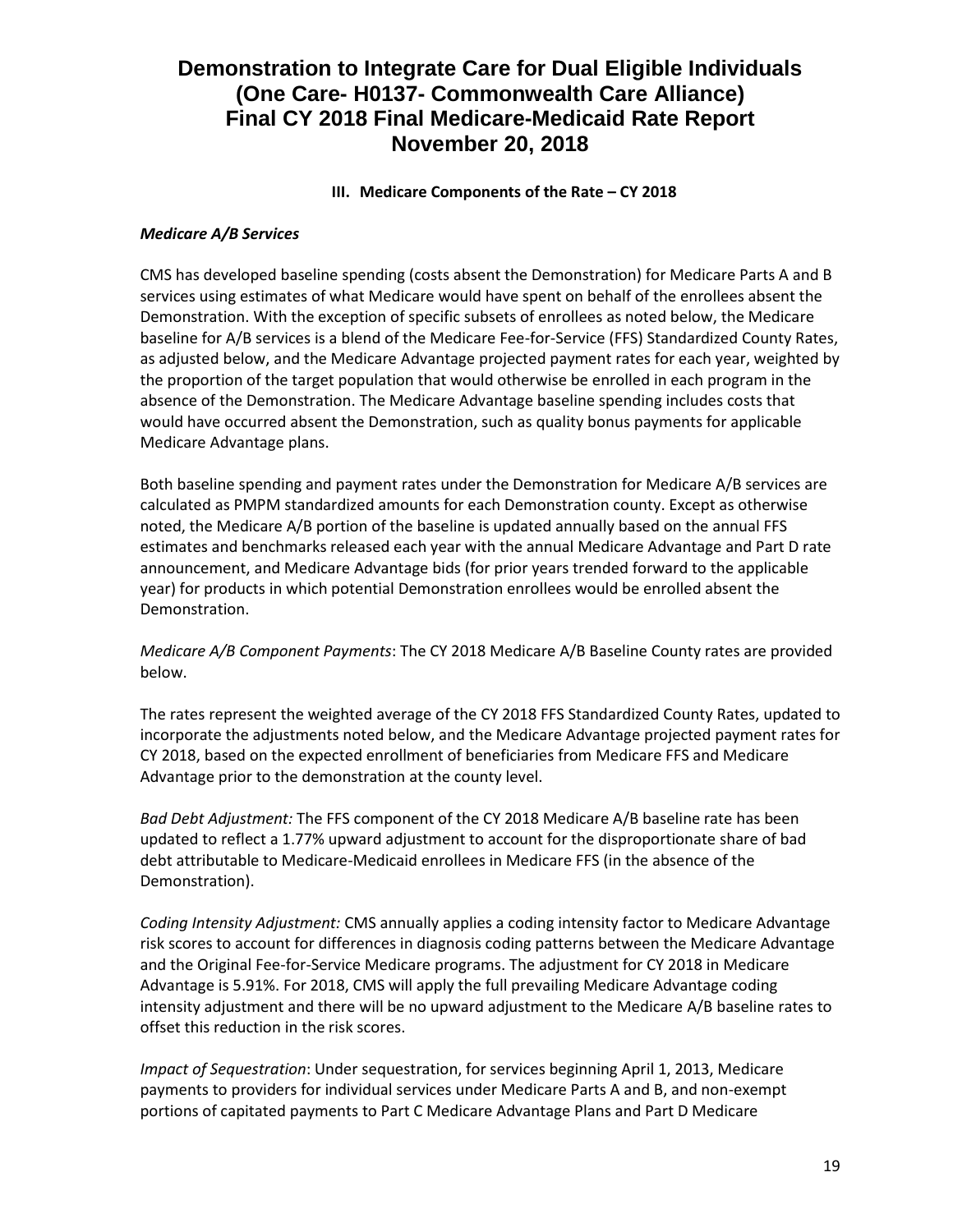Prescription Drug Plans are reduced by 2%. These reductions are also applied to the Medicare components of the integrated rate. Therefore, under the Demonstration, CMS will reduce nonexempt portions of the Medicare components by 2%, as noted in the sections below.

*Default Rate:* The default rate will be paid when a beneficiary's address on record is outside of the service area. The default rate is specific to each One Care Plan and is calculated using an enrollmentweighted average of the rates for each county in which the One Care Plan participates.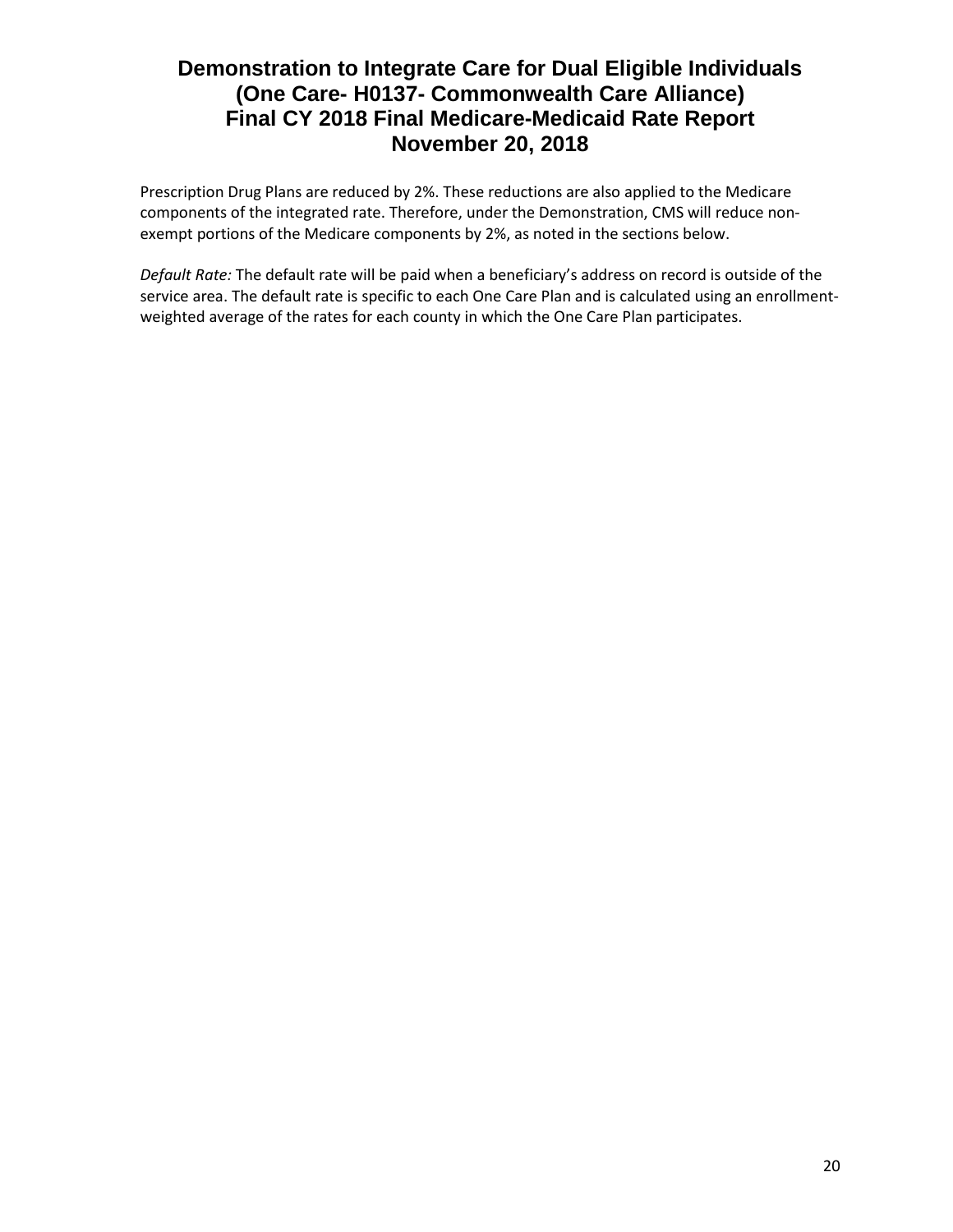|                |                                   |                    | 2018 Medicare A/B Baseline PMPM, Non-ESRD Beneficiaries, Standardized 1.0 Risk Score, by |                |                     |
|----------------|-----------------------------------|--------------------|------------------------------------------------------------------------------------------|----------------|---------------------|
|                | Demonstration County <sup>1</sup> |                    |                                                                                          |                |                     |
| County         | 2018                              | 2018               | 2018 Updated                                                                             | 2018 Medicare  | <b>2018 Final</b>   |
|                | <b>Published</b>                  | <b>Updated</b>     | <b>Medicare A/B</b>                                                                      | A/B Baseline,  | Medicare A/B        |
|                | <b>FFS</b>                        | <b>Medicare</b>    | <b>Baseline</b>                                                                          | <b>Savings</b> | <b>PMPM Payment</b> |
|                | <b>Standardized</b>               | $A/B$ FFS          |                                                                                          | Percentage     |                     |
|                | <b>County Rate</b>                | <b>Baseline</b>    | (incorporating                                                                           | <b>Applied</b> | (2%                 |
|                |                                   |                    | updated                                                                                  |                | sequestration       |
|                |                                   | (updated by        | Medicare A/B                                                                             | (after         | reduction           |
|                |                                   | <b>CY 2018 bad</b> | FFS baseline and                                                                         | application of | applied and prior   |
|                |                                   | debt               | Medicare                                                                                 | .5% savings    | to quality          |
|                |                                   | adjustment)        | Advantage                                                                                | percentage)    | withhold)           |
|                |                                   |                    | component)                                                                               |                |                     |
| <b>Essex</b>   | \$858.29                          | 873.48             | \$873.21                                                                                 | \$868.84       | \$851.46            |
| Franklin       | 741.49                            | 754.61             | 754.88                                                                                   | 751.11         | 736.09              |
| Hampden        | 757.63                            | 771.04             | 771.26                                                                                   | 767.40         | 752.05              |
| Hampshire      | 773.79                            | 787.49             | 787.77                                                                                   | 783.83         | 768.15              |
| Middlesex      | 859.13                            | 874.34             | 873.95                                                                                   | 869.58         | 852.19              |
| <b>Norfolk</b> | 911.59                            | 927.73             | 927.30                                                                                   | 922.66         | 904.21              |
| Plymouth       | 952.23                            | 969.08             | 968.71                                                                                   | 963.87         | 944.59              |
| Suffolk        | 877.82                            | 893.36             | 892.98                                                                                   | 888.52         | 870.75              |
| Worcester      | 834.92                            | 849.70             | 849.56                                                                                   | 845.31         | 828.40              |

 $1$ Rates do not apply to beneficiaries with End-Stage Renal Disease (ESRD) or those electing the Medicare hospice benefit. See Section IV for information on savings percentages.

Note: For CY 2018 CMS will apply the full prevailing Medicare Advantage coding intensity adjustment of 5.91%.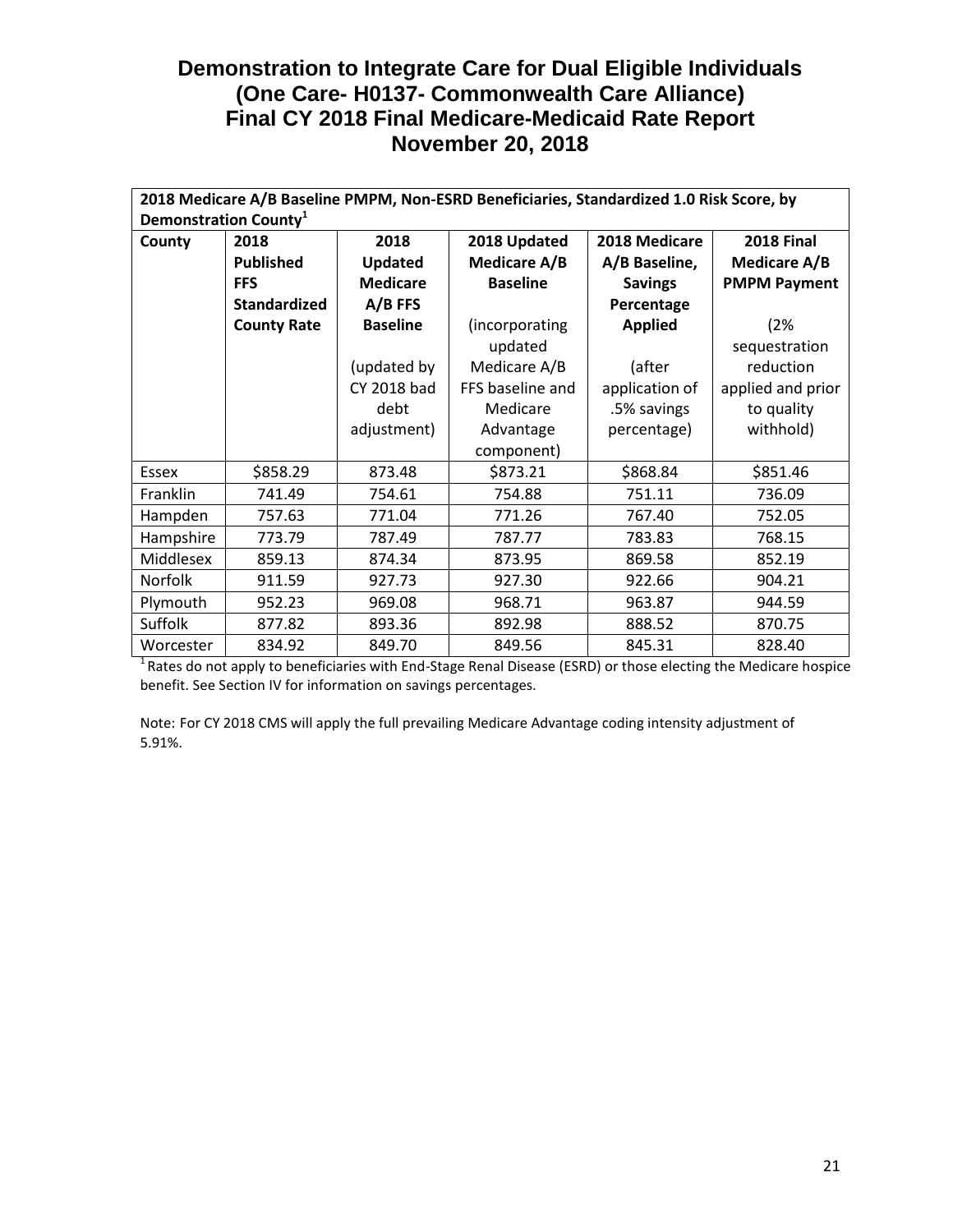The Medicare A/B PMPMs above will be risk adjusted at the beneficiary level using the prevailing CMS-HCC risk adjustment model.

*Beneficiaries with End-Stage Renal Disease (ESRD):* Separate Medicare A/B baselines and risk adjustment apply to enrollees with ESRD. The Medicare A/B baselines for beneficiaries with ESRD vary by the enrollee's ESRD status: dialysis, transplant, and functioning graft, as follows:

- **Dialysis**: For enrollees in the dialysis status phase, the Medicare A/B baseline is the CY 2018 Massachusetts ESRD dialysis state rate, updated to incorporate the impact of sequestrationrelated rate reductions. The CY 2018 ESRD dialysis state rate for Massachusetts is \$7,921.56 PMPM; the updated CY 2018 ESRD dialysis state rate incorporating a 2% sequestration reduction and prior to the application of the quality withhold is \$7,763.13 PMPM. This will apply to applicable enrollees in all Demonstration counties and will be risk adjusted using the prevailing HCC-ESRD risk adjustment model.
- **Transplant**: For enrollees in the transplant status phase (inclusive of the 3-months posttransplant), the Medicare A/B baseline is the CY 2018 Massachusetts ESRD dialysis state rate updated to incorporate the impact of sequestration-related rate reductions. The CY 2018 ESRD dialysis state rate for Massachusetts is \$7,921.56 PMPM; the updated CY 2018 ESRD dialysis state rate incorporating a 2% sequestration reduction and prior to the application of the quality withhold is \$7,763.13 PMPM. This will apply to applicable enrollees in all Demonstration counties and will be risk adjusted using the prevailing HCC-ESRD risk adjustment model.
- **Functioning Graft:** For enrollees in the functioning graft status phase (beginning at 4 months post-transplant) the Medicare A/B baseline is be the Medicare Advantage 3.5-star county rate/benchmark (see table below). This Medicare A/B component will be risk adjusted using the prevailing HCC-ESRD functioning graft risk adjustment model.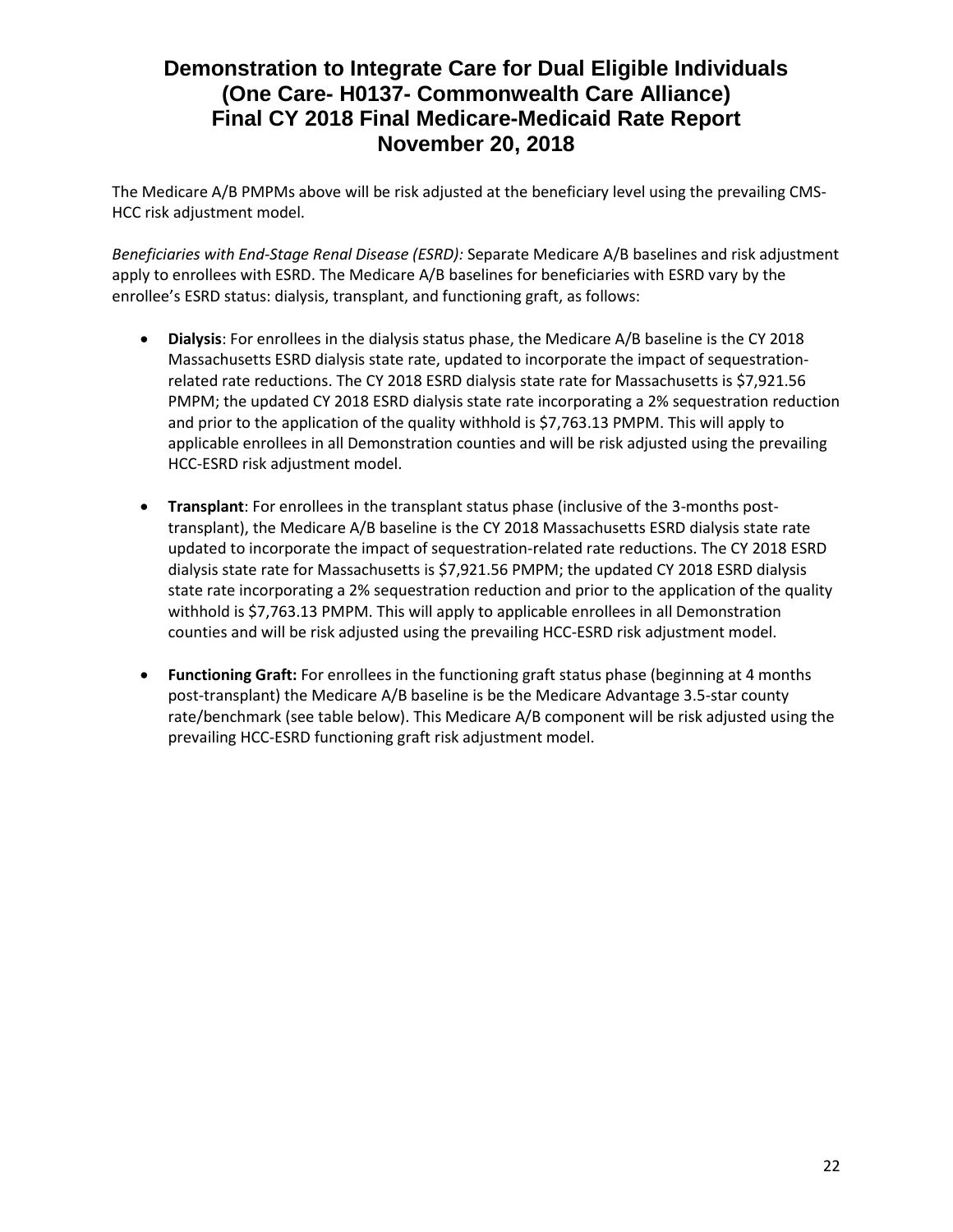A savings percentage will not be applied to the Medicare A/B baseline for enrollees with ESRD (inclusive of those enrollees in the dialysis, transplant and functioning graft status phases).

|                                            |                             | 2018 Medicare A/B Baseline PMPM, Beneficiaries with ESRD Functioning Graft Status, Standardized 1.0 |
|--------------------------------------------|-----------------------------|-----------------------------------------------------------------------------------------------------|
| <b>Risk Score, by Demonstration County</b> |                             |                                                                                                     |
| County                                     | 2018 3.5% bonus County Rate | <b>2018 Sequestration-Adjusted Medicare</b>                                                         |
|                                            | (Benchmark)                 | A/B Baseline                                                                                        |
|                                            |                             | (after application of 2% Sequestration<br>reduction)                                                |
| Essex                                      | \$845.42                    | \$828.51                                                                                            |
| <b>Franklin</b>                            | 823.05                      | 806.59                                                                                              |
| Hampden                                    | 812.56                      | 796.31                                                                                              |
| Hampshire                                  | 829.89                      | 813.29                                                                                              |
| Middlesex                                  | 867.72                      | 850.37                                                                                              |
| <b>Norfolk</b>                             | 897.92                      | 879.96                                                                                              |
| Plymouth                                   | 937.95                      | 919.19                                                                                              |
| Suffolk                                    | 864.65                      | 847.36                                                                                              |
| Worcester                                  | 843.27                      | 826.40                                                                                              |

*Beneficiaries Electing the Medicare Hospice Benefit:* If an enrollee elects to receive the Medicare hospice benefit, the enrollee will remain in the Demonstration but will obtain the hospice services through the Medicare FFS benefit. The One Care plan will no longer receive the Medicare A/B payment for that enrollee. Medicare hospice services and all other Original Medicare services will be paid under Medicare FFS. One Care plans and providers of hospice services will be required to coordinate these services with the rest of the enrollee's care, including with Medicaid and Part D benefits and any additional benefits offered by the One Care plans. One Care plans will continue to receive the Medicare Part D and Medicaid payments, for which no changes will occur.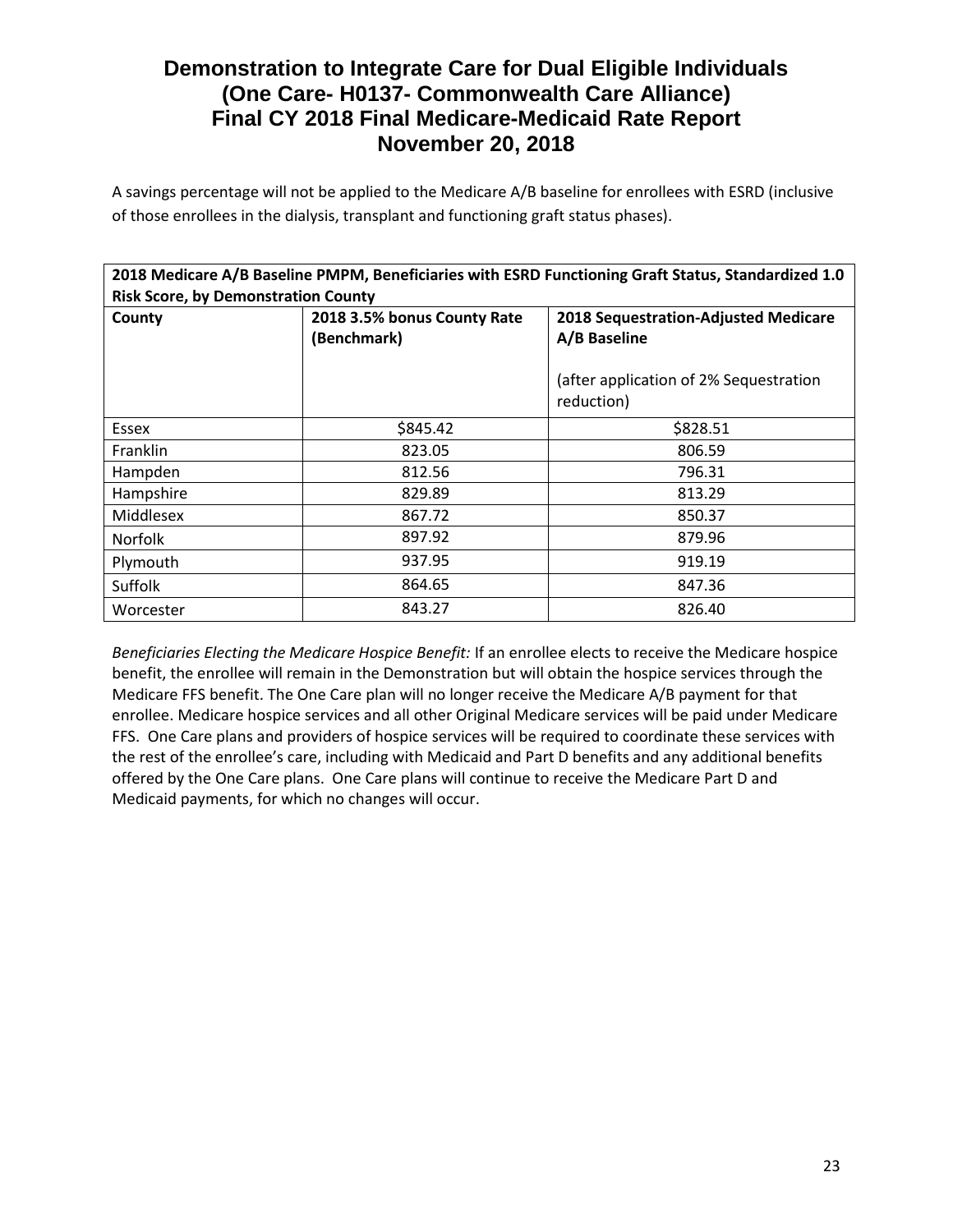### *Medicare Part D Services*

The Part D plan payment will be the risk adjusted Part D national average monthly bid amount (NAMBA) for the payment year, adjusted for payment reductions resulting from sequestration applied to the nonpremium portion of the NAMBA. The non-premium portion will be determined by subtracting the applicable regional Low-Income Premium Subsidy Amount from the risk adjusted NAMBA. To illustrate, the NAMBA for CY 2018 is \$57.93 and the CY 2017 Low-Income Premium Subsidy Amount for Massachusetts is \$35.58. Thus, the updated Massachusetts Part D monthly per member per month payment for a beneficiary with a 1.0 RxHCC risk score applicable for CY 2017 is \$57.48. This amount incorporates a 2% sequestration reduction to the non-premium portion of the NAMBA.

CMS will pay an average monthly prospective payment amount for the low income cost-sharing subsidy and Federal reinsurance amounts; these payments will be 100% cost reconciled after the payment year has ended. These prospective payments, as proposed and attested to by Tufts Health Public Plan, are plan-specific and will be same for all counties, as shown below.

- Low income cost-sharing: \$204.00 PMPM
- Reinsurance: \$308.00 PMPM

The low-income cost sharing and reinsurance subsidy amounts are exempt from mandatory payment reductions under sequestration.

A savings percentage will not be applied to the Part D component of the rate. Part D payments will not be subject to a quality withhold.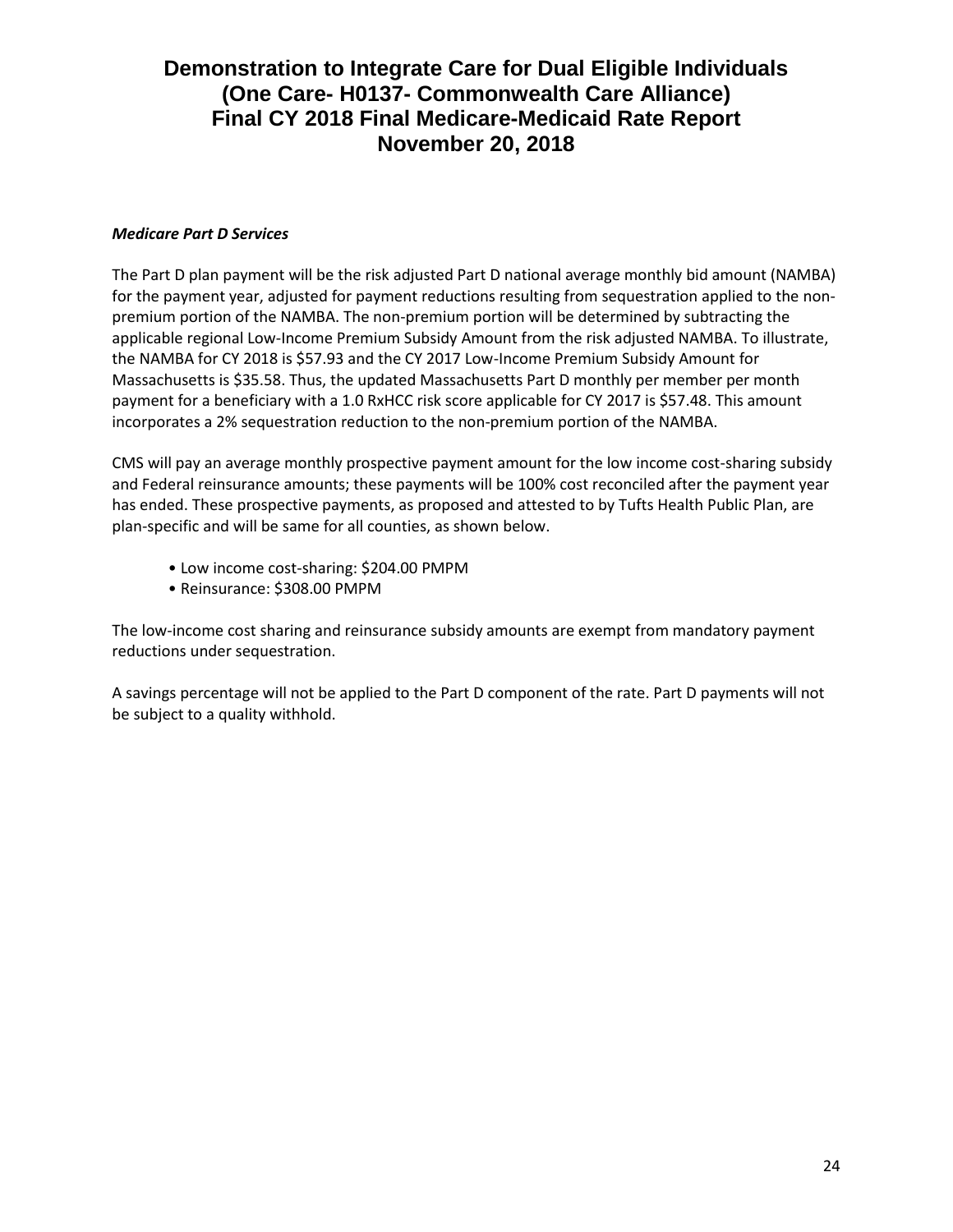# **IV. Savings Percentages and Quality Withholds**

# *Savings Percentages*

One of the components of the capitated financial alignment model is the application of aggregate savings percentages to reflect savings achievable through the coordination of services across Medicare and Medicaid. This is reflected in the rates through the application of aggregate savings percentages to both the Medicaid and Medicare A/B components of the rates.

CMS and MassHealth established composite savings percentages for each year of the Demonstration, as shown in the table below. The savings percentage will be applied to the Medicaid and Medicare A/B components of the rates, uniformly to all population groups, unless otherwise noted in this report. The savings percentage will not be applied to the Part D component of the joint rate.

| Year                        | <b>Calendar dates</b>                     | Savings percentage |
|-----------------------------|-------------------------------------------|--------------------|
| <b>Demonstration Year 5</b> | January 1, 2018 through December 31, 2018 | 0.50%              |

## *Quality Withhold*

The quality withhold percentages applied to the Medicaid and Medicare A/B components of the rate will be 1.50% for Demonstration Year 5. CMS strongly encourages the One Care Plans to review the DY 5 methodology and plan ahead to maximize the chances of fully recouping the withheld amounts.

More information is available at:

https://www.cms.gov/Medicare-Medicaid-Coordination/Medicare-and-Medicaid-Coordination/Medicare-Medicaid-Coordination-Office/FinancialAlignmentInitiative/MMPInformationandGuidance/Downloads/QualityWithholdGuidanc eDY2-503142018.pdf

State Specific for Massachusetts: [https://www.cms.gov/Medicare-Medicaid-Coordination/Medicare-and-Medicaid-](https://www.cms.gov/Medicare-Medicaid-Coordination/Medicare-and-Medicaid-Coordination/Medicare-Medicaid-Coordination-Office/FinancialAlignmentInitiative/MMPInformationandGuidance/Downloads/MAQualityWithholdGuidanceDY2-5_03162018.pdf)

[Coordination/Medicare-Medicaid-Coordination-](https://www.cms.gov/Medicare-Medicaid-Coordination/Medicare-and-Medicaid-Coordination/Medicare-Medicaid-Coordination-Office/FinancialAlignmentInitiative/MMPInformationandGuidance/Downloads/MAQualityWithholdGuidanceDY2-5_03162018.pdf)

[Office/FinancialAlignmentInitiative/MMPInformationandGuidance/Downloads/MAQualityWithholdGuid](https://www.cms.gov/Medicare-Medicaid-Coordination/Medicare-and-Medicaid-Coordination/Medicare-Medicaid-Coordination-Office/FinancialAlignmentInitiative/MMPInformationandGuidance/Downloads/MAQualityWithholdGuidanceDY2-5_03162018.pdf) [anceDY2-5\\_03162018.pdf](https://www.cms.gov/Medicare-Medicaid-Coordination/Medicare-and-Medicaid-Coordination/Medicare-Medicaid-Coordination-Office/FinancialAlignmentInitiative/MMPInformationandGuidance/Downloads/MAQualityWithholdGuidanceDY2-5_03162018.pdf)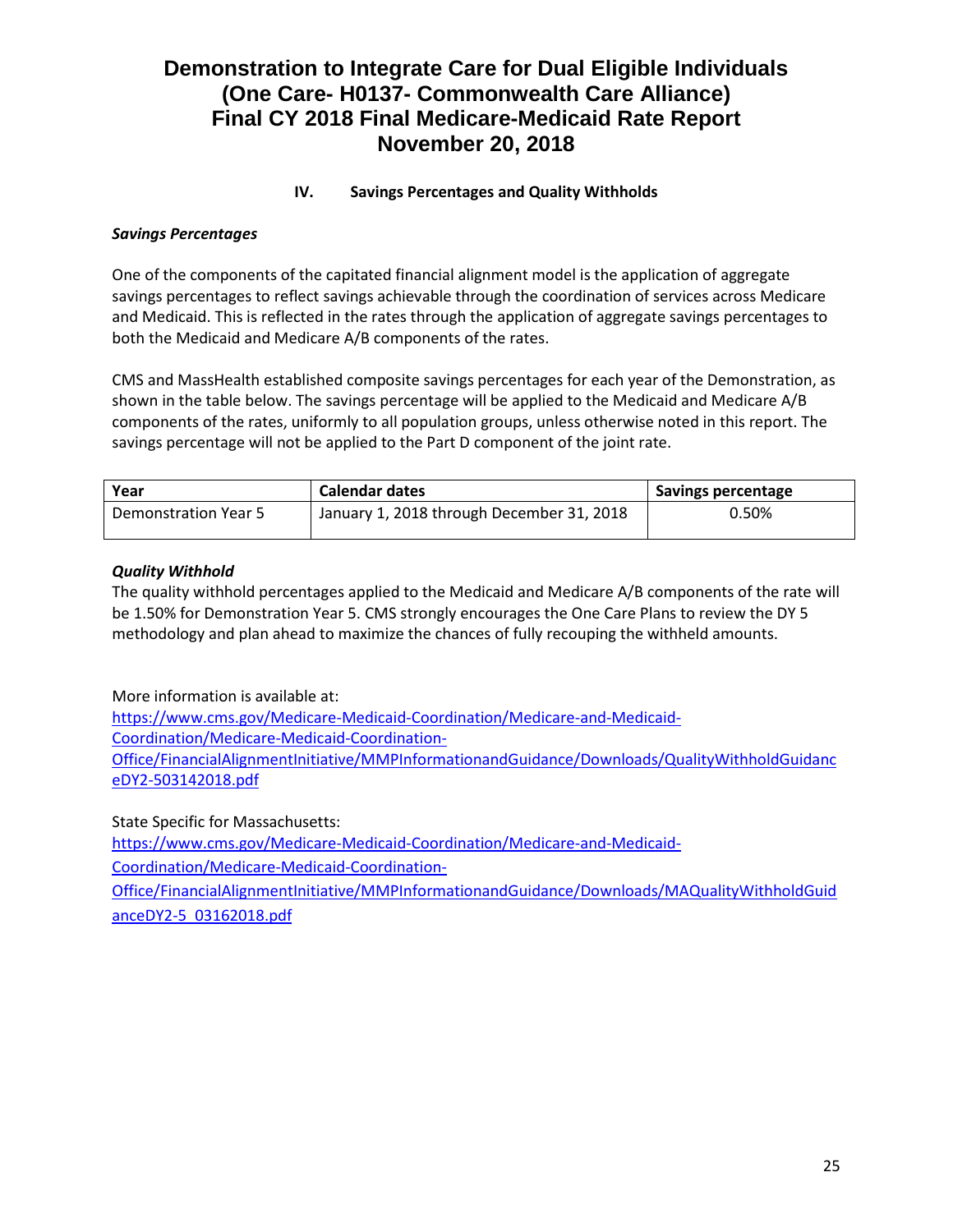# **V. Risk Mitigation**

The three-way contract and contract amendment established risk corridors to mitigate risk in the event of disproportionate enrollment of high need individuals in some One Care plans or adverse enrollment selection across the Demonstration as a whole.

# *Risk Corridors*

Risk corridors have been established for Demonstration Year 5. The Demonstration will utilize a tiered One Care plan-level symmetrical risk corridor to include all Medicare A/B and Medicaid eligible service and non-service expenditures, rounded to the nearest one tenth of a percent. The risk corridors will be reconciled after application of any high-cost risk pool (HCRP) or risk adjustment methodologies (e.g. CMS-HCC), and as if One Care plans had received the full quality withhold payment.

For Demonstration Year 5, for gains and/or losses of less than or equal to 4%, the One Care plan bears 100% of the risk. For the portion of gains and/or losses from 4.1% through 8.0%, the One Care plan bears 50% of the risk and MassHealth and CMS share in the other 50%. For the portion of gains and/or losses of 8.1% and greater, the One Care Plan bears 100% of the gain/loss.

The Medicare and Medicaid contributions to risk corridor payments or recoupments will be in proportion to their contributions to the Medicare A/B and MassHealth components of the capitation rate.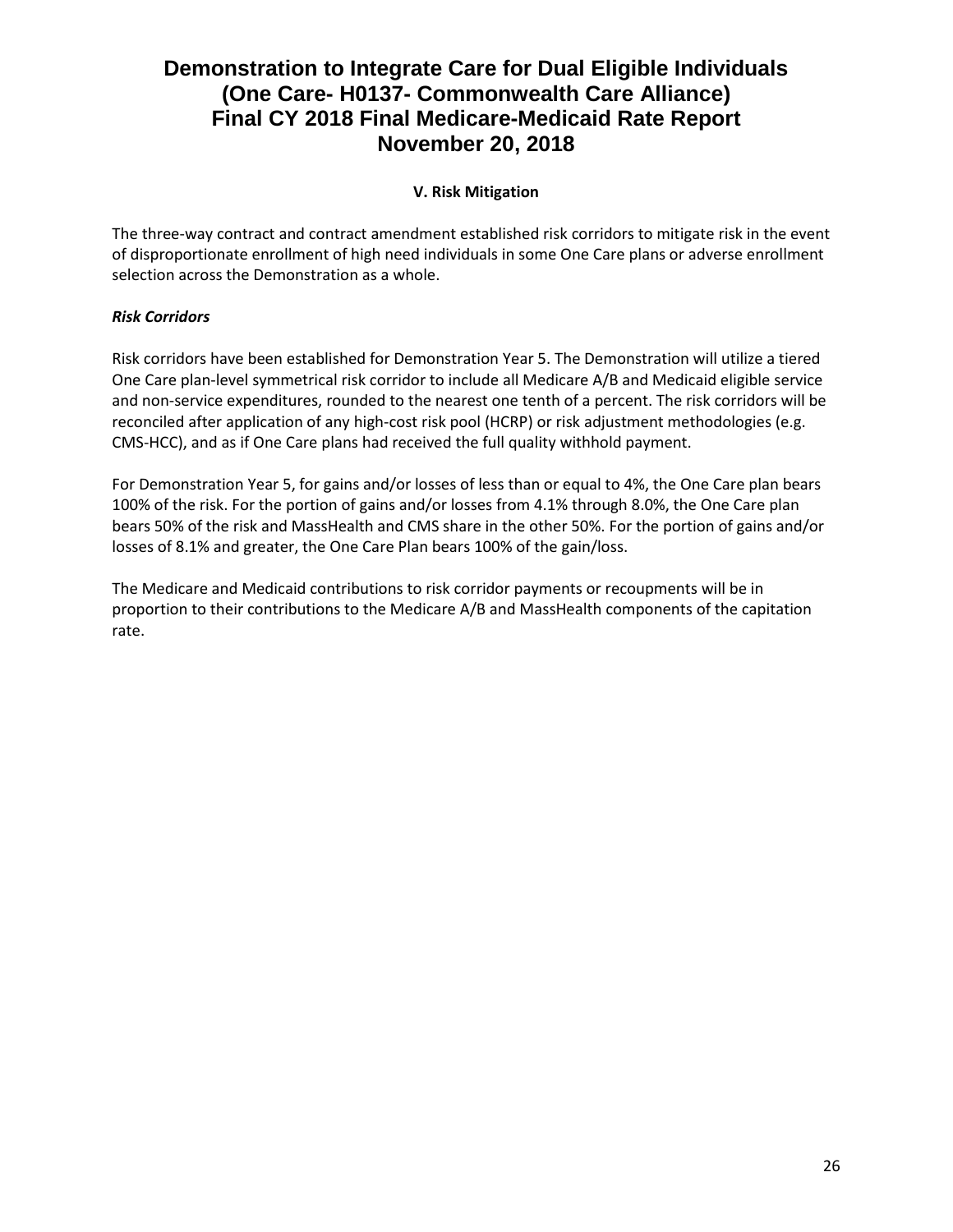# **VI. MassHealth Base Data Summaries**

Summary PMPMs for Medicaid and crossover claims from the MassHealth base data are included below, followed by summary PMPMs including IBNR and relational adjustments. Expenditures are reported by fiscal year, geographic region, rating category, and rate development category of service. Combined across fiscal years, the Medicaid and crossover data represents the historical base data used to develop the MassHealth component of the rates.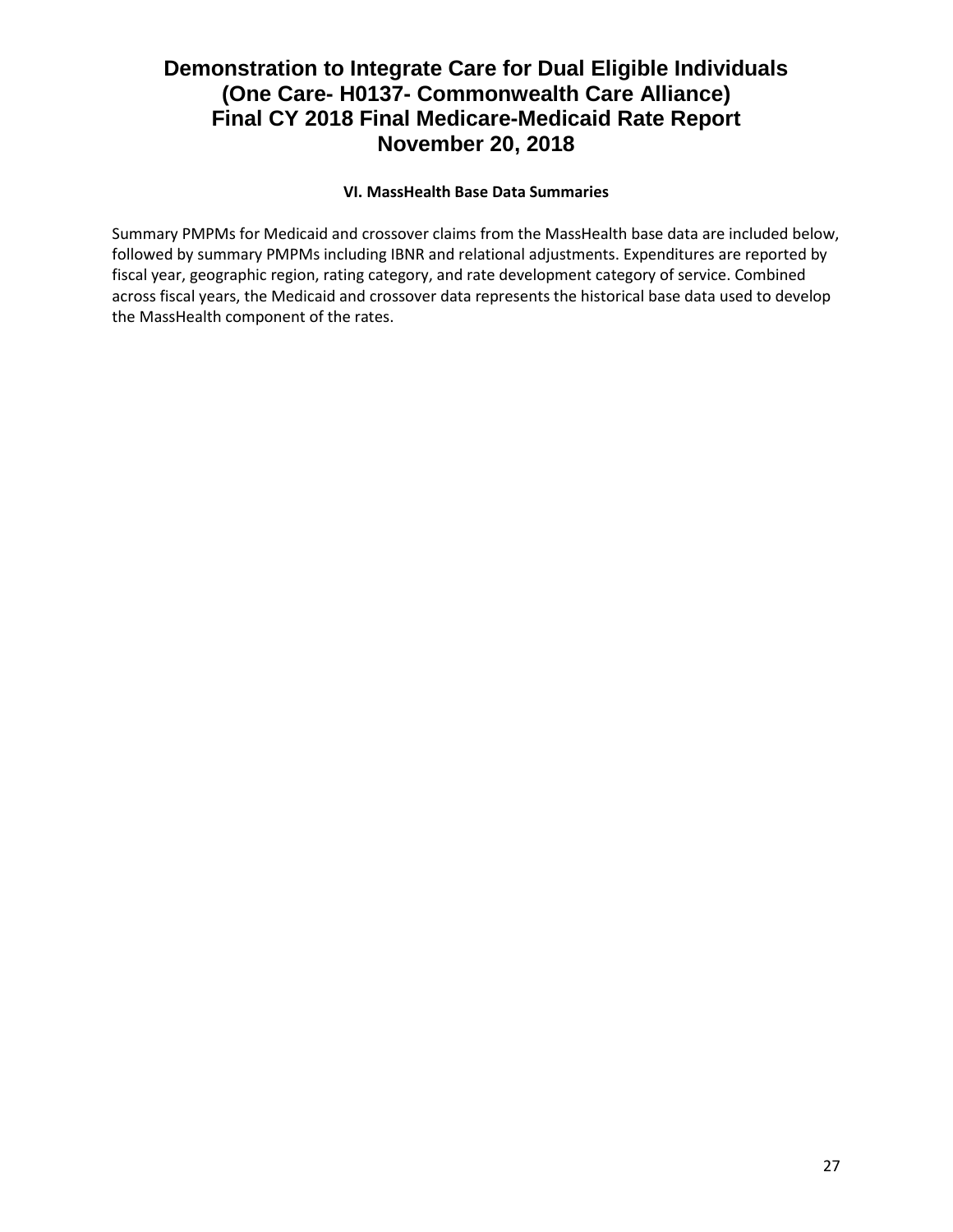#### **Base Data Summary**

**Region: Eastern**

| Period: Calendar Year 2015 |      |                                 |      | <b>C1: Community Low Risk</b>  |      |                             |      |                                 |          | <b>C2: Community High Risk</b> |                             |      |                                 |      | <b>C3: Community NHC</b>       |      |                             |      |                                 |     | <b>F1: Facility-Based Care</b> |      |                             |
|----------------------------|------|---------------------------------|------|--------------------------------|------|-----------------------------|------|---------------------------------|----------|--------------------------------|-----------------------------|------|---------------------------------|------|--------------------------------|------|-----------------------------|------|---------------------------------|-----|--------------------------------|------|-----------------------------|
| <b>Category of Service</b> |      | <b>Crossover</b><br><b>PMPM</b> |      | <b>Medicaid</b><br><b>PMPM</b> |      | <b>Total</b><br><b>PMPM</b> |      | <b>Crossover</b><br><b>PMPM</b> |          | <b>Medicaid</b><br><b>PMPM</b> | <b>Total</b><br><b>PMPM</b> |      | <b>Crossover</b><br><b>PMPM</b> |      | <b>Medicaid</b><br><b>PMPM</b> |      | <b>Total</b><br><b>PMPM</b> |      | <b>Crossover</b><br><b>PMPM</b> |     | <b>Medicaid</b><br><b>PMPM</b> |      | <b>Total</b><br><b>PMPM</b> |
| Member Months              |      | 375,454                         |      | 375,454                        |      | 375,454                     |      | 124,311                         |          | 124,311                        | 124,311                     |      | 88,209                          |      | 88,209                         |      | 88,209                      |      | 12,521                          |     | 12,521                         |      | 12,521                      |
| Inpatient - Acute          | S    | 6.11                            | \$.  | 1.84                           | -\$  | $7.95$ \$                   |      | $11.20$ \$                      |          | $7.14$ \$                      |                             |      | $13.40$ \$                      |      | 45.17                          | \$   | 58.57                       | \$   | 33.89                           | S   | .749.28                        | \$.  | .783.17                     |
| Inpatient MH/SA            |      | 0.10                            | \$.  | 0.09                           | - \$ |                             |      | $21.22$ \$                      |          | $23.81$ \$                     | $45.03$ \$                  |      | 19.90 \$                        |      | 76.70 \$                       |      | $96.61$ \ \$                |      | 9.62                            | \$. | 688.67                         | \$.  | .698.29                     |
| <b>Hospital Outpatient</b> |      | 16.79                           | - \$ | 1.04                           | -\$  | 17.82                       |      | 20.84 \$                        |          | 1.54                           | \$                          |      | $24.35$ \$                      |      | $1.73$ \$                      |      | 26.08                       | - \$ | $51.22$ \$                      |     | 1.01                           | - \$ | 52.23                       |
| Outpatient MH/SA           |      | 4.61                            | \$   | 4.23                           | - \$ | $8.85$ \ \ \$               |      | 7.47                            | <b>S</b> | 142.90 \$                      | $150.37$ \$                 |      | 5.23                            | - \$ | 69.10                          | - \$ | 74.32                       | - \$ | $3.62$ \$                       |     | 27.21                          | - \$ | 30.82                       |
| Professional               | \$   | 9.46                            | - \$ | $2.22 \quad$ \$                |      | 11.67                       | l \$ | $12.98$ \$                      |          | $11.08$ \$                     | 24.07                       | l \$ | 12.99 \$                        |      | 5.01                           | - \$ | 18.00                       | - \$ | $11.21$ \$                      |     | 3.29                           | - \$ | 14.51                       |
| <b>HCBS/Home Health</b>    |      | 0.00                            | -\$  | $4.85$ \$                      |      |                             |      | $0.00\,$ \$                     |          | $11.67$ \$                     | 11.67                       | l \$ | 0.00                            | S.   | 2.681.01                       | -S   | $2,681.01$ \ \$             |      | $0.00 \,$ \$                    |     | 32.91                          | - \$ | 32.91                       |
| <b>LTC Facility</b>        |      | 0.80                            | -\$  | $0.34 \text{ } $s$             |      |                             |      | $1.69$ \$                       |          | $0.86$ \$                      |                             |      | 28.58                           | - \$ | $30.62$ \$                     |      | 59.20                       | -\$  | 124.54                          | \$  | 4,113.35                       | S.   | 4,237.89                    |
| Pharmacy (Non-Part D)      | \$   | 0.00                            | - \$ | 4.54                           | - \$ |                             |      | $0.00 \,$ \$                    |          | $4.48 \quad $$                 | $4.48$ \ \$                 |      | $0.00 \,$ \$                    |      | 6.39 <sup>5</sup>              |      | 6.39                        | - \$ | $0.00 \,$ \$                    |     | 3.70 <sup>5</sup>              |      | 3.70                        |
| DME & Supplies             | \$   | 1.92                            | - \$ | $4.22 \quad $$                 |      |                             |      | $1.56$ \$                       |          | $3.87$ \$                      |                             |      | $8.42 \quad $$                  |      | 26.48                          | - \$ | $34.90$ \$                  |      | $4.61 \text{ }$ \$              |     | $27.16$ \$                     |      | 31.77                       |
| Transportation             | \$   | $0.04$ \$                       |      | $5.46$ \$                      |      | $5.50$ \ \$                 |      | $0.23$ \$                       |          | 45.28 \$                       |                             |      | $0.14$ \$                       |      | 96.17 \$                       |      | 96.30                       | -\$  | $0.46$ \$                       |     | 61.80 \$                       |      | 62.27                       |
| All Other                  | \$   | 0.00                            | \$   | $20.43$ \$                     |      |                             |      | $0.00 \,$ \$                    |          | $26.04$ \$                     | $26.04$ \$                  |      | 0.00                            | - \$ | 37.77                          | - \$ | 37.77                       | ۱S.  | $0.00 \,$ \$                    |     | 69.75 \$                       |      | 69.75                       |
| <b>Total Medical</b>       | - \$ | 39.81                           |      |                                |      | 89.07                       |      | 77.20                           |          | 278.70                         | 355,90                      |      | 113.02                          |      | 3.076.14                       | S.   | 3.189.16                    |      | 239.17                          |     | 7.778.13                       | - 5  | 8.017.30                    |

#### **Region: Eastern**

| Period: Calendar Year 2016 |     |                                 |      | <b>C1: Community Low Risk</b>  |      |                             |                |                                 |       | <b>C2: Community High Risk</b> |                             |            |                                 |      | <b>C3: Community NHC</b>       |     |                             |                                 |      | <b>F1: Facility-Based Care</b> |      |                             |
|----------------------------|-----|---------------------------------|------|--------------------------------|------|-----------------------------|----------------|---------------------------------|-------|--------------------------------|-----------------------------|------------|---------------------------------|------|--------------------------------|-----|-----------------------------|---------------------------------|------|--------------------------------|------|-----------------------------|
| <b>Category of Service</b> |     | <b>Crossover</b><br><b>PMPM</b> |      | <b>Medicaid</b><br><b>PMPM</b> |      | <b>Total</b><br><b>PMPM</b> |                | <b>Crossover</b><br><b>PMPM</b> |       | <b>Medicaid</b><br><b>PMPM</b> | <b>Total</b><br><b>PMPM</b> |            | <b>Crossover</b><br><b>PMPM</b> |      | <b>Medicaid</b><br><b>PMPM</b> |     | <b>Total</b><br><b>PMPM</b> | <b>Crossover</b><br><b>PMPM</b> |      | <b>Medicaid</b><br><b>PMPM</b> |      | <b>Total</b><br><b>PMPM</b> |
| <b>Member Months</b>       |     | 374,720                         |      | 374,720                        |      | 374,720                     |                | 129,175                         |       | 129,175                        | 129,175                     |            | 94,821                          |      | 94,821                         |     | 94,821                      | 12,074                          |      | 12,074                         |      | 12,074                      |
| Inpatient - Acute          |     | 4.79                            | £.   | 1.64                           | S.   | $6.43$ \ $$$                |                | 12.27                           | ີ \$⊺ | $8.06$ \$                      | 20.33                       | \$.        | 15.47                           | S.   | 35.32                          | \$  | $50.79$ \$                  | 30.44                           | - \$ | .464.58                        | -S   | .495.02                     |
| Inpatient MH/SA            | -S  | 0.09                            | -\$  | $0.15$ \$                      |      | 0.24                        | $\overline{1}$ | $20.10 \text{ }$ \$             |       | $22.99$ \$                     |                             |            | 14.88 \$                        |      | 52.96 \$                       |     | $67.84$ \ \ \$              | 10.64                           | - S  | 1,619.24                       | \$   | 1,629.87                    |
| <b>Hospital Outpatient</b> |     | 16.28                           | -\$  | $0.92 \quad $$                 |      | 17.21                       |                | $21.82$ \$                      |       | 1.48 \$                        |                             |            | $25.12$ \$                      |      | 2.14                           | \$  |                             | 61.90 \$                        |      | 1.22                           | - \$ | 63.11                       |
| Outpatient MH/SA           |     | 5.00                            | -\$  | 5.94                           | - \$ | 10.94                       | l \$           | $8.31$ \$                       |       | 134.64 \$                      |                             |            | 5.70                            | -\$  | 64.71                          | -\$ | $70.41$ \ \$                | $4.08 \quad $$                  |      | $24.57$ \$                     |      | 28.65                       |
| Professional               | S.  | $10.52$ \$                      |      | $2.46$ \$                      |      | 12.98                       |                | $14.32$ \$                      |       | $12.55$ \$                     | $26.88$ \ \ \$              |            | 14.34                           | - \$ | 5.23                           | \$  | $19.56$ \$                  | $12.73$ \$                      |      | $2.87$ \$                      |      | 15.59                       |
| <b>HCBS/Home Health</b>    | \$  | $0.00 \text{ }$ \$              |      | $4.87$ \$                      |      | 4.87                        | $\sqrt{3}$     | $0.00 \,$ \$                    |       | $12.13$ \$                     |                             |            | 0.00                            | \$   | 2.589.13                       | \$  |                             | $0.00 \,$ \$                    |      | 27.88 \$                       |      | 27.88                       |
| <b>LTC Facility</b>        |     | 0.69                            | \$   | $0.44 \text{ } $$              |      | 1.13                        |                | $2.04$ \$                       |       | $0.94$ \$                      |                             |            | 27.13                           | - \$ | 32.72                          | -\$ | $59.85$ \ \$                | 112.80                          | - \$ | .298.73<br>4                   | \$   | 4.411.53                    |
| Pharmacy (Non-Part D)      | \$  | $0.00 \,$ \$                    |      | 4.47 $$$                       |      | 4.47                        | $\overline{5}$ | $0.00 \,$ \$                    |       | $4.00 \text{ }$ \$             |                             |            | $0.00 \,$ \$                    |      | $6.11 \text{ } $$              |     |                             | $0.00 \text{ }$ \$              |      | $2.59$ \$                      |      | 2.59                        |
| DME & Supplies             | \$  | $1.74$ \$                       |      | $3.82$ \$                      |      |                             |                | $1.62 \quad$ \$                 |       | $3.96$ \$                      |                             |            | 7.13                            | \$   | 26.68 \$                       |     | $33.80$ \ \$                | $4.17$ \$                       |      | $28.54$ \$                     |      | 32.71                       |
| Transportation             | \$. | $0.04$ \$                       |      | $5.60$ \$                      |      | $5.64$ \ \ \$               |                | $0.25$ \$                       |       | $39.76$ \$                     | 40.01                       | $\sqrt{3}$ | 0.20                            | - \$ | $91.06$ \$                     |     |                             | $0.61$ \$                       |      | 61.07 \$                       |      | 61.68                       |
| All Other                  | S.  | 0.00                            | - \$ | $21.19$ \$                     |      | $21.19$ \$                  |                | $0.00 \,$ \$                    |       | 26.17 \$                       |                             |            | 0.00                            | - \$ | $43.13$ \$                     |     | $43.13$ \$                  | $0.00 \,$ \$                    |      | 72.82 \$                       |      | 72.82                       |
| <b>Total Medical</b>       | -S  | 39.15                           | -S   | $51.50$ \ \$                   |      | 90.66                       |                | 80.73                           |       | 266.68                         | 347.41                      |            | 109.96                          | -S.  | 2,949.18                       |     | $3.059.13$ \$               |                                 |      | $237.35$   \$ 7.604.10         |      | 7.841.46                    |

#### **General Notes:**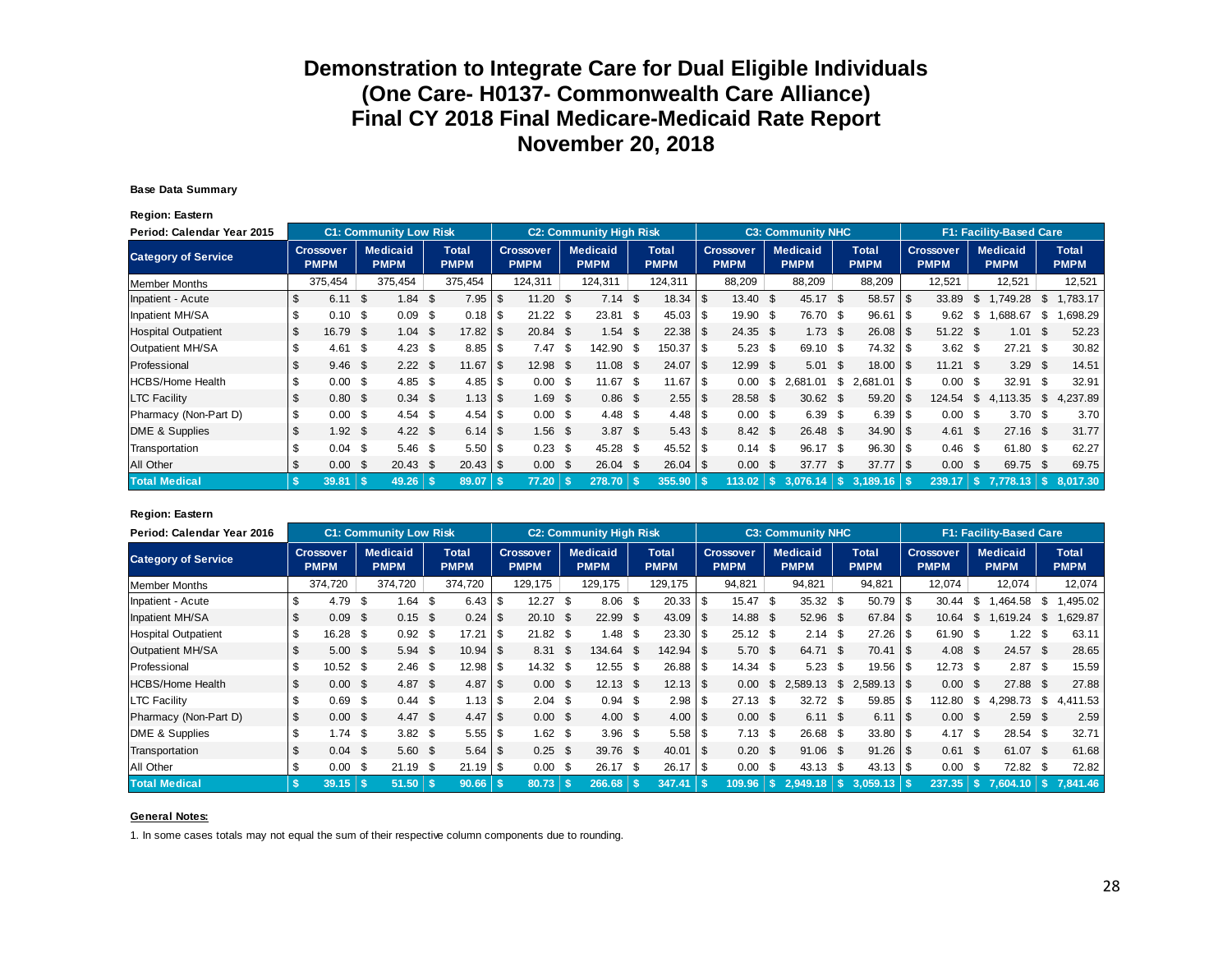#### **Base Data Summary**

**Region: Western**

| Period: Calendar Year 2015 |                |                                 |      | <b>C1: Community Low Risk</b>  |      |                      |            |                                 | <b>C2: Community High Risk</b> |                             |            |                          |      | <b>C3: Community NHC</b>       |      |                             |      |                                 |     | F1: Facility-Based Care        |      |                             |
|----------------------------|----------------|---------------------------------|------|--------------------------------|------|----------------------|------------|---------------------------------|--------------------------------|-----------------------------|------------|--------------------------|------|--------------------------------|------|-----------------------------|------|---------------------------------|-----|--------------------------------|------|-----------------------------|
| <b>Category of Service</b> |                | <b>Crossover</b><br><b>PMPM</b> |      | <b>Medicaid</b><br><b>PMPM</b> |      | Total<br><b>PMPM</b> |            | <b>Crossover</b><br><b>PMPM</b> | <b>Medicaid</b><br><b>PMPM</b> | <b>Total</b><br><b>PMPM</b> |            | Crossover<br><b>PMPM</b> |      | <b>Medicaid</b><br><b>PMPM</b> |      | <b>Total</b><br><b>PMPM</b> |      | <b>Crossover</b><br><b>PMPM</b> |     | <b>Medicaid</b><br><b>PMPM</b> |      | <b>Total</b><br><b>PMPM</b> |
| Member Months              |                | 195,977                         |      | 195,977                        |      | 195,977              |            | 73,408                          | 73,408                         | 73,408                      |            | 51,674                   |      | 51,674                         |      | 51,674                      |      | 4,896                           |     | 4,896                          |      | 4,896                       |
| Inpatient - Acute          | \$             | $3.14$ \$                       |      | $0.93$ \$                      |      | 4.07                 | \$.        | $6.76$ \$                       | $1.00$ \$                      | $7.76$ \$                   |            | 11.77                    | - \$ | 10.31                          | - \$ | $22.08$ \$                  |      | 26.37                           | \$  | .151.95                        | \$   | .178.33                     |
| Inpatient MH/SA            |                | 0.11                            | \$   | 0.00                           | - \$ | 0.11                 | $\sqrt{S}$ | $20.52$ \$                      | $13.10$ \$                     | 33.62                       | \$         | 13.70                    | - \$ | 21.81                          | - \$ | 35.51                       | 1 S  | 4.89                            | \$. | 189.93                         | \$   | 194.81                      |
| <b>Hospital Outpatient</b> | \$             | $11.74$ \$                      |      | 0.90                           | - \$ | 12.63                | \$         | 16.33 \$                        | $1.27$ \$                      | 17.60                       | \$         | $22.16$ \$               |      | $1.52$ \$                      |      | $23.68$ \$                  |      | 61.93 \$                        |     | $1.84$ \$                      |      | 63.77                       |
| Outpatient MH/SA           |                | $3.85$ \$                       |      | $7.12$ \$                      |      | 10.97                | ′ I \$     | $6.61$ \$                       | 146.24 \$                      | $152.86$ \ \$               |            | 4.37                     | - \$ | 62.60 \$                       |      | 66.96 \$                    |      | $4.41 \text{ } $$               |     | 34.36 \$                       |      | 38.77                       |
| Professional               | \$             | $10.26$ \$                      |      | $1.79$ \$                      |      | 12.04                | ∣\$.       | 13.07 \$                        | $3.49$ \$                      |                             |            | 13.80 \$                 |      | $2.62 \quad$                   |      |                             |      | $12.55$ \$                      |     | $1.91$ \$                      |      | 14.46                       |
| HCBS/Home Health           | \$             | 0.00                            | -\$  | $5.91$ \$                      |      | 5.91                 | l \$       | $0.00 \text{ }$ \$              | 13.64                          | \$<br>13.64                 | \$         | 0.00                     | \$   | 2,435.92                       | \$   | $2,435.92$ \$               |      | $0.00 \text{ }$ \$              |     | $30.52$ \$                     |      | 30.52                       |
| <b>LTC Facility</b>        |                | 0.69                            | - \$ | $0.55$ \$                      |      |                      |            | $1.05$ \$                       | $0.71 \text{ }$ \$             | 1.76                        | -\$        | $23.16$ \$               |      | 28.27                          | - \$ | 51.44                       | - \$ | 133.17                          | \$  | 4,768.83                       | \$   | 4,902.00                    |
| Pharmacy (Non-Part D)      | \$             | 0.00                            | -\$  | $2.67$ \$                      |      | 2.67                 | l \$       | $0.00\,$ \$                     | $2.68$ \$                      | 2.68                        | \$         | 0.00                     | - \$ | $6.28$ \$                      |      |                             |      | $0.00 \,$ \$                    |     | 4.98                           | - \$ | 4.98                        |
| DME & Supplies             | $\mathfrak{L}$ | $2.12$ \$                       |      | $3.47$ \$                      |      |                      |            | $1.63$ \$                       | $3.08$ \$                      | 4.71                        | $\sqrt{3}$ | 10.56 \$                 |      | $41.45$ \$                     |      |                             |      | $7.19$ \$                       |     | 35.82 \$                       |      | 43.01                       |
| Transportation             |                | 0.04                            | - \$ | $4.63$ \$                      |      | $4.68$ \ \ \$        |            | $0.16$ \$                       | 40.48 \$                       | 40.64                       | -\$        | $0.18$ \$                |      | 77.69 \$                       |      | 77.87 \$                    |      | $0.18$ \$                       |     | 48.30 \$                       |      | 48.47                       |
| All Other                  | S              | 0.00                            | - \$ | 23.79 \$                       |      | $23.79$ \ \ \$       |            | $0.00 \,$ \$                    | $35.92$ \$                     | $35.92$ \$                  |            | 0.00                     | - \$ | $51.30$ \$                     |      |                             |      | $0.00 \,$ \$                    |     | 40.88                          | - \$ | 40.88                       |
| <b>Total Medical</b>       | - \$           | 31.95                           |      | $51.76$ \ \$                   |      | 83.71                |            | 66.14                           | 261.61                         | $327.74$ \$                 |            | 99.70                    |      |                                |      | 2,839.48                    |      | 250.68                          |     | $6,309,33$ \$                  |      | 6.560.02                    |

#### **Region: Western**

| Period: Calendar Year 2016 |                    |                                 |      | <b>C1: Community Low Risk</b>  |      |                             |      |                                 | <b>C2: Community High Risk</b> |                             |          |                                 |      | <b>C3: Community NHC</b> |              |                             |                                 |      | F1: Facility-Based Care        |    |                             |
|----------------------------|--------------------|---------------------------------|------|--------------------------------|------|-----------------------------|------|---------------------------------|--------------------------------|-----------------------------|----------|---------------------------------|------|--------------------------|--------------|-----------------------------|---------------------------------|------|--------------------------------|----|-----------------------------|
| <b>Category of Service</b> |                    | <b>Crossover</b><br><b>PMPM</b> |      | <b>Medicaid</b><br><b>PMPM</b> |      | <b>Total</b><br><b>PMPM</b> |      | <b>Crossover</b><br><b>PMPM</b> | <b>Medicaid</b><br><b>PMPM</b> | <b>Total</b><br><b>PMPM</b> |          | <b>Crossover</b><br><b>PMPM</b> |      | Medicaid<br><b>PMPM</b>  |              | <b>Total</b><br><b>PMPM</b> | <b>Crossover</b><br><b>PMPM</b> |      | <b>Medicaid</b><br><b>PMPM</b> |    | <b>Total</b><br><b>PMPM</b> |
| <b>Member Months</b>       |                    | 224,466                         |      | 224,466                        |      | 224,466                     |      | 91,811                          | 91.811                         | 91,811                      |          | 62,489                          |      | 62,489                   |              | 62,489                      | 4,790                           |      | 4,790                          |    | 4,790                       |
| Inpatient - Acute          |                    | 3.46                            | -S   | 0.14                           | - \$ | 3.60                        | -\$  | $10.03$ \$                      | $1.78$ \$                      | 11.82                       |          | 15.20                           | \$   | 12.63                    | \$           | $27.83$ \$                  | 39.48                           | - \$ | .426.02                        | S. | ,465.50                     |
| Inpatient MH/SA            | S.                 | $0.05$ \$                       |      | $0.15$ \$                      |      | 0.19                        | - \$ | $15.13$ \$                      | $7.68$ \$                      | 22.80                       | <b>S</b> | 9.87                            | - \$ | $20.10$ \$               |              | $29.97$ \$                  | $4.73$ \$                       |      | 211.09                         | -S | 215.82                      |
| <b>Hospital Outpatient</b> | \$.                | 12.06 \$                        |      | 1.45                           | - \$ | 13.51                       | -\$  | 17.95 \$                        | $1.72$ \$                      | 19.68                       | l \$     | $23.31$ \$                      |      | 1.93                     | \$           | $25.25$ \$                  | 58.73 \$                        |      | $0.72$ \$                      |    | 59.45                       |
| Outpatient MH/SA           | \$                 | $3.77$ \$                       |      | $7.64$ \$                      |      |                             |      | 7.47 S                          | 134.80 \$                      | 142.27                      | - \$     | $5.02 \text{ } $$               |      | 61.09                    | - \$         |                             | 4.47 S                          |      | 29.87 \$                       |    | 34.34                       |
| Professional               | S.                 | $11.26$ \$                      |      | 1.81                           | -\$  |                             |      | $14.40 \text{ } $$              | $3.36$ \$                      | 17.77                       | -\$      | 15.13                           | \$   | 1.83                     | \$.          | $16.96$ \$                  | 15.40 \$                        |      | 1.09 S                         |    | 16.49                       |
| <b>HCBS/Home Health</b>    | \$                 | $0.00\quad$ \$                  |      | $5.17$ \$                      |      |                             |      | $0.00 \,$ \$                    | $12.47$ \$                     |                             |          | 0.00                            | \$   | 2.403.14                 | \$           |                             | $0.00 \text{ }$ \$              |      | $26.44$ \$                     |    | 26.44                       |
| <b>LTC Facility</b>        |                    | 0.41                            | - \$ | $0.26$ \$                      |      | 0.68                        | -\$  | $1.59$ \$                       | $1.14$ \$                      | 2.73                        | l \$     | 21.00                           | \$   | 31.96                    | \$           | $52.96$ \$                  | 16.01                           | - S  | 4.908.24                       | \$ | 5,024.25                    |
| Pharmacy (Non-Part D)      | $\mathbf{\hat{S}}$ | $0.00 \,$ \$                    |      | $2.51$ \$                      |      | 2.51                        | ۱S.  | $0.00 \,$ \$                    | $2.67$ \$                      | 2.67                        | \$       | $0.00 \,$ \$                    |      | $6.38$ \$                |              | $6.38$ \ \ \$               | $0.00 \,$ \$                    |      | $1.55$ \$                      |    | 1.55                        |
| DME & Supplies             | \$                 | 1.90                            | \$   | $2.76$ \$                      |      |                             |      | $1.83$ \$                       | $3.04$ \$                      | 4.87                        | -S       | 9.85                            | \$   | 35.31                    | - \$         | $45.16$ \$                  | $4.81 \quad$ \$                 |      | $36.64$ \$                     |    | 41.45                       |
| Transportation             | \$                 | $0.06$ \$                       |      | $4.44 \text{ } $$              |      | 4.49                        | -\$  | $0.27$ \$                       | 32.78 \$                       | $33.05$ \$                  |          | 0.17                            | - \$ | 69.87                    | $\mathsf{s}$ | $70.04$ \$                  | $0.41 \text{ } $s$              |      | 45.52 \$                       |    | 45.93                       |
| All Other                  | S                  | 0.00                            | - \$ | $23.13$ \$                     |      |                             |      | $0.00\,$ \$                     | $37.25$ \$                     |                             |          | 0.00                            | - \$ | 51.40                    | - \$         | $51.40$ \ \$                | $0.00 \,$ \$                    |      | 32.88 \$                       |    | 32.88                       |
| <b>Total Medical</b>       |                    | 32.96                           |      |                                |      | 82.43                       |      | 68.67                           | 238.69                         | 307.37                      | -\$      | 99.55                           |      | $S$ 2.695.63 $S$         |              |                             |                                 |      | $244.02$ $\sqrt{5}$ 6,720.07   |    | 6.964.09                    |

#### **General Notes:**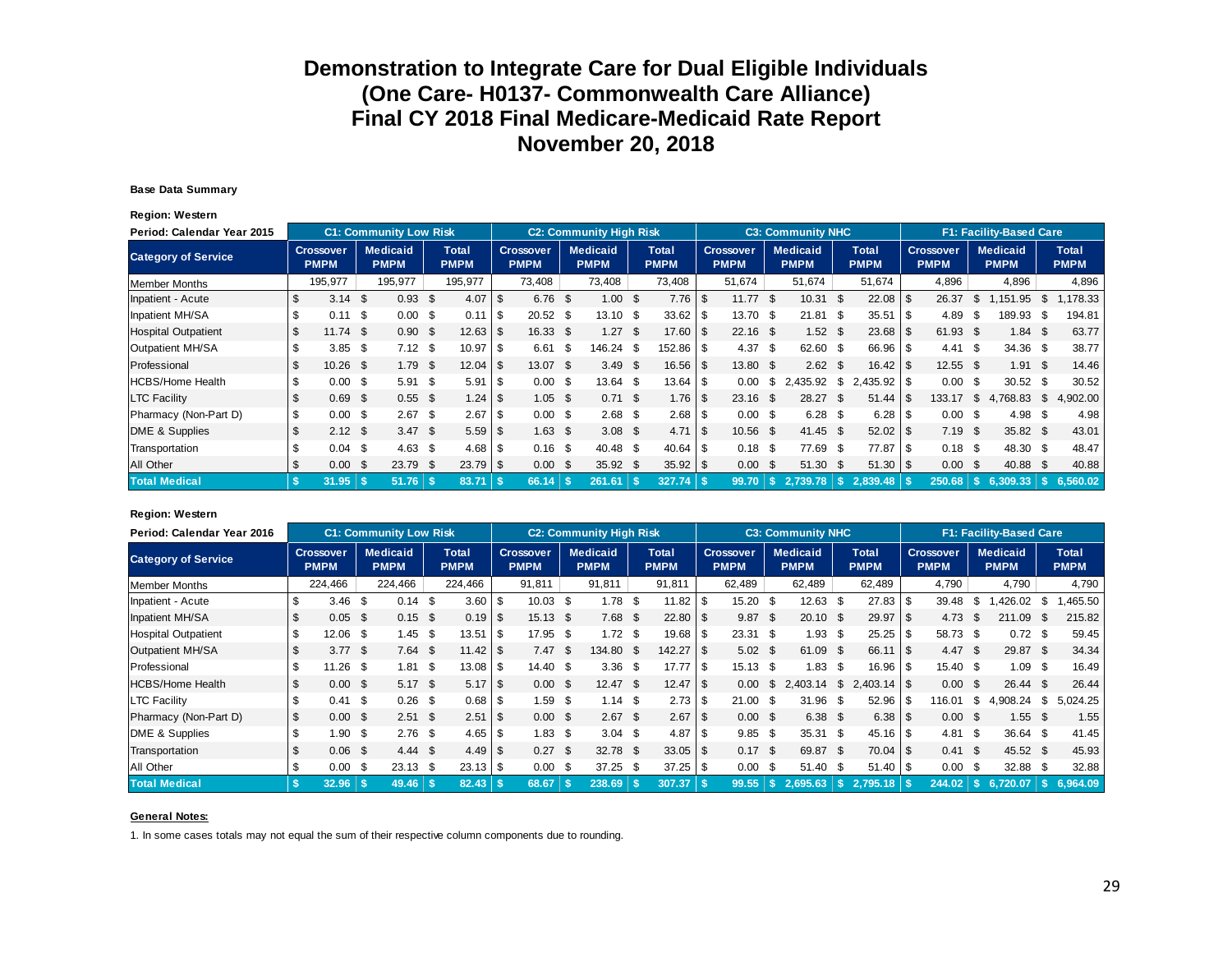#### **Base Data Summary**

**Region: The Cape**

| Period: Calendar Year 2015 |      |                                 |      | <b>C1: Community Low Risk</b>  |      |                             |                          |                                 | <b>C2: Community High Risk</b> |                             |          |                                 |      | <b>C3: Community NHC</b>       |      |                      |      |                          |      | <b>F1: Facility-Based Care</b> |      |                             |
|----------------------------|------|---------------------------------|------|--------------------------------|------|-----------------------------|--------------------------|---------------------------------|--------------------------------|-----------------------------|----------|---------------------------------|------|--------------------------------|------|----------------------|------|--------------------------|------|--------------------------------|------|-----------------------------|
| <b>Category of Service</b> |      | <b>Crossover</b><br><b>PMPM</b> |      | <b>Medicaid</b><br><b>PMPM</b> |      | <b>Total</b><br><b>PMPM</b> |                          | <b>Crossover</b><br><b>PMPM</b> | <b>Medicaid</b><br><b>PMPM</b> | <b>Total</b><br><b>PMPM</b> |          | <b>Crossover</b><br><b>PMPM</b> |      | <b>Medicaid</b><br><b>PMPM</b> |      | Total<br><b>PMPM</b> |      | Crossover<br><b>PMPM</b> |      | <b>Medicaid</b><br><b>PMPM</b> |      | <b>Total</b><br><b>PMPM</b> |
| Member Months              |      | 54,935                          |      | 54,935                         |      | 54,935                      |                          | 21,493                          | 21,493                         | 21,493                      |          | 10,872                          |      | 10,872                         |      | 10,872               |      | 1,668                    |      | 1,668                          |      | 1,668                       |
| Inpatient - Acute          | S    | 7.69                            | \$.  | 0.23                           | - \$ | $7.93$ \$                   |                          | $11.43$ \$                      | $0.00\,$ \$                    | $11.44$ \ \$                |          | 26.37                           | - \$ | 36.79                          | - \$ | 63.16                | \$   | 35.50                    | \$   | 451.30                         | - \$ | 486.81                      |
| Inpatient MH/SA            |      | 0.02                            | -\$  | 0.00                           | - \$ | 0.02                        |                          | $14.24$ \$                      | $29.64$ \$                     |                             |          | 8.13                            | - \$ | 57.01                          | - \$ | 65.15                | -\$  | 6.74                     | -S   | 169.97                         | - \$ | 176.70                      |
| <b>Hospital Outpatient</b> | \$   | 12.39                           | - \$ | 0.63                           | - \$ | 13.02                       |                          | $15.17$ \$                      | $1.24$ \$                      | $16.40$ \ \$                |          | $20.53$ \$                      |      | $2.96$ \$                      |      | 23.49                | - \$ | 57.58 \$                 |      | $0.02 \quad $$                 |      | 57.60                       |
| Outpatient MH/SA           |      | 2.96                            | \$   | $6.24$ \$                      |      | $9.19$ \$                   |                          | 4.77S                           | 131.36 \$                      | 136.13 S                    |          | 4.48                            | - \$ | 64.03 \$                       |      |                      |      | $6.74$ \$                |      | $40.23$ \$                     |      | 46.97                       |
| Professional               | \$   | 11.29                           | -\$  | 1.44                           | - \$ |                             |                          | 15.45 \$                        | $3.07$ \$                      |                             |          | 15.52 \$                        |      | 1.70 <sup>5</sup>              |      | 17.22                | - \$ | $16.38$ \$               |      | $1.31 \quad$ \$                |      | 17.69                       |
| HCBS/Home Health           | \$   | 0.00                            | \$   | 3.84                           | - \$ | $3.84$ \ \ \$               |                          | $0.00\,$ \$                     | $7.53$ \$                      | $7.53$ \$                   |          | 0.00                            | S.   | .73<br>2,461                   | - \$ |                      |      | $0.00 \,$ \$             |      | 47.20 \$                       |      | 47.20                       |
| <b>LTC Facility</b>        |      | 0.90                            | -\$  | $0.34 \text{ } $s$             |      |                             |                          | $1.00 \text{ }$ \$              | $0.49 \text{ } $$              |                             |          | 42.91                           | - \$ | 44.65                          | - \$ | 87.56                | - \$ | 171.08                   | \$   | 4.421.75                       | \$   | 4,592.83                    |
| Pharmacy (Non-Part D)      | \$   | 0.00                            | -\$  | 17.49 \$                       |      | $17.49$ \ \$                |                          | $0.00 \,$ \$                    | $2.80\quad$                    | $2.80$ \$                   |          | $0.00\,$ \$                     |      | $4.93$ \$                      |      | 4.93                 | - \$ | $0.00 \text{ }$ \$       |      | $7.22$ \$                      |      | 7.22                        |
| DME & Supplies             | \$   | 2.33                            | -\$  | $3.93$ \$                      |      |                             |                          | 2.30 <sup>5</sup>               | $2.36$ \$                      | 4.67                        | <b>S</b> | $10.77$ \$                      |      | 41.33                          | - \$ |                      |      | 4.44                     | - \$ | 24.92 \$                       |      | 29.36                       |
| Transportation             | \$   | 0.10                            | -\$  | 6.66 \$                        |      | 6.77                        | - \$                     | $0.17$ \$                       | 60.72 \$                       |                             |          | 0.63                            | - \$ | 171.69                         | - \$ | 172.31               | l \$ | $0.42 \text{ } $$        |      | 69.02 \$                       |      | 69.44                       |
| All Other                  | \$   | 0.00                            | - \$ | 20.01                          | - \$ | 20.01                       | $\overline{\phantom{a}}$ | $0.00\ 5$                       | 25.66 \$                       | $25.66$ \$                  |          | 0.00                            | - \$ | 46.35 \$                       |      | 46.35                | - \$ | $0.00 \,$ \$             |      | 44.96 \$                       |      | 44.96                       |
| <b>Total Medical</b>       | - \$ | 37.68                           |      | 60.81                          | l s  | $98.48$ \$                  |                          | 64.53                           | $264.86$ \ \$                  | 329.39                      |          | 129.35                          | - 55 | 2.933.17                       | -\$  | 3.062.52             |      | 298.88                   |      | 5.277.91                       |      | 5.576.79                    |

#### **Region: The Cape**

| Period: Calendar Year 2016 |                |                                 |      | <b>C1: Community Low Risk</b>  |      |                             |              |                                 | <b>C2: Community High Risk</b> |                             |          |                                 |      | <b>C3: Community NHC</b>       |      |                             |                                 |      | F1: Facility-Based Care        |                             |
|----------------------------|----------------|---------------------------------|------|--------------------------------|------|-----------------------------|--------------|---------------------------------|--------------------------------|-----------------------------|----------|---------------------------------|------|--------------------------------|------|-----------------------------|---------------------------------|------|--------------------------------|-----------------------------|
| <b>Category of Service</b> |                | <b>Crossover</b><br><b>PMPM</b> |      | <b>Medicaid</b><br><b>PMPM</b> |      | <b>Total</b><br><b>PMPM</b> |              | <b>Crossover</b><br><b>PMPM</b> | <b>Medicaid</b><br><b>PMPM</b> | <b>Total</b><br><b>PMPM</b> |          | <b>Crossover</b><br><b>PMPM</b> |      | <b>Medicaid</b><br><b>PMPM</b> |      | <b>Total</b><br><b>PMPM</b> | <b>Crossover</b><br><b>PMPM</b> |      | <b>Medicaid</b><br><b>PMPM</b> | <b>Total</b><br><b>PMPM</b> |
| <b>Member Months</b>       |                | 56,063                          |      | 56,063                         |      | 56,063                      |              | 23,232                          | 23,232                         | 23,232                      |          | 11,866                          |      | 11,866                         |      | 11,866                      | 1.579                           |      | 1,579                          | 1,579                       |
| Inpatient - Acute          |                | 6.03                            | - \$ | 1.93                           | -\$  | 7.96                        | -S           | 14.78 \$                        | $1.74$ \$                      | 16.52                       | \$       | 17.19                           | \$   | 13.62                          | - \$ | $30.81$ \\$                 | 52.99                           | - \$ | 549.85                         | 602.84                      |
| Inpatient MH/SA            | S.             | $0.05$ \$                       |      | $0.00 \,$ \$                   |      |                             |              | $13.11$ \$                      | $35.29$ \$                     | 48.40                       | l \$     | $10.22$ \$                      |      | 51.59                          | - \$ | $61.81$ \ \ \$              | $3.42 \quad $$                  |      | 222.92 \$                      | 226.35                      |
| <b>Hospital Outpatient</b> | \$.            | $11.94$ \$                      |      | $0.62$ \$                      |      | 12.56                       | -\$          | $17.22$ \$                      | $1.38$ \$                      | 18.60                       | l \$     | 19.62 \$                        |      | 3.63                           | \$   | $23.24$ \$                  | 67.10 \$                        |      | $0.74$ \$                      | 67.85                       |
| Outpatient MH/SA           | \$             | 2.91 <sup>5</sup>               |      | $8.27$ \$                      |      | 11.18                       | l \$         | $5.06$ \$                       | $121.26$ \$                    | 126.32                      | <b>S</b> | 4.21                            | \$   | 64.08 \$                       |      |                             | $4.21 \quad $$                  |      | 46.97 \$                       | 51.19                       |
| Professional               | S.             | 12.49                           | - \$ | 1.23                           | - \$ |                             |              | 16.97 \$                        | 2.88 <sup>5</sup>              | 19.85                       | - \$     | 16.53                           | \$   | 4.62                           | - \$ |                             | $14.08$ \$                      |      | $0.62 \quad $$                 | 14.70                       |
| <b>HCBS/Home Health</b>    | \$             | $0.00\quad$ \$                  |      | $3.87$ \$                      |      | 3.87                        | $\mathsf{S}$ | $0.00 \,$ \$                    | $9.03 \quad $$                 |                             |          | 0.00                            | \$   | 2.381.26                       | \$   |                             | $0.00 \text{ }$ \$              |      | $37.52$ \$                     | 37.52                       |
| <b>LTC Facility</b>        |                | $0.60$ \$                       |      | $0.24$ \$                      |      | $0.84$ \$                   |              | $1.81$ \$                       | 1.68 \$                        | 3.49                        | -\$      | 32.51                           | - \$ | 40.52                          | - \$ | $73.04$ \ \$                | 104.73                          | \$   | 4.565.60                       | \$<br>4,670.34              |
| Pharmacy (Non-Part D)      | $\mathfrak{S}$ | $0.00 \,$ \$                    |      | 15.40 \$                       |      |                             |              | $0.00 \,$ \$                    | $3.81 \quad $$                 | 3.81                        | -\$      | $0.00 \,$ \$                    |      | 5.71 S                         |      |                             | $0.00 \,$ \$                    |      | $2.93$ \$                      | 2.93                        |
| DME & Supplies             | \$             | 1.85                            | -S   | $3.51$ \$                      |      | $5.36$ \ \$                 |              | $1.83$ \$                       | $3.65$ \$                      | 5.48                        | -\$      | 7.28                            | \$   | 43.74                          | - \$ | $51.02$ \$                  | $4.65$ \$                       |      | 19.92 \$                       | 24.56                       |
| Transportation             | \$             | $0.12$ \$                       |      | $6.66$ \$                      |      | 6.78                        | <b>S</b>     | $0.43 \quad$ \$                 | 54.26 \$                       | $54.69$ \ \ \$              |          | 0.36                            | \$   | 139.60 \$                      |      | $139.96$ \$                 | $0.68$ \$                       |      | 78.80 \$                       | 79.48                       |
| All Other                  | S              | 0.00                            | - \$ | 21.29                          | - \$ |                             |              | $0.00\,$ \$                     | 26.06 \$                       | $26.06$ \ \ \$              |          | 0.00                            | - \$ | 55.56                          | - \$ | $55.56$ \ \$                | $0.00 \,$ \$                    |      | 43.05 \$                       | 43.05                       |
| <b>Total Medical</b>       | - \$           | 35.98                           |      | $63.02$   \$                   |      | 99.00                       |              | 71.22                           | 261.05                         | 332.27                      |          | 107.93                          | -S.  | 2.803.94                       |      |                             | 251.87                          |      | $\frac{1}{5}$ 5.568.93         | 5.820.79                    |

#### **General Notes:**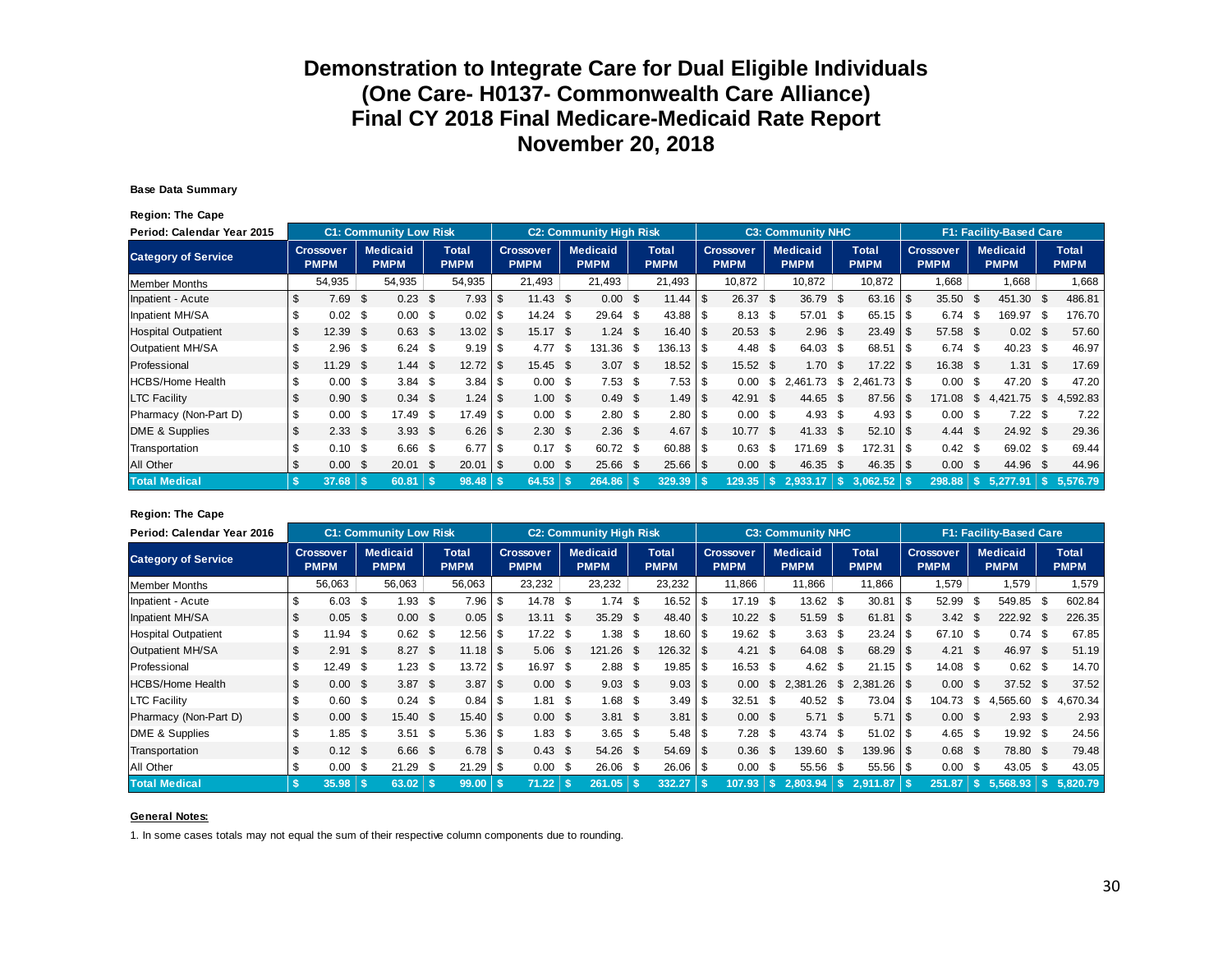#### **Base Data Summary**

**Region: Statewide**

| Period: Calendar Year 2015 |    |                                 |      | <b>C1: Community Low Risk</b>  |          |                             |                                 | <b>C2: Community High Risk</b> |                             |      |                                 |      | <b>C3: Community NHC</b>       |      |                      |              |                                 |     | <b>F1: Facility-Based Care</b> |      |                             |
|----------------------------|----|---------------------------------|------|--------------------------------|----------|-----------------------------|---------------------------------|--------------------------------|-----------------------------|------|---------------------------------|------|--------------------------------|------|----------------------|--------------|---------------------------------|-----|--------------------------------|------|-----------------------------|
| <b>Category of Service</b> |    | <b>Crossover</b><br><b>PMPM</b> |      | <b>Medicaid</b><br><b>PMPM</b> |          | <b>Total</b><br><b>PMPM</b> | <b>Crossover</b><br><b>PMPM</b> | <b>Medicaid</b><br><b>PMPM</b> | <b>Total</b><br><b>PMPM</b> |      | <b>Crossover</b><br><b>PMPM</b> |      | <b>Medicaid</b><br><b>PMPM</b> |      | Total<br><b>PMPM</b> |              | <b>Crossover</b><br><b>PMPM</b> |     | <b>Medicaid</b><br><b>PMPM</b> |      | <b>Total</b><br><b>PMPM</b> |
| <b>Member Months</b>       |    | 626,366                         |      | 626,366                        |          | 626,366                     | 219,212                         | 219,212                        | 219,212                     |      | 150,755                         |      | 150,755                        |      | 150.755              |              | 19,085                          |     | 19,085                         |      | 19,085                      |
| Inpatient - Acute          | \$ | 5.32                            | \$   | 1.42                           | - \$     |                             | $9.74$ \$                       | $4.38$ \$                      |                             |      | 13.78                           | - \$ | $32.62$ \$                     |      | $46.39$ \$           |              | 32.11                           | -S. | .482.60                        | S    | 1,514.71                    |
| Inpatient MH/SA            |    | 0.09                            | \$   | 0.05                           | - \$     |                             | $20.30\quad$ \$                 | 20.80 \$                       | $41.10$ \ \$                |      | 16.93                           | - \$ | 56.47                          | - \$ | $73.40$ \ \$         |              | 8.15                            | \$. | .46                            | \$   | .179.61                     |
| <b>Hospital Outpatient</b> |    | 14.82 \$                        |      | 0.96                           | - \$     |                             | 18.77 \$                        | 1.42 \$                        | $20.19$ \$                  |      | $23.33$ \$                      |      | 1.74                           | - \$ | $25.07$ \\$          |              | 54.52 \$                        |     | 1.14                           | - \$ | 55.66                       |
| Outpatient MH/SA           |    | 4.23                            | S.   | 5.31                           | - \$     |                             | 6.92 <sup>5</sup>               | 142.89 \$                      | 149.81                      | l \$ | 4.88                            | - \$ | 66.50                          | - \$ |                      |              | $4.09$ \$                       |     | $30.18$ \$                     |      | 34.27                       |
| Professional               | \$ | $9.87$ \$                       |      | 2.01                           | <b>S</b> | $11.88$   \$                | $13.25$ \$                      | $7.76$ \$                      | 21.01                       | l \$ | $13.45$ \$                      |      | 3.95                           | - \$ | 17.41                | $\mathsf{I}$ | $12.01$ \$                      |     | $2.77$ \$                      |      | 14.77                       |
| <b>HCBS/Home Health</b>    |    | 0.00                            | -\$  | 5.09                           | - \$     | $5.09$ \$                   | $0.00 \,$ \$                    | $11.93$ \$                     | $11.93$ \$                  |      | 0.00                            | S.   | .19<br>2.581                   | \$   |                      |              | $0.00 \,$ \$                    |     | $33.54$ \$                     |      | 33.54                       |
| <b>LTC Facility</b>        |    | $0.77$ \$                       |      | $0.40 \text{ }$ \$             |          |                             | $1.41 \text{ } $$               | 0.77S                          |                             |      | 27.76 \$                        |      | $30.82$ \$                     |      | $58.58$ \ \ \$       |              | 130.82                          | \$  | 4,308.46                       | \$   | 4,439.28                    |
| Pharmacy (Non-Part D)      | \$ | 0.00                            | - \$ | $5.09$ \$                      |          |                             | $0.00 \text{ }$ \$              | $3.71 \text{ } $s$             | 3.71                        | l \$ | $0.00 \,$ \$                    |      | $6.25$ \$                      |      |                      |              | $0.00 \,$ \$                    |     | $4.34$ \$                      |      | 4.34                        |
| DME & Supplies             | \$ | $2.02 \quad$ \$                 |      | $3.96$ \$                      |          |                             | $1.66$ \$                       | $3.46$ \$                      |                             |      | 9.33                            | - \$ | $32.68$ \$                     |      |                      |              | $5.26$ \$                       |     | 29.19 \$                       |      | 34.44                       |
| Transportation             |    | 0.04                            | - \$ | 5.31                           | <b>S</b> | $5.35$ \ \ \$               | $0.20\,$ \$                     | 45.19 \$                       | 45.39                       | ا \$ | 0.19                            | - \$ | 95.28                          | - \$ | $95.47$ \$           |              | 0.39 <sup>5</sup>               |     | 58.97 \$                       |      | 59.35                       |
| All Other                  | \$ | 0.00                            | - \$ | $21.45$ \$                     |          | $21.45$   \$                | $0.00 \,$ \$                    | 29.31 \$                       | 29.31                       | l \$ | 0.00                            | - \$ | 43.03                          | - \$ | $43.03 \, \text{S}$  |              | $0.00 \text{ }$ \$              |     | 60.18 \$                       |      | 60.18                       |
| <b>Total Medical</b>       | -5 | 37.16                           |      | $51.06$   \$                   |          | 88.22                       | 72.26                           | 271.62                         | 343.87                      |      | 109.63                          | l Si | 2.950.53                       | l SS | 3.060.17             | - 5          |                                 |     | $7.182.82$ $\sqrt{5}$          |      | 7.430.16                    |

#### **Region: Statewide**

| Period: Calendar Year 2016 |      |                                 |      | <b>C1: Community Low Risk</b>  |      |                                   |                |                                 |      | <b>C2: Community High Risk</b> |                                    |      |                                 |      | <b>C3: Community NHC</b>       |      |                      |             |                                 |      | F1: Facility-Based Care        |      |                             |
|----------------------------|------|---------------------------------|------|--------------------------------|------|-----------------------------------|----------------|---------------------------------|------|--------------------------------|------------------------------------|------|---------------------------------|------|--------------------------------|------|----------------------|-------------|---------------------------------|------|--------------------------------|------|-----------------------------|
| <b>Category of Service</b> |      | <b>Crossover</b><br><b>PMPM</b> |      | <b>Medicaid</b><br><b>PMPM</b> |      | Total<br><b>PMPM</b>              |                | <b>Crossover</b><br><b>PMPM</b> |      | <b>Medicaid</b><br><b>PMPM</b> | <b>Total</b><br><b>PMPM</b>        |      | <b>Crossover</b><br><b>PMPM</b> |      | <b>Medicaid</b><br><b>PMPM</b> |      | Total<br><b>PMPM</b> |             | <b>Crossover</b><br><b>PMPM</b> |      | <b>Medicaid</b><br><b>PMPM</b> |      | <b>Total</b><br><b>PMPM</b> |
| <b>Member Months</b>       |      | 655,249                         |      | 655,249                        |      | 655,249                           |                | 244,218                         |      | 244,218                        | 244,218                            |      | 169.176                         |      | 169,176                        |      | 169,176              |             | 18.443                          |      | 18,443                         |      | 18,443                      |
| Inpatient - Acute          |      | 4.44                            | \$   | 1.15                           | - \$ | 5.59                              | -\$            | 11.67                           | - \$ | $5.10$ \$                      | 16.77                              | \$.  | 15.49                           | -\$  | 25.42                          | \$   | 40.91                | l \$        | 34.72                           | - \$ | .376.25                        | S.   | .410.97                     |
| Inpatient MH/SA            | S.   | $0.07$ \$                       |      | $0.14$ \$                      |      | 0.21                              | $\overline{1}$ | $17.57$ \$                      |      | 18.40 \$                       | 35.97                              | l \$ | $12.70$ \$                      |      | 40.72 \$                       |      | $53.43$ \\$          |             | 8.48                            | \$1  | ,133.97                        | \$   | ,142.45                     |
| <b>Hospital Outpatient</b> | \$   | 14.46                           | \$   | 1.08                           | - \$ |                                   |                | 19.93 \$                        |      | 1.56 \$                        |                                    |      | 24.06 \$                        |      | 2.17                           | - \$ |                      |             | 61.52 \$                        |      | 1.05                           | - \$ | 62.57                       |
| Outpatient MH/SA           |      | 4.40                            | -\$  | $6.72$ \$                      |      | $11.12$ $\overline{\phantom{1}5}$ |                | $7.68$ \$                       |      | 133.43 \$                      | $141.11$ $\overline{\phantom{1}5}$ |      | 5.34                            | -\$  | 63.33 \$                       |      |                      |             | $4.19$ \$                       |      | 27.87 \$                       |      | 32.06                       |
| Professional               | \$   | $10.94$ \$                      |      | $2.13$ \$                      |      | $13.08$ $\sqrt{5}$                |                | $14.60$ \$                      |      | $8.18$ \$                      | $22.78$ \$                         |      | 14.78                           | -\$  | 3.93                           | - \$ | 18.71                | <b>IS</b>   | $13.54$ \$                      |      | $2.21 \quad$ \$                |      | 15.75                       |
| <b>HCBS/Home Health</b>    | \$   | $0.00\ 5$                       |      | 4.89 \$                        |      |                                   |                | $0.00 \text{ }$ \$              |      | $11.96$ \$                     |                                    |      | 0.00                            | \$   | 2,505.85                       | \$   | $2,505.85$ \\$       |             | $0.00 \text{ }$ \$              |      | 28.33 \$                       |      | 28.33                       |
| <b>LTC Facility</b>        |      | 0.59                            | \$   | $0.36$ \$                      |      | $0.95$ \$                         |                | $1.85$ \$                       |      | $1.09$ \$                      | $2.93$ \$                          |      | 25.24                           | - \$ | 32.99                          | \$   | $58.23$ \$           |             | 112.94                          | - \$ | 4.479.88                       | \$   | 4,592.83                    |
| Pharmacy (Non-Part D)      | \$   | $0.00 \,$ \$                    |      | $4.73$ \$                      |      |                                   |                | $0.00 \,$ \$                    |      | $3.48 \quad $$                 |                                    |      | $0.00 \,$ \$                    |      | $6.18$ \$                      |      |                      |             | $0.00 \,$ \$                    |      | $2.35$ \$                      |      | 2.35                        |
| DME & Supplies             | \$.  | 1.80                            | \$   | $3.43 \quad $$                 |      |                                   |                | $1.72$ \$                       |      | $3.58$ \$                      | $5.30$ \ \$                        |      | 8.14                            | - \$ | $31.06$ \$                     |      | 39.21                | <b>1</b> \$ | 4.37 \$                         |      | 29.91 \$                       |      | 34.28                       |
| Transportation             | \$   | $0.05$ \$                       |      | $5.29$ \$                      |      |                                   |                | $0.28$ \$                       |      | 38.51 \$                       | $38.79$ \$                         |      | $0.20$ \$                       |      | 86.63 \$                       |      | 86.83 \$             |             | $0.56$ \$                       |      | 58.55 \$                       |      | 59.11                       |
| All Other                  | S    | 0.00                            | - \$ | $21.86$ \$                     |      |                                   |                | $0.00\,$ \$                     |      | $30.32$ \$                     |                                    |      | 0.00                            | - \$ | 47.05                          | -S   | $47.05$ \ \$         |             | $0.00 \,$ \$                    |      | 59.90 \$                       |      | 59.90                       |
| <b>Total Medical</b>       | - \$ | 36.76                           |      | $51.79$ $\sqrt{5}$             |      | $88.55$ \ \$                      |                | 75.29                           |      | $255.62$ \$                    | 330.91                             | l S  |                                 |      | $105.97 \mid$ \$ 2,845.34 \ \$ |      | $2,951.31$ \ \$      |             |                                 |      | $240.33 \mid$ \$ 7.200.26      |      | $\frac{1}{2}$ \$ 7,440.59   |

#### **General Notes:**